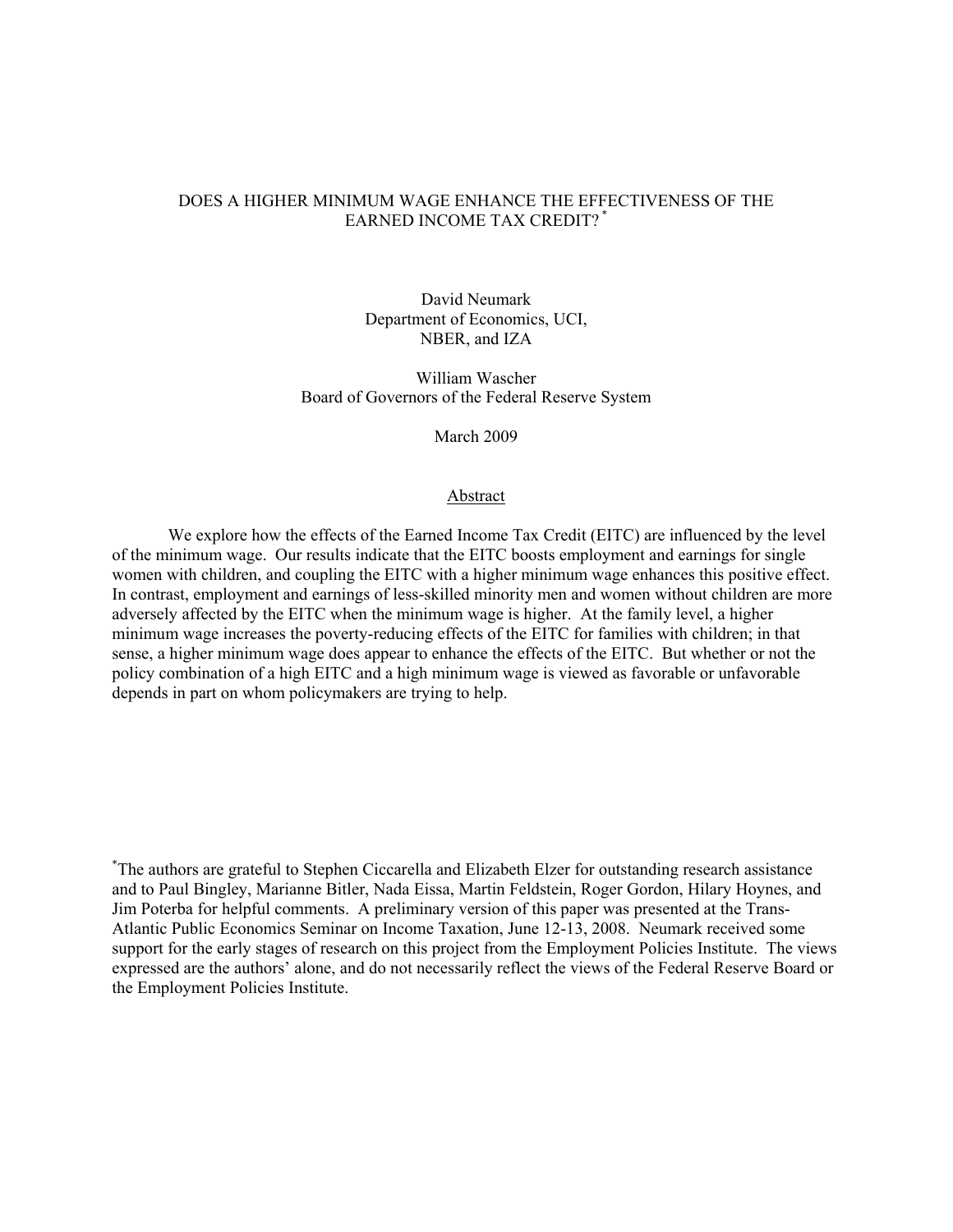## I. Introduction

 $\overline{a}$ 

The Earned Income Tax Credit (EITC) was enacted in 1975 and has, over time, become a staple of U.S. antipoverty policy. At the federal level, significant expansions in the generosity of the credit took place in the 1980s and 1990s, boosting the credit rate from 10% in 1984 to 40% (with two children) in 1996, where it has remained since. In addition, some states have introduced their own EITC programs, which typically provide families in the state with a percentage supplement to the federal EITC. The number of states with such an EITC increased from seven states in 1996 to 19 states and the District of Columbia in 2007, raising the percentage of the 16-64 year-old population residing in states supplementing the federal EITC from  $14\%$  to nearly  $40\%$ .<sup>1</sup>

Previous studies of the EITC typically find that this program is effective at increasing the labor force attachment and earnings of low-income women and families with children. For example, Eissa and Liebman (1996) show that the federal EITC increases employment of young, unskilled women with children, Meyer (2002) concludes that a higher federal or state credit boosts employment of single mothers, and Liebman (1998) and Scholz (1994) find that a large proportion of EITC payments go to poor families.<sup>2</sup> Similarly, our own previous research indicates that the EITC outperforms the minimum wage in terms of its beneficial effects on the distribution of family earnings. $3$ 

However, some researchers point out that the labor supply response associated with the EITC may cause the market wage to fall.<sup>4</sup> If so, some of the gains from the EITC that are intended for eligible

<sup>&</sup>lt;sup>1</sup> This calculation is based on the CPS data described below. The 19 states with EITC supplements in 2007 were Delaware, Illinois, Indiana, Iowa, Kansas, Maine, Maryland, Massachusetts, Minnesota, Nebraska, New Jersey, New Mexico, New York, Oklahoma, Oregon, Rhode Island, Vermont, Virginia, and Wisconsin, and the supplemental EITC in those states ranges from 4 to 43% of the federal credit. In addition, EITC supplements became effective in 2008 in Louisiana, Michigan, and North Carolina. 2

<sup>&</sup>lt;sup>2</sup> Extensive surveys of previous research on the EITC can be found in Hoffman and Seidman (2003) and Hotz and Scholz (2003). Leigh (2005) also finds evidence of a positive supply response on the intensive margin (hours). The only study we know of that fails to find positive labor supply effects on those likely to be eligible for the EITC is Cancian and Levinson (2005), which examines the effects of Wisconsin's higher EITC supplement for families with three children.

<sup>&</sup>lt;sup>3</sup> Indeed, the minimum wage appears to have no beneficial effects on low-income families and may even adversely affect them. See Neumark and Wascher (2001), as well as Burkhauser et al. (1996) and Neumark and Wascher

<sup>(</sup>forthcoming). 4 See, for example, Leigh (2007) and Rothstein (2008), who find that an increase in the generosity of the EITC puts downward pressure on the wages of low-skilled workers already in the labor market. One might expect employers of low-wage workers to favor the EITC (over, for example, the minimum wage) if the incidence of the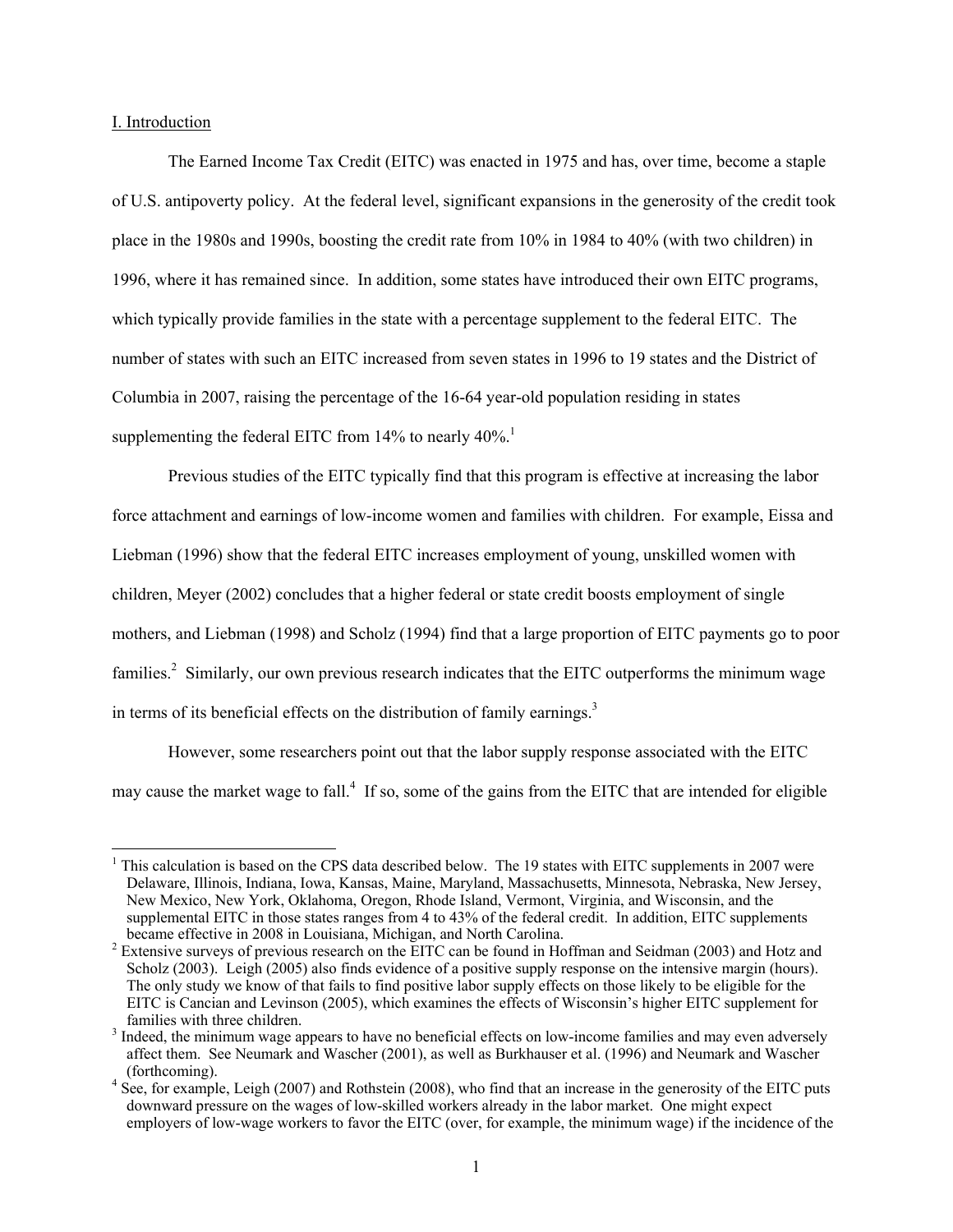workers will instead be reaped by employers, and there may be negative spillovers on the wages and incomes of low-skilled workers not eligible for the  $EITC<sup>5</sup>$ . In light of these potential general equilibrium effects, some economists and policymakers have recently pointed to the minimum wage as a way to mitigate any fall in wages. In particular, these advocates claim that the EITC and the minimum wage may be mutually reinforcing (i.e., complementary), with a higher minimum wage enhancing the effectiveness of the EITC in helping poor and low-income families.<sup>6</sup>

In this paper, we examine potential interactions between the EITC and the minimum wage. We begin in the next section of the paper with a theoretical discussion of how these two policies might interact, noting that some models suggest that the two policies are reinforcing, while others suggest that they are offsetting, at least for some subgroups of the population. To preview that discussion, the explanation we regard as most compelling begins by allowing for heterogeneity of individuals who would earn wages near the minimum if they worked. In that case, either a minimum wage or an EITC can induce some individuals to enter the labor market, perhaps (especially in the case of the minimum wage) displacing others of lower productivity.<sup>7</sup> However, there may be other individuals with higher reservation wages who enter the labor market only when there is both a high minimum wage and a more generous EITC. If these individuals are the ones to whom we would like to try to redistribute income (e.g., if single mothers with children have particularly high reservation wages among roughly comparably-skilled workers), then combining the EITC with a higher minimum wage may enhance the beneficial distributional effects of the EITC.

EITC is on workers. Although it is difficult to establish explicitly whether businesses support particular policies, once piece of evidence in this regard is that the Employment Policies Institute, which reportedly receives funding from the restaurant industry (Greenhouse, 2006; Kilborn, 1997), strongly favors the EITC over the minimum wage (Garthwaite, 2004).

<sup>&</sup>lt;sup>5</sup> As explained below, a very small EITC payment is available to families without children. As a result, many lowskilled workers (unless they are under age 25 or over age 64) are not strictly "ineligible" for the EITC but rather are simply unlikely to gain much from it. We use "ineligible" as a short-hand for those who are not eligible for the much more generous EITC available to families with children. 6

 $<sup>6</sup>$  See, e.g., Bernstein (2004), Fiscal Policy Institute (2004), and Levitis and Johnson (2006).</sup>

 $^7$  The conventional theory does not imply that employment of any particular subgroup will decrease in response to a higher minimum wage; it only predicts that overall labor demand for less-skilled workers will fall. In particular, individuals for whom the market wage was previously below the reservation wage could, after a minimum wage increase, be drawn into the labor force. For example, Neumark and Wascher (1996) find that an increase in the minimum wage induces some higher-skilled teenagers to leave school and enter the labor market.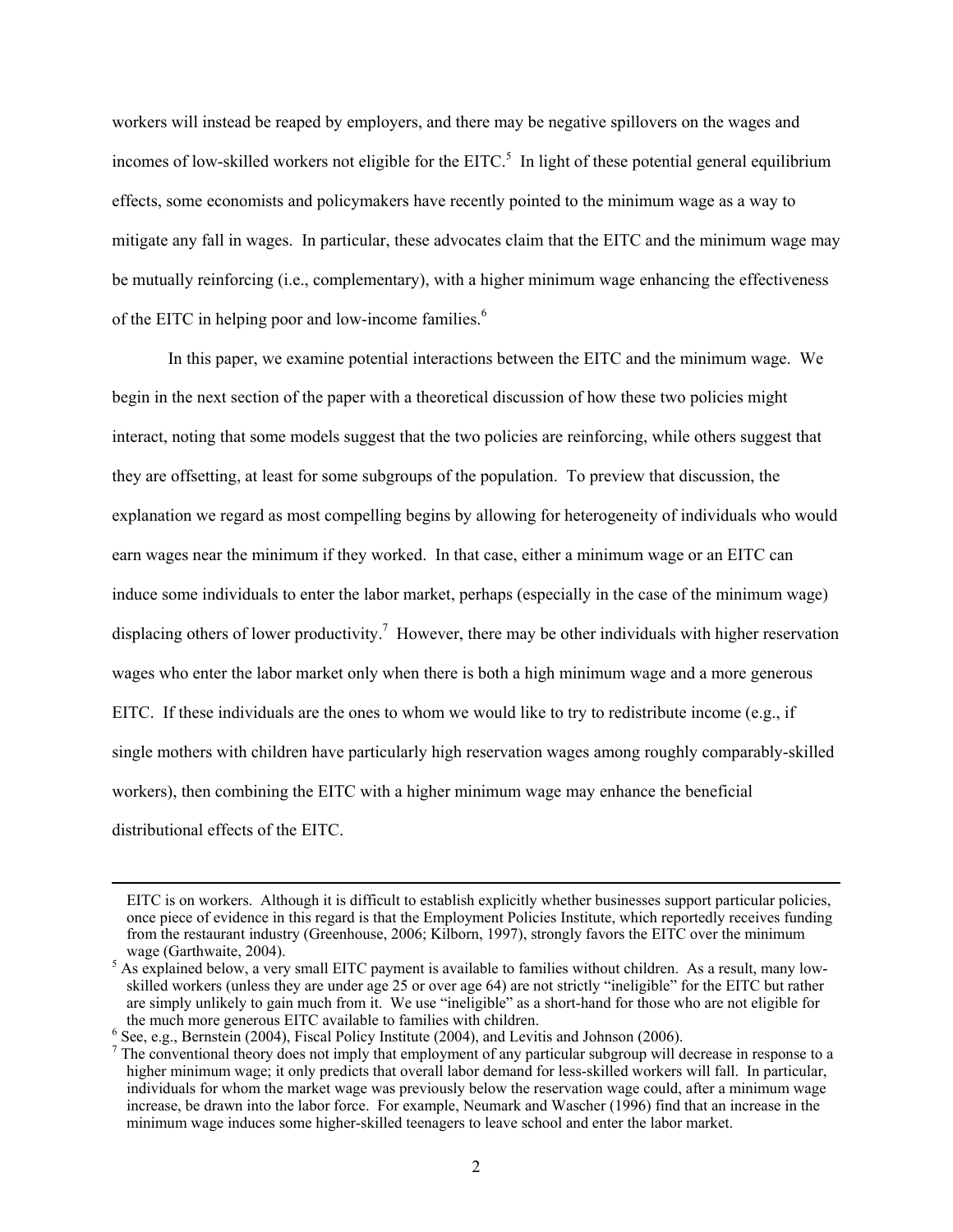On the other hand, for groups less likely to be eligible for the EITC, such as teenagers and lowskilled adult males, a high minimum wage coupled with an EITC could represent a "double hit," with the minimum wage reducing their employment prospects via the higher wage floor imposed on employers, and the EITC reducing their employment prospects via the increased supply of women entering the labor market. Thus, the effects of interactions between these policies, and how these interactive effects vary across different groups, are potentially quite complex. Widespread interest in the effectiveness of these policies at the federal level, along with the increasing number of states implementing state EITCs as well as higher state minimum wages, makes it important to study how they interact.

# II. Minimum Wage-EITC Interactions

The limited research that compares the effects of minimum wages and the EITC has generally not considered the potential for interactions between the two policies. However, the policies are not mutually exclusive, and, in practice, many individuals are subject to both, raising the possibility that such interactions could arise. Indeed, several arguments as to how a higher minimum wage could enhance the effectiveness of the EITC have been put forward. Although some are clearly invalid, others are possible but require empirical testing to which they have not yet been subjected.

 One argument often made by minimum wage advocates is that a higher minimum wage is needed to prevent or mitigate the reduction in market wages associated with the labor supply response to a more generous EITC. In the simplest model of the labor market—a competitive labor market with homogeneous labor—it is clearly wrong to argue that a higher minimum wage will enhance the effectiveness of the EITC. In this setting, the EITC induces a labor supply increase among eligible individuals that, in the absence of a minimum wage, would be expected to result in a lower wage and higher employment for low-wage workers. A minimum wage will reduce the extent to which the wage can fall in response to the increase in labor supply, but this will, in turn, reduce the job opportunities available to individuals who enter the labor market because of the EITC. In the extreme case in which all EITC eligible individuals are priced out of the labor market by the minimum wage, the EITC would not result in any change in employment, but only in an increase in unemployment. In a less extreme case, the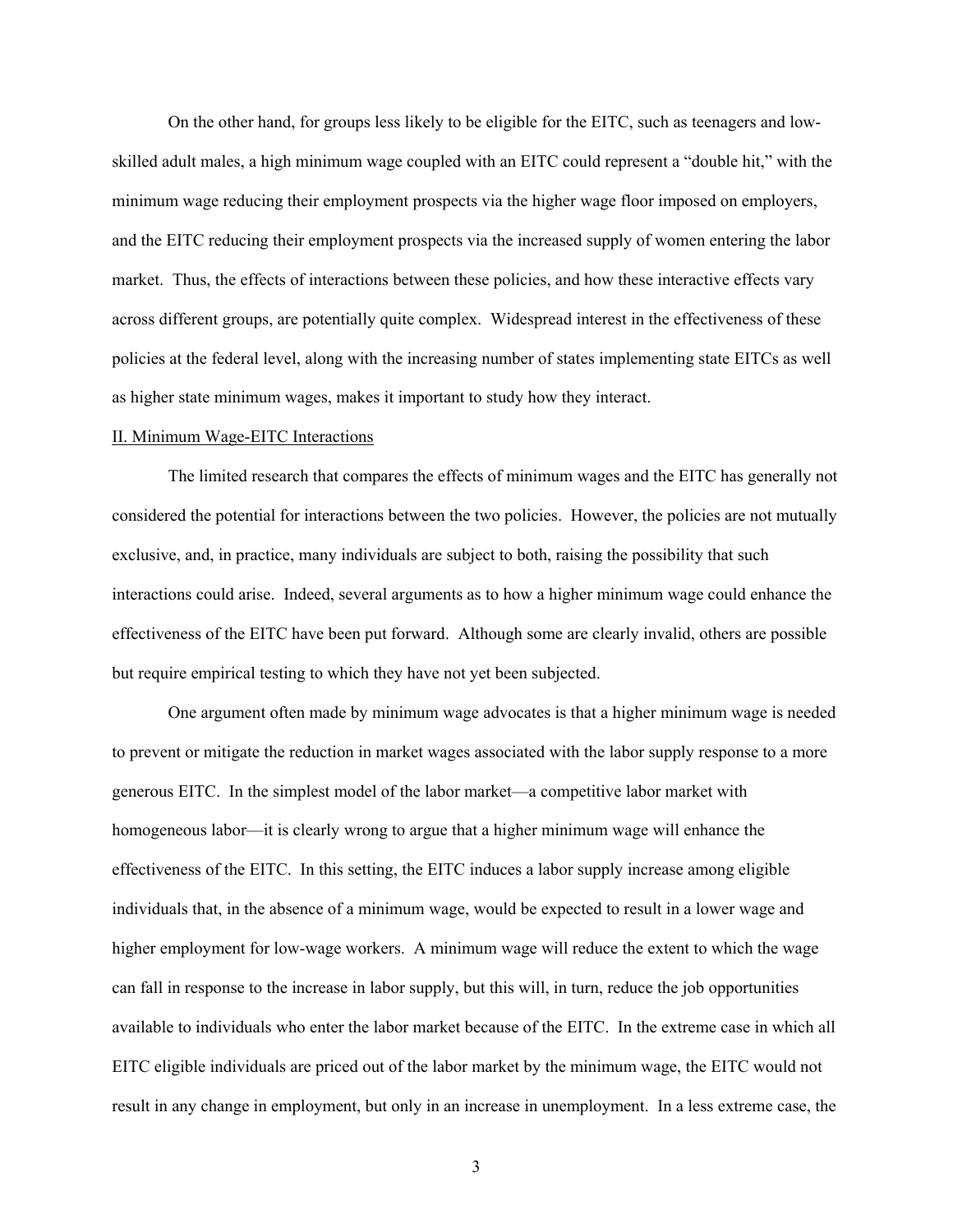EITC induces those with children to enter the labor market, and the burden of excess labor supply is shared between EITC eligibles and ineligibles, so it might appear that the combined policies have distributional benefits from shifting employment towards those eligible for the EITC. But clearly *without* the minimum wage more of the EITC eligibles would be employed.

This intuition is illustrated in Figure 1. In the absence of a minimum wage or an EITC, the equilibrium levels of employment  $(E_0)$  and the market wage  $(W_0)$  are determined by the intersection of the labor demand curve  $(L^D)$  and the labor supply curve  $(L^S)$ . If an EITC is implemented, which we oversimplify by modeling it as a simple tax credit,<sup>8</sup> then the labor supply curve shifts out to  $L_s$ ', with equilibrium employment level  $E_1$  (and a lower market wage  $W_1$ ). If a minimum wage of  $W_{min}$  is introduced as well, the wage does not fall as far. But the minimum wage reduces employment, generating excess labor supply  $E_1 - E_{min}$ . Indeed, if the minimum wage is set at W<sub>0</sub>, the EITC has no effect on the labor market, except to increase the excess of labor supply over the quantity of labor demanded to  $E_1$  −  $E<sub>0</sub>$ . That is, the minimum wage inevitably leads to lower employment and a higher wage than would be the case with the EITC; the EITC simply determines the wage and employment level that would otherwise prevail. Any claims about the effectiveness of the minimum wage boil down to the usual debate, and are not related to interactions between the two policies.

This analysis also undermines the argument that the minimum wage needs to keep up with inflation (whether by formal indexation or by more frequent increases) to maintain the effectiveness of the EITC. Proponents of the minimum wage note that because the maximum credit that a family can receive is indexed to inflation while the minimum wage is not, a family that receives the EITC and for which earnings partly depend on minimum wage work will tend to face a declining real EITC payment when the real value of minimum wage declines.<sup>9</sup> However, this argument ultimately rests on the idea that a higher minimum wage—regardless of the generosity of the EITC—will help low-income families and thus is really an argument about the distributional effects of the minimum wage rather than an argument

<sup>8</sup> The discussion ignores variation in the size of the credit with family income and family structure. But the qualitative effect of increasing labor supply is captured in the figure.

<sup>9</sup> See Economic Policy Institute (2004).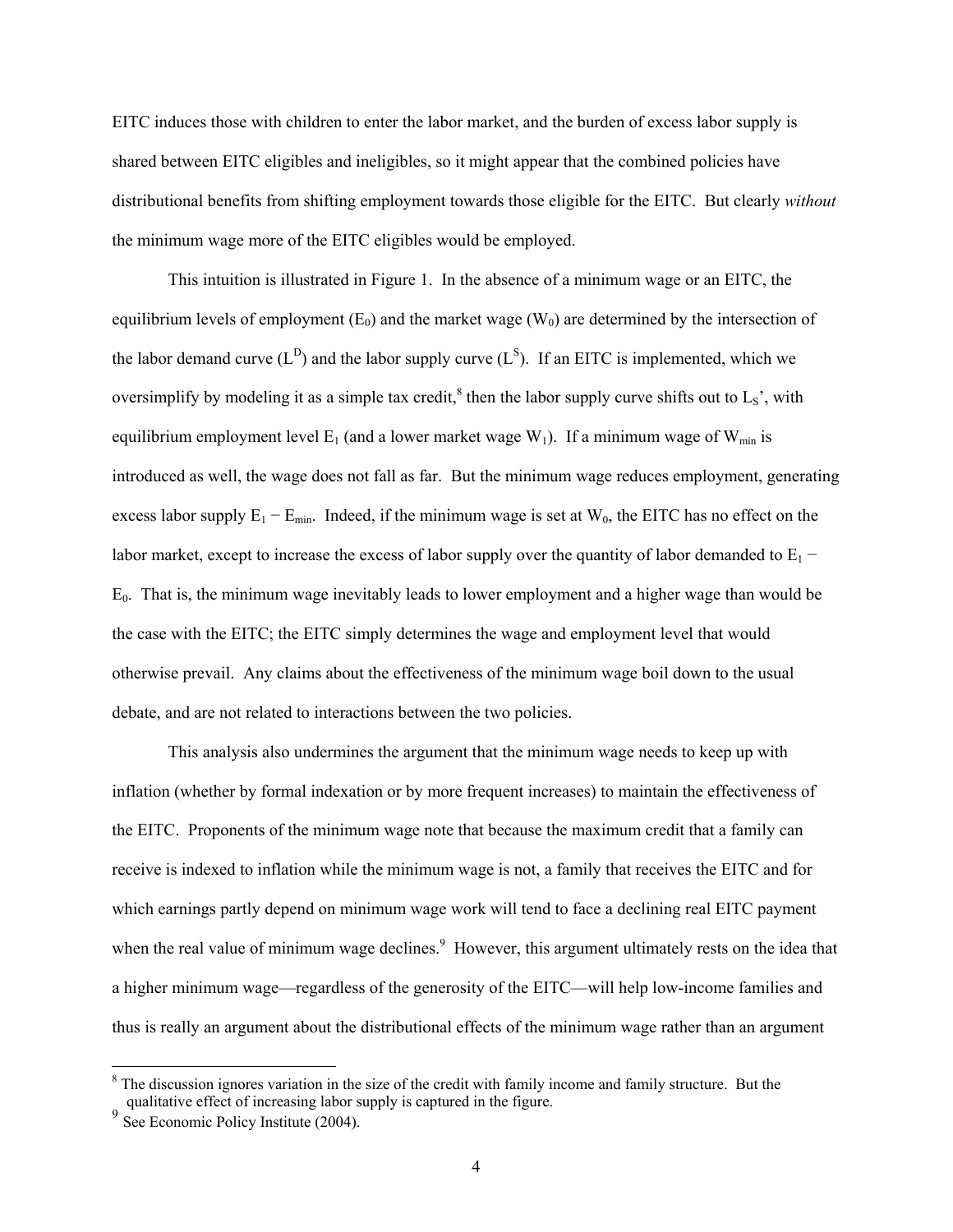that a higher minimum wage increases the effectiveness of the EITC. In this regard, the research literature fails to find positive distributional effects of the minimum wage,  $^{10}$  suggesting that an EITC coupled with a higher minimum wage will likely lead to poor and low-income families being worse off than they would be with just the EITC.

Thus, different arguments are needed to make the case that a higher minimum wage complements the EITC. One route would be to drop the assumption of a competitive labor market. For example, some researchers have claimed that low-skilled labor markets are better characterized by monopsony power stemming from labor market frictions.<sup>11</sup> In such a case, a minimum wage could increase employment and earnings of less-skilled workers, making more of them eligible for EITC payments or raising the size of the payments for which they are eligible. However, our recent exhaustive review of the effects of minimum wages on employment concludes that the body of evidence is much more consistent with the competitive model of labor markets (Neumark and Wascher, 2007a).

An alternative argument is that a higher minimum wage may reduce the distortionary impact of the EITC on labor supply. In particular, a higher minimum wage enables a family to achieve the same level of income (earnings plus EITC) at the maximum EITC credit with a smaller EITC payment. This, in turn, results in a lower marginal tax rate over the phase-out range of the credit, which could reduce the associated labor supply disincentives (Blank and Schmidt, 2001). However, this argument is really about how the EITC parameters get set rather than about the minimum wage. In particular, it does *not* imply that, for a *given* set of EITC parameters, a minimum wage makes the EITC more effective in reducing poverty or helping low-income families. Rather, it suggests that with a higher minimum wage we might observe a different set of EITC parameters that have better distributional effects than the EITC parameters chosen when the minimum wage is lower. As this hypothesis is not explicitly about minimum wage-EITC interactions, testing it is beyond the scope of this paper.

 $10$  For a review of the evidence, see Neumark and Wascher (forthcoming).

 $11$  See, for example, Manning (2003) and Machin and Manning (1994).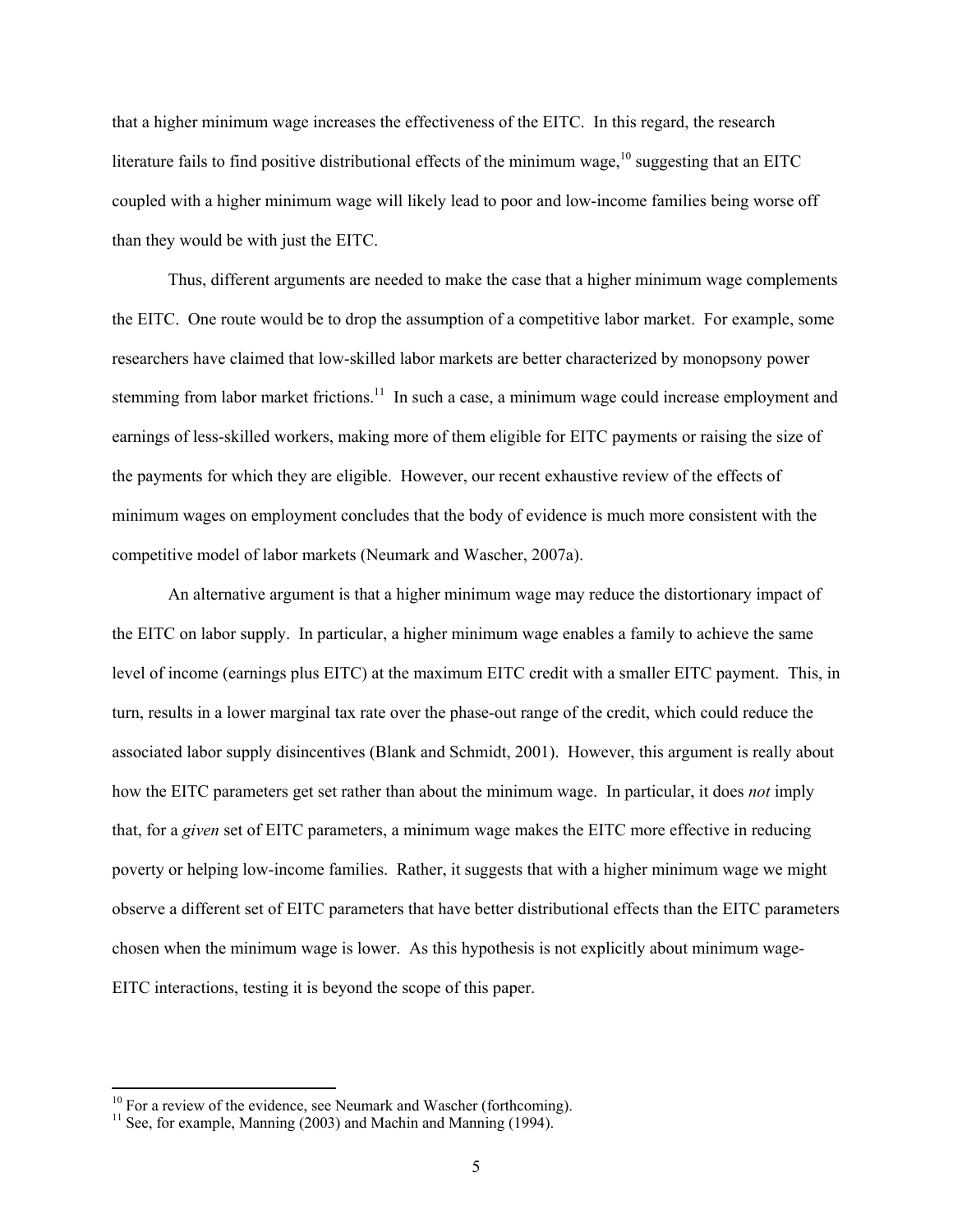As noted in the Introduction, a more promising avenue for motivating interactions between minimum wages and the EITC in terms of their effects on low-income families is to allow for heterogeneity of individuals who would earn wages near the minimum if they worked. Suppose that there are two types of workers: teenagers in middle-income families (ineligible for the EITC) with a low reservation wage; and poor single mothers who are eligible for the EITC, are slightly more productive than teenagers, and have significantly higher reservation wages, perhaps because of fixed costs of working (e.g., making arrangements for child care). In the absence of a minimum wage and with no EITC, the difference in reservation wages can lead to a situation in which the teenagers are employed while the single mothers are not.

Suppose we just raise the minimum wage. For a sufficiently high minimum some teenagers will become non-employed. Demand will shift towards more-skilled single mothers, but the market wage (or the higher minimum) may still fall short of their reservation wage. In this case, the minimum wage delivers no benefit to poor single mothers because none of them are drawn into the labor market. If we just raise the EITC (in particular, the phase-in rate), the effective wage may still fall short of the reservation wage, in which case teenagers will continue to be employed (since their wage has not changed) and poor single mothers are again no better off. However, a higher EITC *coupled with* a higher minimum wage may raise the effective wage above the reservation wage of single mothers, leading to more substitution of single mothers for teenagers, and hence better distributional effects of the EITC; by the same argument, this effect of the EITC is enhanced for a higher minimum wage relative to a lower minimum wage, which gives rise to an interactive effect.<sup>12</sup>

The case for single mothers (assumed here to face a fixed cost of employment) is depicted in Figure 2. The individual's indifference curves between non-working time (t) and earnings (w⋅[T-t]) are given by the curved lines, while the budget constraint at the market wage is given by the solid line (with maximum earnings of wT). Because of the fixed cost of employment, the individual does not work in the

 $12$  If mothers are no more productive than teenagers, then although more mothers may be drawn into the labor market, employers are indifferent between the two groups and so demand does not shift toward them. In this case, the qualitative effect would be the same, but it would be weaker.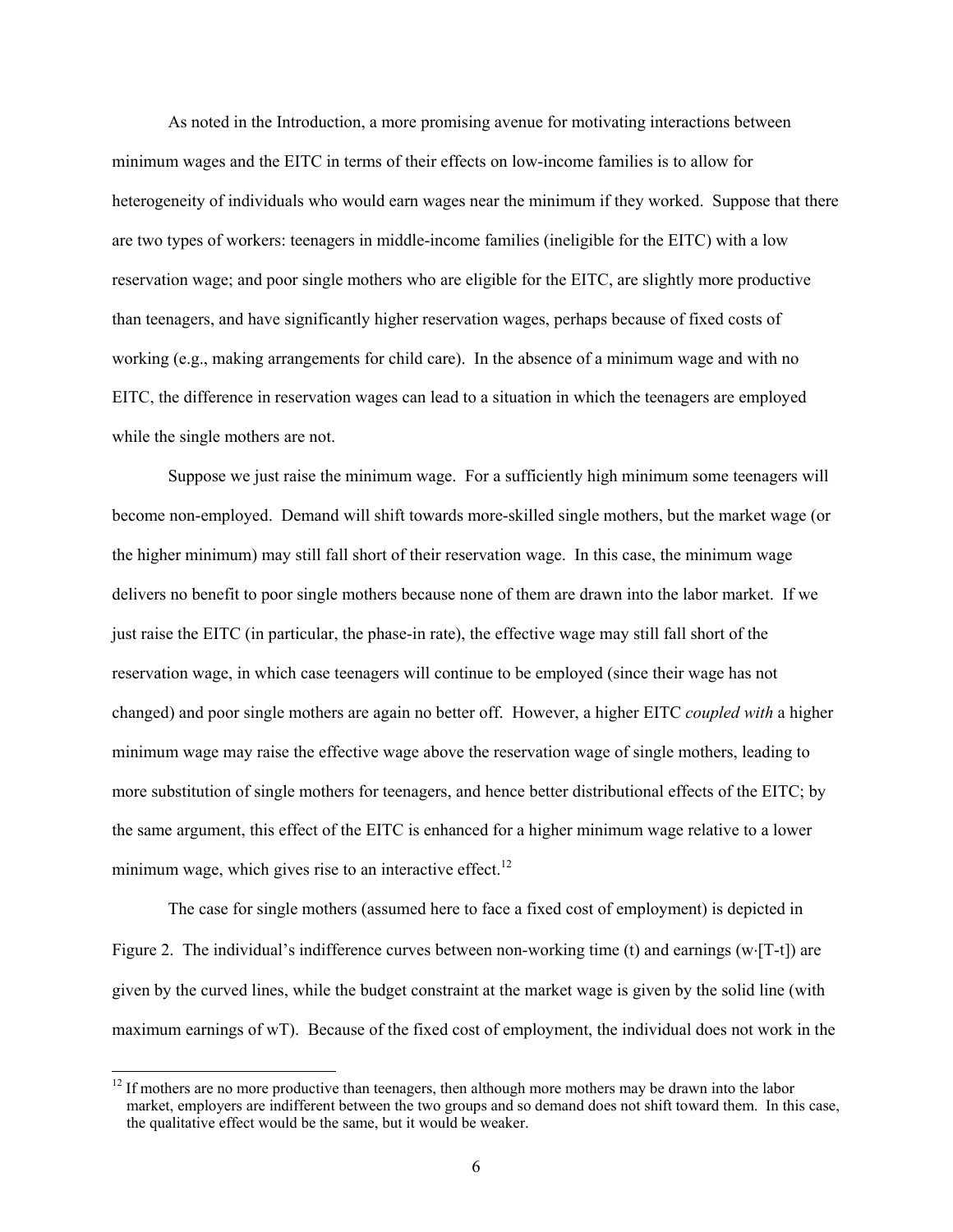absence of a minimum wage or an EITC. Moreover, neither the minimum wage in isolation (which shifts the budget constraint to the dotted and dashed line) nor the EITC in isolation (the dotted line) is sufficient to induce labor market entry. In contrast, the combined policy of both a minimum wage and an EITC (the dashed line) raises the return to work by enough to induce labor market entry. Of course, policymakers could devise a set of EITC parameters in isolation that would yield the same interior solution depicted in Figure 2. But fiscal concerns or fears over introducing stronger distortions on the phase-out range may place constraints on setting EITC parameters in this way. Indeed, as a consequence of the potential for labor supply disincentives with a very high EITC, it is not only possible that a higher minimum wage could enhance the positive distributional effects of the EITC, but also that the distributional effects of a minimum wage and a modest EITC are better than those of a high EITC that generates the same effective wage along the phase-in range. $13$ 

Figure 2 illustrates how a higher minimum wage could enhance the effectiveness of the EITC. However, it is also possible that a higher minimum wage will reduce the effectiveness of the EITC. In particular, if the wages of those eligible for the EITC are already bound by the minimum wage, then a further increase in the wage floor will just reduce their employment relative to the case of an EITC in isolation (taking us back to a case similar to that depicted in Figure 1).

In addition, low-skilled individuals who are *not* eligible for the EITC can take a double hit from a high minimum wage coupled with an EITC, with the minimum wage reducing their employment prospects via the higher wage imposed on employers, and the EITC reducing their employment prospects via the increased supply of EITC eligible individuals. For example, in the model described above, the minimum wage plus EITC combination leads to more labor market entry by the higher-skilled workers single mothers—and hence more disemployment of the lower-skilled workers—teenagers, in that example, but more generally low-skilled individuals without children. However, it is possible that in this

<sup>&</sup>lt;sup>13</sup> Estimates of the regression models described below can be used to simulate the distributional effects of alternative policy combinations and parameters—but such simulations are likely reliable only within the range of the data.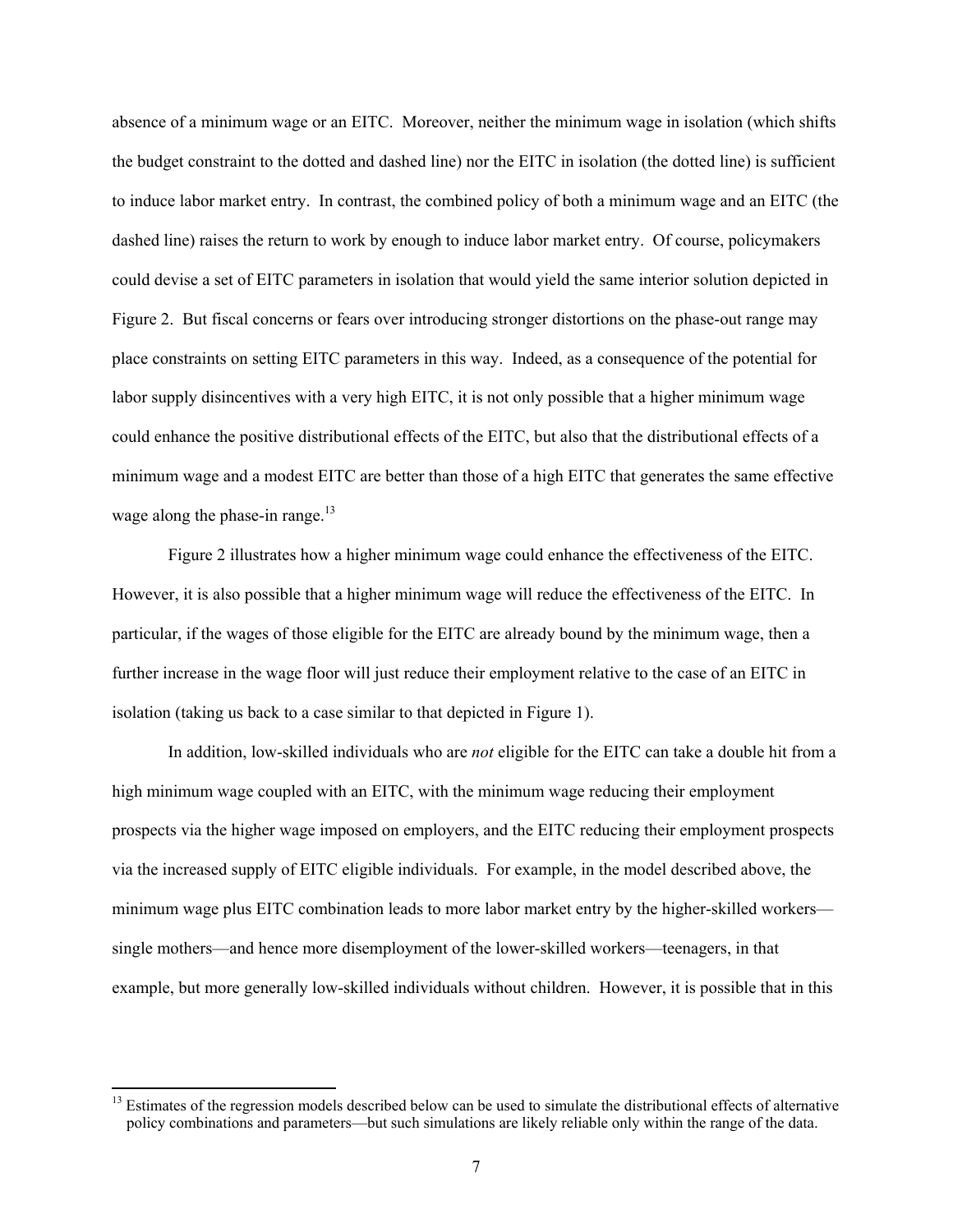case the effects are not multiplicative but rather simply additive—something we will test in the empirical work.

The past decade is a propitious period in which to study the effects of policy interactions between the minimum wage and the EITC. Paralleling the rapid proliferation of state EITCs has been a similar expansion in state minimum wages, with the number of states with minimum wages above the federal minimum rising to 29 (plus the District of Columbia) as of the beginning of 2007. At the same time, focusing on the post-welfare reform period lets us abstract from major changes in work incentives associated with the transition from AFDC to TANF. Although welfare policies continued to change after TANF was enacted in 1996, preliminary analyses indicated that key welfare reforms such as time limits and work requirements did not have discernible effects on the dependent variables we study, and so we focus on minimum wage-EITC interactions.<sup>14</sup>

# III. Data

 $\overline{a}$ 

We combine data on wages, employment, hours, and earnings (individual and family) with statelevel information on minimum wages and earned income tax credits for the period 1996 to 2007. The minimum wage data are compiled from annual summaries of federal and state labor legislation reported each year in the Department of Labor's *Monthly Labor Review*. 15 Most state minimum wages equal or exceed the federal minimum wage, although some states have a minimum wage below the federal level, often applying to small groups of workers not covered by the federal law. Because we do not have the detailed information on who is covered by state law and because coverage of the federal minimum wage is extensive, we simply use the higher of the state or federal minimum as the effective state minimum.

The information on state EITCs comes from a series of reports published by the Center on Budget and Policy Priorities. State EITCs specify a percentage of the federal EITC that is paid to state taxpayers via the state income tax system, as a "supplement" to the federal EITC. Our state EITC variable is this

 $14$  This is not to say that the change from AFDC to TANF had no effects on labor market outcomes. Our sample period begins in 1997 and thus covers the post-welfare reform period. As a result, the welfare reform effects we can identify are mainly the effects of minor timing differences between the states and variation in the state policies adopted. Some of these earlier results are described in Neumark and Wascher (2007b).

 $\frac{15}{15}$  We start with the minimum wage in each month; in the analysis with the annual CPS files we use the average minimum wage over the year.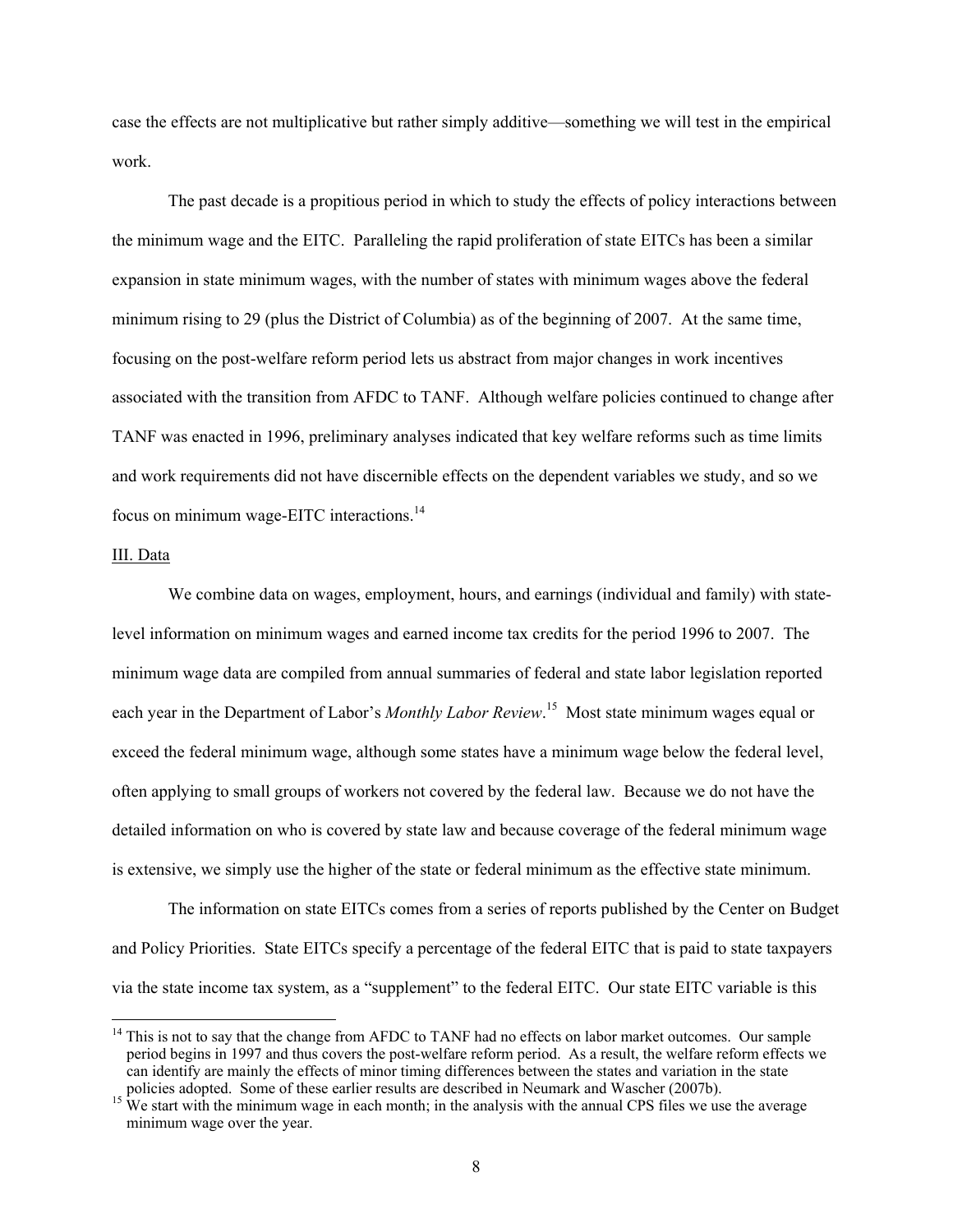percentage. In two states, this percentage varies with the level of income and/or with the number of children. For Wisconsin, where the supplement varies with the number of children, we use the supplement for families with two children (14%). Minnesota's EITC is not specified as a simple percentage of the federal credit, so we use the reported average supplement of  $33\%$ <sup>16</sup> Although the state credit is refundable in most states, a few states have a nonrefundable (or only partially refundable) credit and in a couple of states the recipient has a choice; for these latter states, we use the refundable rate on the presumption that most eligible families would prefer that rate. (A refundable EITC gives money back to the family even if there is no tax liability, whereas a non-refundable EITC only reduces any existing tax liability.) Over the sample period we use, the federal EITC was unchanged with a phase-in tax credit of 40% for families with two or more children, and 34% for families with one child. The federal EITC also provides a very small credit of  $7.65\%$  to those without children.<sup>17</sup>

We merge these state-level policy variables with data from CPS Annual Demographic Files  $(ADF).$ <sup>18</sup> The ADF files are used to construct individual-level measures of wages, employment (worked any time last year), and annual hours, as well as demographic and human capital indicators. In addition, we use the ADF files to construct family-level measures of annual earnings and the poverty line for each family. Finally, we append to each record the state unemployment rate in each year to control for variation in economic conditions at the state-by-year level. The unemployment rate is potentially endogenous, but by using the state-wide unemployment rate (from the Local Area Unemployment Statistics) rather than a rate for groups more strongly affected by the minimum wage, we hope to capture the exogenous influence of changes in aggregate demand.<sup>19</sup>

### IV. Methods

<sup>16</sup> See http://www.stateeitc.com.

 $17$  In addition to the phase-in rate, the EITC establishes a maximum credit (in 2007, \$4,716 for families with two or more children, \$2,853 for families with one child, and \$428 for those with no children), a "plateau" or income range over which the maximum benefit remains fixed (in 2007, for families with two or more children, from \$11,791-\$15,399), and a phase-out rate at which the credit is reduced as income rises further (currently 21.06% for families with two or more children).

 $^{18}$  We also use monthly outgoing rotation group (ORG) files for some limited analyses.

<sup>&</sup>lt;sup>19</sup> We also experimented with the inclusion of state real GDP growth per capita in the various specifications we estimate. However, the estimated coefficient of this variable was never statistically significant (in contrast to the estimated coefficient of the unemployment rate), and its inclusion had no impact on the results, so we omit it in the specifications reported in the paper.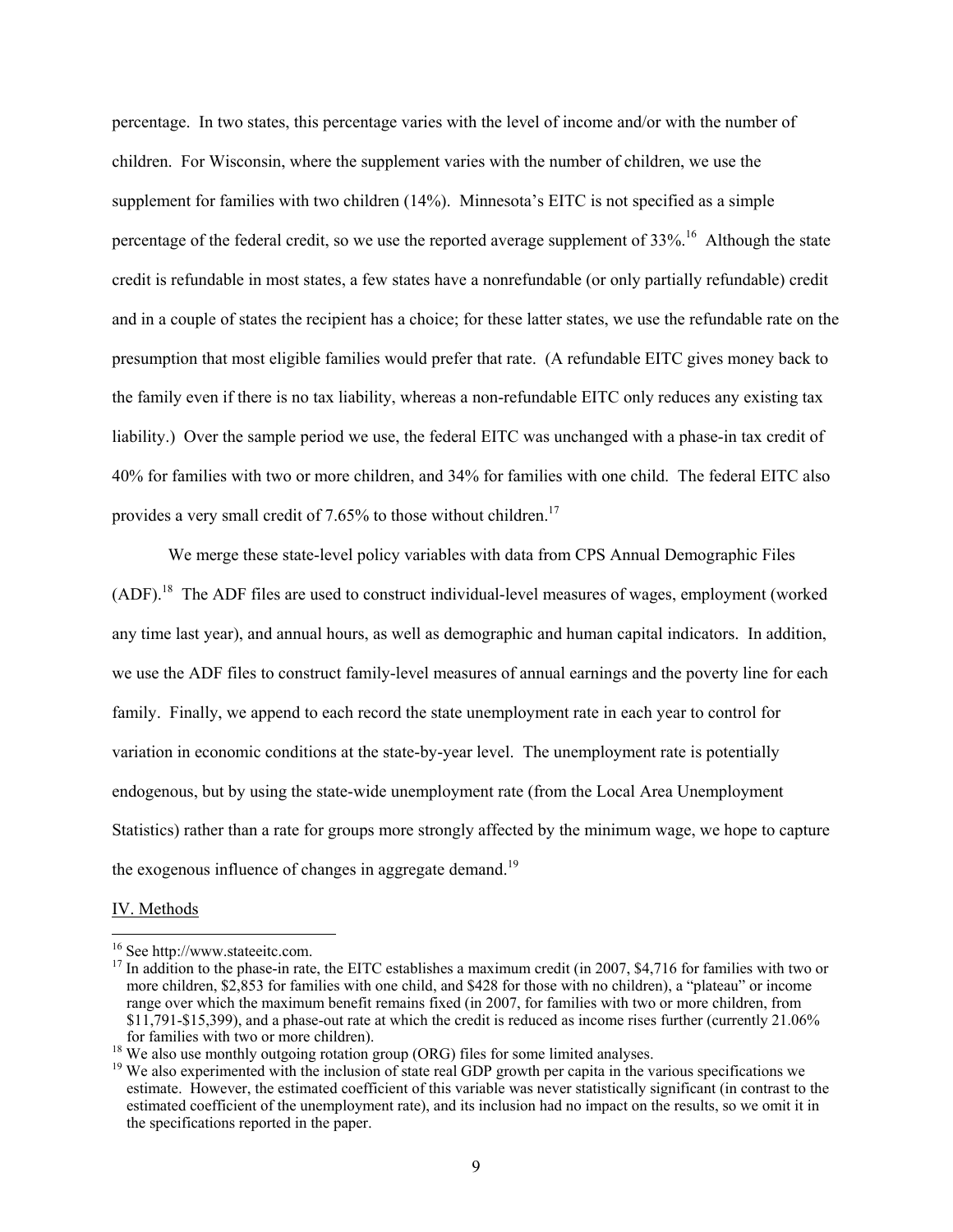We use a reduced-form approach to estimate the effects of the interactions between the EITC and minimum wages on labor market outcomes. In principal, one could estimate a structural model of labor supply in the context of a non-linear budget constraint that incorporates changes in both the EITC and the minimum wage (as well as other policy changes).<sup>20</sup> However, a reduced-form approach allows us to more naturally extend the prior literature that focuses on the effects of the EITC on labor supply and poverty (e.g., Cancian and Levinson, 2005; Eissa and Liebman, 1996; Eissa and Hoynes, 2004; Neumark and Wascher, 2001) by expanding the specifications used in these studies to incorporate interactions between the EITC and the minimum wage. In addition, many potentially eligible individuals have imperfect information about the EITC, and most workers are not able to freely choose their work hours over the course of the year (Liebman, 1998; Romich and Weisner, 2000), which may limit the appeal of using an approach based on utility maximization with respect to an explicit non-linear budget constraint.<sup>21</sup> Nonetheless, it is clear that the structural and reduced-form approaches are complementary.

We estimate models for employment, hours, wages, earnings, and family earnings relative to poverty thresholds for a variety of demographic and skill groups.<sup>22</sup> The earnings estimates are unconditional rather than conditional on employment, so that the estimates reflect changes on both the extensive (employment) and intensive (hours of work if employed) margins of work, as well as changes in wages. We look at hours conditional on work to focus on the intensive margin, for which—at least for women—the predicted effects of the EITC are different than for employment. All specifications are estimated at the individual level, with standard errors adjusted to account for non-independence among observations within the same state and over time. $2<sup>3</sup>$ 

 $^{20}$  A recent study using this approach is Bingley and Walker (2008).

<sup>&</sup>lt;sup>21</sup> For example, Berube et al.  $(2002)$  note that two-thirds of EITC recipients use a tax preparer and hence likely do not know the details of the EITC, Leigh (2005) notes that low education and low language skills among many eligibles likely contribute to poor information, and Rothstein (2008) concludes that individuals respond to changes in average rather than marginal tax rates induced by variation in the EITC. In addition, it is undoubtedly difficult for individuals to predict how their particular labor supply choices during the year will affect their EITC

payments, given that most EITC recipients take their full credit for the previous year when they file their taxes.<br><sup>22</sup> Note that we focus on earnings and not income. Although it is possible to measure other sources of pre income in the CPS data we use, there is no information on EITC payments received or taxes paid. In addition, we are more interested in how the EITC affects labor market incentives and hence earnings, while recognizing that

this means that in some cases we understate the gains (or overstate the losses) from the EITC. 23 Specifically, each observation comes from a particular state and year. However, we cluster the data at the state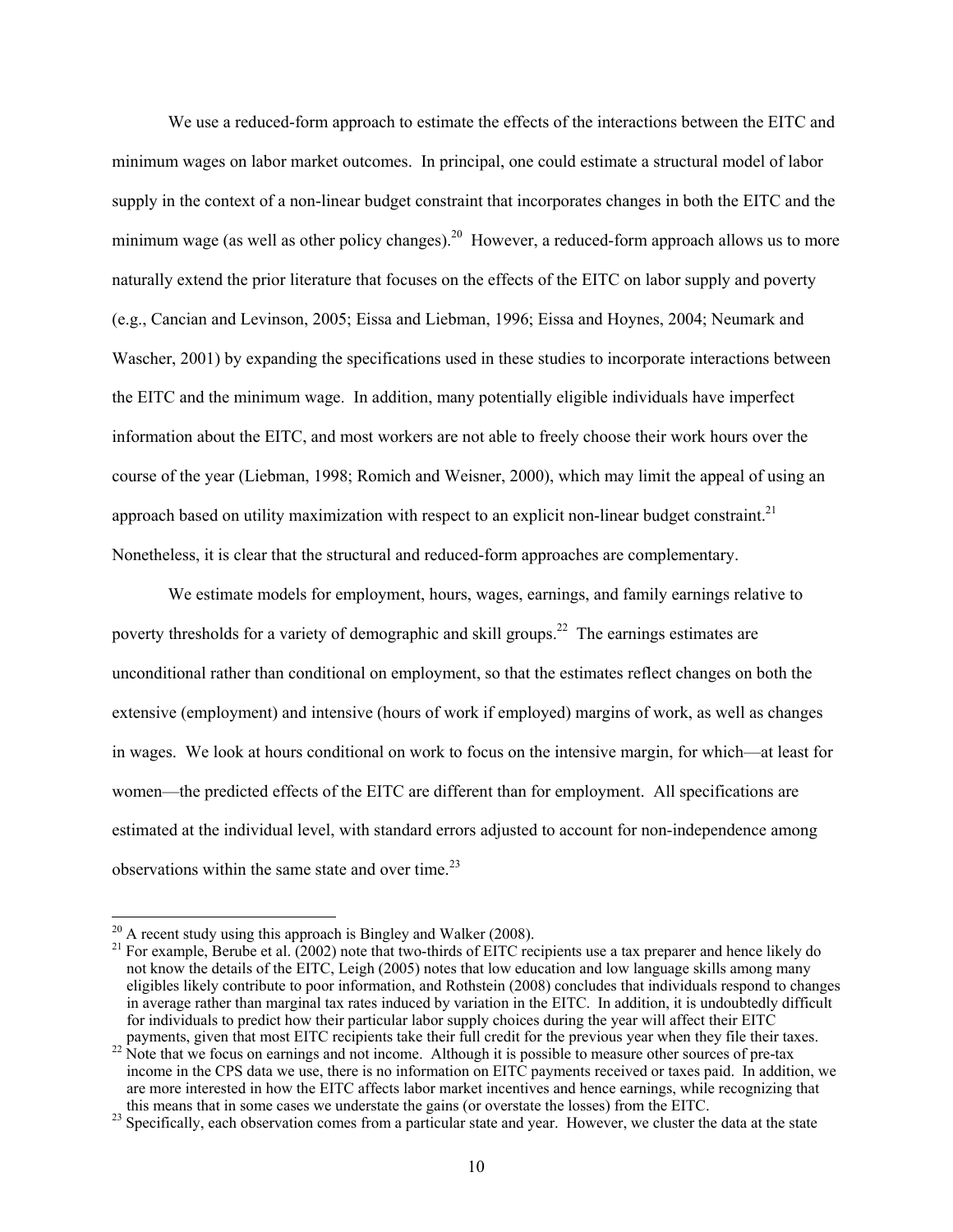We begin by focusing on the effects of the EITC. When we study women, we estimate models for employment, hours, and earnings, as well as whether families' earnings are above or below the poverty line (or other thresholds). The strongest prediction is for employment, which theory says will be increased by the EITC. However, estimates of the effect of the EITC on overall individual earnings provide a useful summary statistic for changes along various dimensions (including wages), while family earnings are of interest because the family is typically the unit of interest in anti-poverty policy.

In particular, we estimate the following baseline model:

$$
(1) \qquad Y_{_{ist}} = \alpha + \beta_1 EITC_{_{st}} + \beta_2 EITC_{_{st}} \cdot Kids_{_{ist}} + X_{_{ist}} \lambda + G_{_{s}} \mu + M_{_{t}} \nu + \varepsilon_{_{ist}},
$$

where *Y* is the dependent variable, *EITC* is the state EITC supplement expressed in percentage terms, and *Kids* is a dummy variable indicating the presence of dependent children age 18 or under in the home (which is what is measured in the CPS). The matrix *X* includes main effects for the number of children, as well as a large set of controls discussed below.  $G_s$  and  $M_t$  are vectors of state and year fixed effects, included to control for other differences across states that might be correlated with policy differences, and for changes in other factors over time that are common to states (such as those generated by federal policies) but that might be correlated with the policies we study. Finally, the '*i*,' '*s*,' and '*t*' subscripts denote individuals, states, and years, respectively.

 Some details of this specification merit additional explanation. First, because the EITC is much more generous for families with children, we view *β2* as especially indicative of the effect of the EITC on labor market outcomes. One might interpret  $\beta_l$  as the effect of the EITC on those without children. However, because the model does not include a full set of state-by-year interactions (in which case *β<sup>1</sup>* would be unidentified), we cannot be entirely sure that this parameter reflects the effects of the EITC rather than the effects of shocks specific to state and year cells that are correlated with EITC. In that sense, our estimating equation can be thought of as a difference-in-difference-in-differences estimator, in which *β*<sub>2</sub> identifies the effect of the EITC from the *differential* effect for those with and without children.

level to compute standard errors robust to heteroscedasticity and arbitrary correlations across individuals in the same state either contemporaneously or over time (Bertrand, et al., 2004).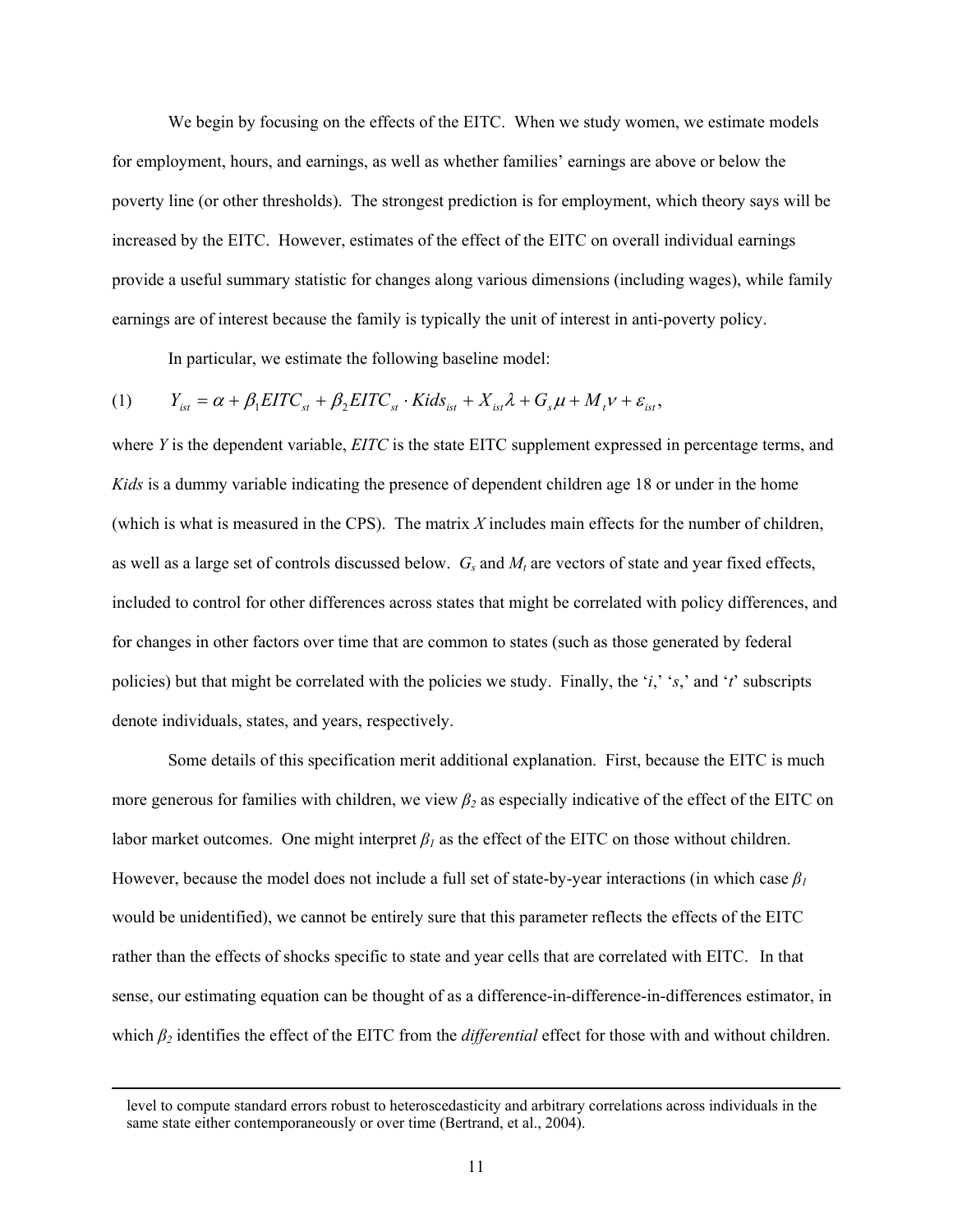We also verify that the estimates of  $\beta_2$  are robust to more flexible specifications that include either statespecific time trends or a full set of state-by-year interactions.

Second, *X* includes as controls: dummy variables for education (high school dropout, high school degree, some college, bachelor's degree or higher); dummy variables for number of children as well as the number of children under age 6 (all possible values); dummy variables for marital status (never married, married spouse present, married spouse absent, and divorced, widowed, or separated); dummy variables for black or Hispanic; age and its square; and the state unemployment rate. In addition, the model includes a full set of interactions between *Kids* and both the year dummy variables and the state dummy variables. These interactions are intended to capture changes across time in the relationship between the presence of children in the home and labor market outcomes, as well as differences across states; for example, these interactions may capture the effects of cross-state differences in welfare policies that affect the employment of women with children relative to those without children.<sup>24</sup> For some samples, some of these controls drop out (e.g., some of the marital status controls when we study single women).

When we study the effects of the EITC on low-skilled individuals without children (who we loosely classify as "ineligible"), an interaction with *Kids* is clearly inappropriate. Instead, we identify the effect of the EITC on this group from the difference in labor market outcomes between those with higher and lower skills. We classify individuals as having higher skills if they have at least some college and as having lower skills if they have a high school degree or less. We also estimate alternative specifications that focus instead on low-skilled blacks or Hispanics, who tend to have even lower wages and hence are likely to be more adversely affected by an outward supply shift induced by the EITC—especially, perhaps, when coupled with a higher minimum wage (in specifications discussed later). For the unskilled ineligibles, the strongest prediction is that a higher EITC reduces the wage. If the substitution effect dominates the income effect or if the decline in the wage increases the extent to which these workers are

<sup>&</sup>lt;sup>24</sup> When these interactions were excluded, the results were sometimes sensitive to how we controlled for the number of children and their ages (using the highly flexible manner just described or a more restrictive specification). However, when these interactions were included, the results were very stable.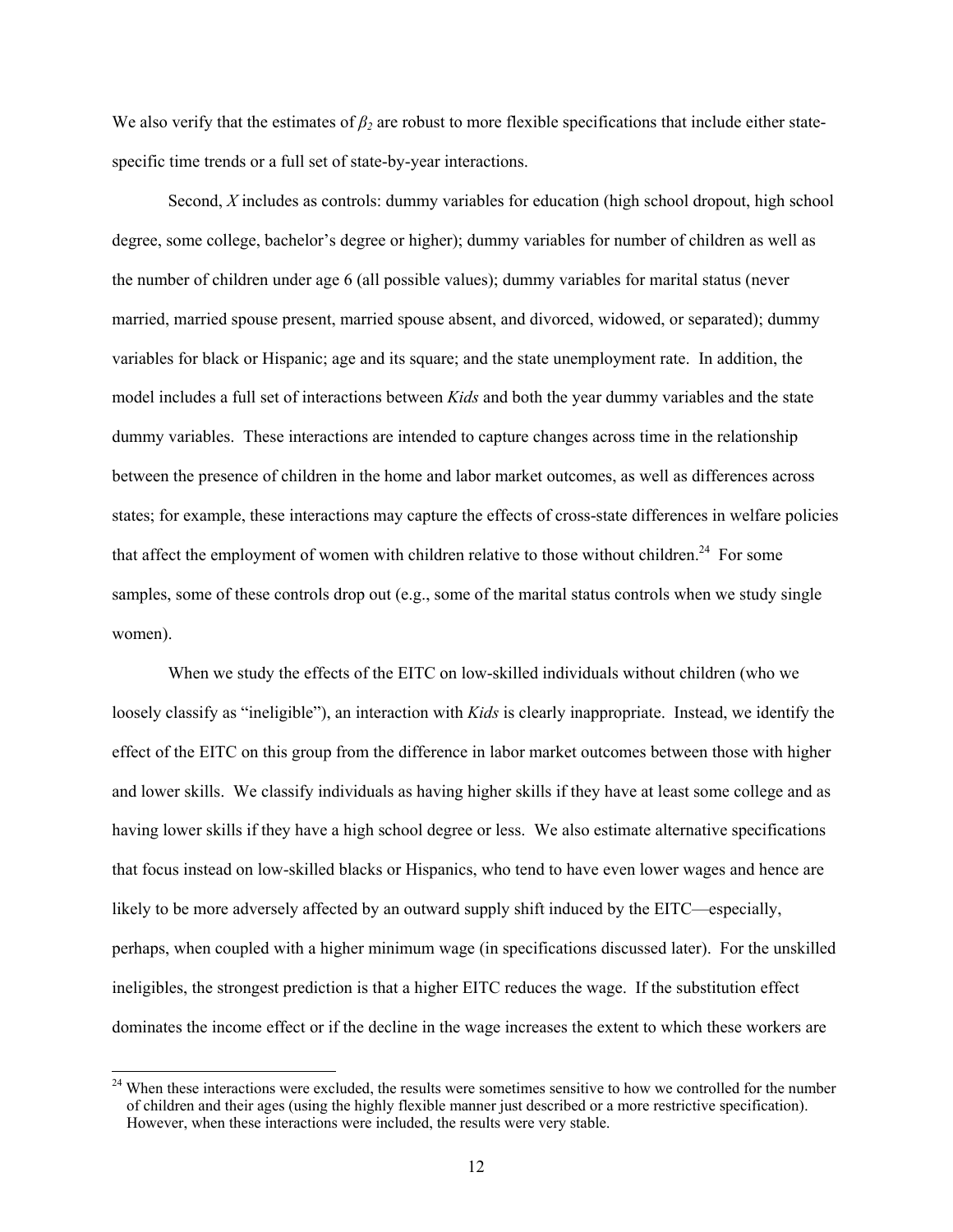bound by the minimum wage, we might also expect declines in hours or employment. Thus, our specification becomes:

$$
(2) \qquad Y_{_{ist}} = \alpha + \beta_1 EITC_{_{st}} + \beta_2 EITC_{_{st}} \cdot Lowskill_{_{ist}} + X'_{_{ist}} \lambda + G_s \mu + M_t \nu + \varepsilon_{_{ist}},
$$

where the vector of controls *X'* excludes the variables related to children and includes the low-skill indicator, and  $\beta_2$  captures the effect of the EITC on low-skilled individuals.<sup>25</sup>

 After estimating the effects of the EITC, we move on to specifications that are augmented to allow for interactions between the EITC and the minimum wage. For women, we estimate models for the same outcomes, asking whether the effects of the EITC discussed above vary with the level of the minimum wage. The augmented version of equation (1) is

(3) 
$$
Y_{ist} = \alpha + \beta_1 EITC + \beta_2 EITC_{st} \cdot Kids_{ist} + \gamma_1 MW_{st} + \gamma_2 MW_{st} \cdot Kids_{ist} + \delta_1 EITC_{st} \cdot MW_{st} + \delta_2 EITC_{st} \cdot MW_{st} \cdot Kids_{ist} + X_{ist} \lambda + G_s \mu + M_t \nu + \varepsilon_{ist},
$$

where *MW* is the log of the minimum wage, and  $\delta_2$  identifies how variation in the minimum wage changes the effect of the EITC on those with children relative to those without. Again, we verify the robustness of the results for the policy variables interacted with *Kids* (the coefficients  $\beta_2$ ,  $\gamma_2$ , and  $\delta_2$ ) to the inclusion of state-specific linear trends or a full set of state-year interactions. Reflecting earlier findings indicating that the effects of minimum wages take some time to become fully apparent (Baker, et al., 1999), we view it as desirable to include both contemporaneous and lagged values of the minimum wage. However, to simplify the specification, we specify the minimum wage variable in these models as the average of the current and lagged (one year) minimum wage variable. In addition, we demean the policy variables (*EITC* and *MW*) in this specification so that the main effects of the EITC and the minimum wage that we report are effectively evaluated at the sample means and hence are comparable to those from specification (1).

For individuals without children at home, the higher minimum wage may offset the reduction in wages caused by the general equilibrium effects of the EITC, but this would lead us to expect larger

 $^{25}$  An alternative approach would be to estimate this model with female labor supply measures on the right-hand side, and instrument for them with variation in the EITC. In this context, equation (2) can be interpreted as a reduced-form specification for wages and other labor market outcomes.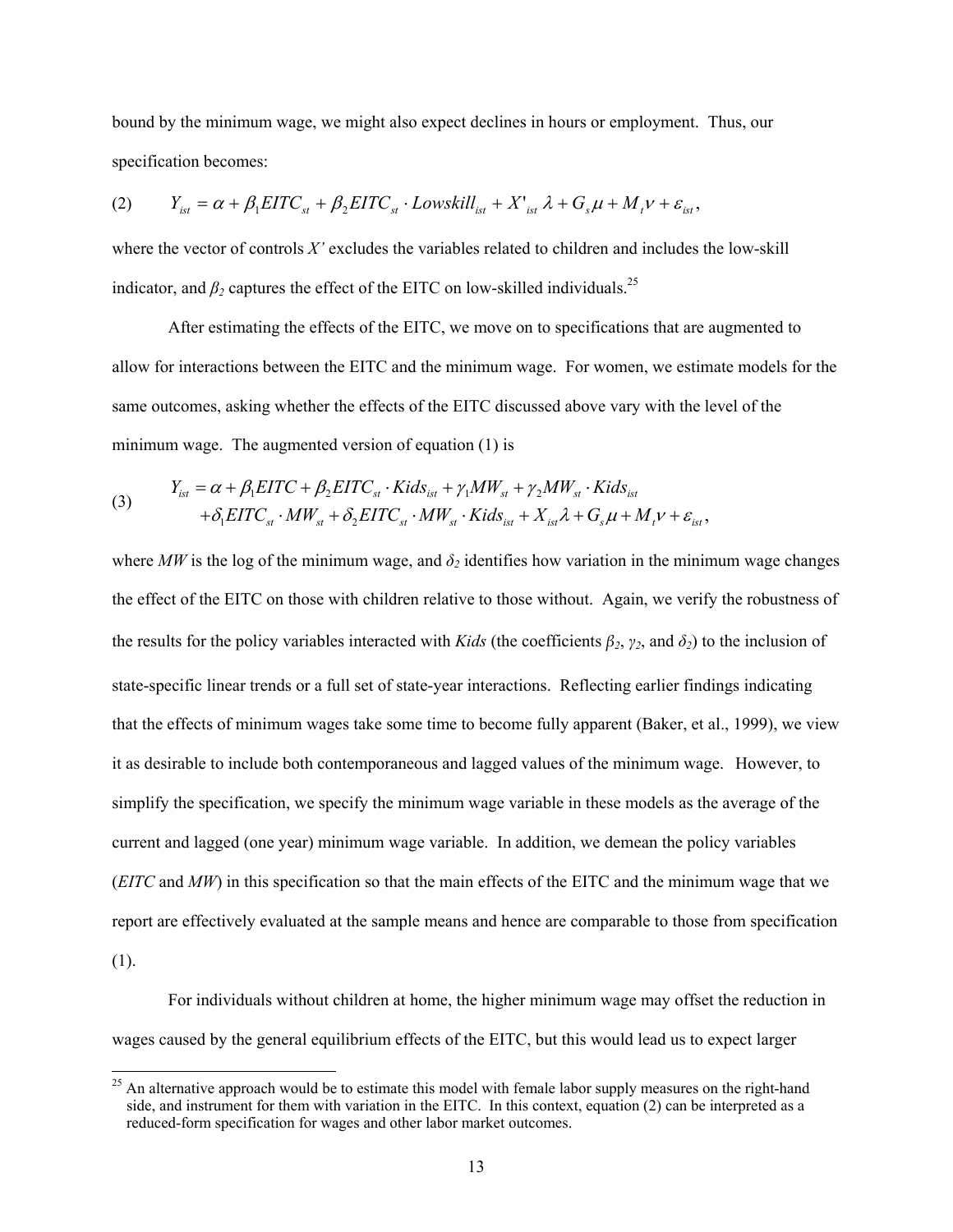declines in hours or employment. Thus, for these individuals we estimate models for employment, hours, wages, and earnings (as a summary measure) using an augmented version of equation (2) that allows for the possibility of interactions between the minimum wage and the EITC:

(4) 
$$
Y_{ist} = \alpha + \beta_1 EITC + \beta_2 EITC_{st} \cdot Lowskill_{ist} + \gamma_1 MW_{st} + \gamma_2 MW_{st} \cdot Lowskill_{ist} + \delta_1 EITC_{st} \cdot MW_{st} + \delta_2 EITC_{st} \cdot MW_{st} \cdot Lowskill_{ist} + X'_{ist} \lambda + G_s \mu + M_t \nu + \varepsilon_{ist}.
$$

In this specification,  $\delta_2$  identifies how variation in the minimum wage alters the effect of the EITC on low-skilled childless individuals relative to high-skilled childless individuals.<sup>26</sup>

#### V. Results

 $\overline{a}$ 

### *Descriptive Statistics*

Tables 1A-1C report descriptive statistics of key variables at the individual and family levels, including those for the outcomes we study. The tables cover the period 1997-2006 and present statistics for a variety of groups included in our analysis, including single and married women between the ages of 18 and 45 (Table 1A), childless individuals between the ages of 18 and 35 (Table 1B), and families with a head between the ages of 18 and 45 (Table 1C).<sup>27</sup> As indicated in the top panel of Table 1A, about 45% of single women (which includes women who have never married as well as those who are divorced, widowed, or separated) have at least one child at home, and 22% have more than one child. These percentages are somewhat higher for less-educated or minority single women, although still lower than the percentages for less-educated married women. Single women are also more likely to be black than less-educated married women in this age range, while the average age in each category is just under 30. With regard to education, shown in the next panel, single black or Hispanic women are somewhat less likely to have completed high school than single white women (and are labeled high school dropouts,

<sup>&</sup>lt;sup>26</sup> Note that a higher EITC should reduce wages of the less-skilled whether or not they have children. But the predicted labor supply effects are different for the childless.<br><sup>27</sup> Table 1C also includes unrelated individuals (including unrelated subfamilies) living in others' households or

primary individuals in their own households. Together, these three types of families are used by the Census Bureau in measuring poverty at the family level. (See http://pubdb3.census.gov/macro/032007/pov/povnotes.htm, viewed July 15, 2008.)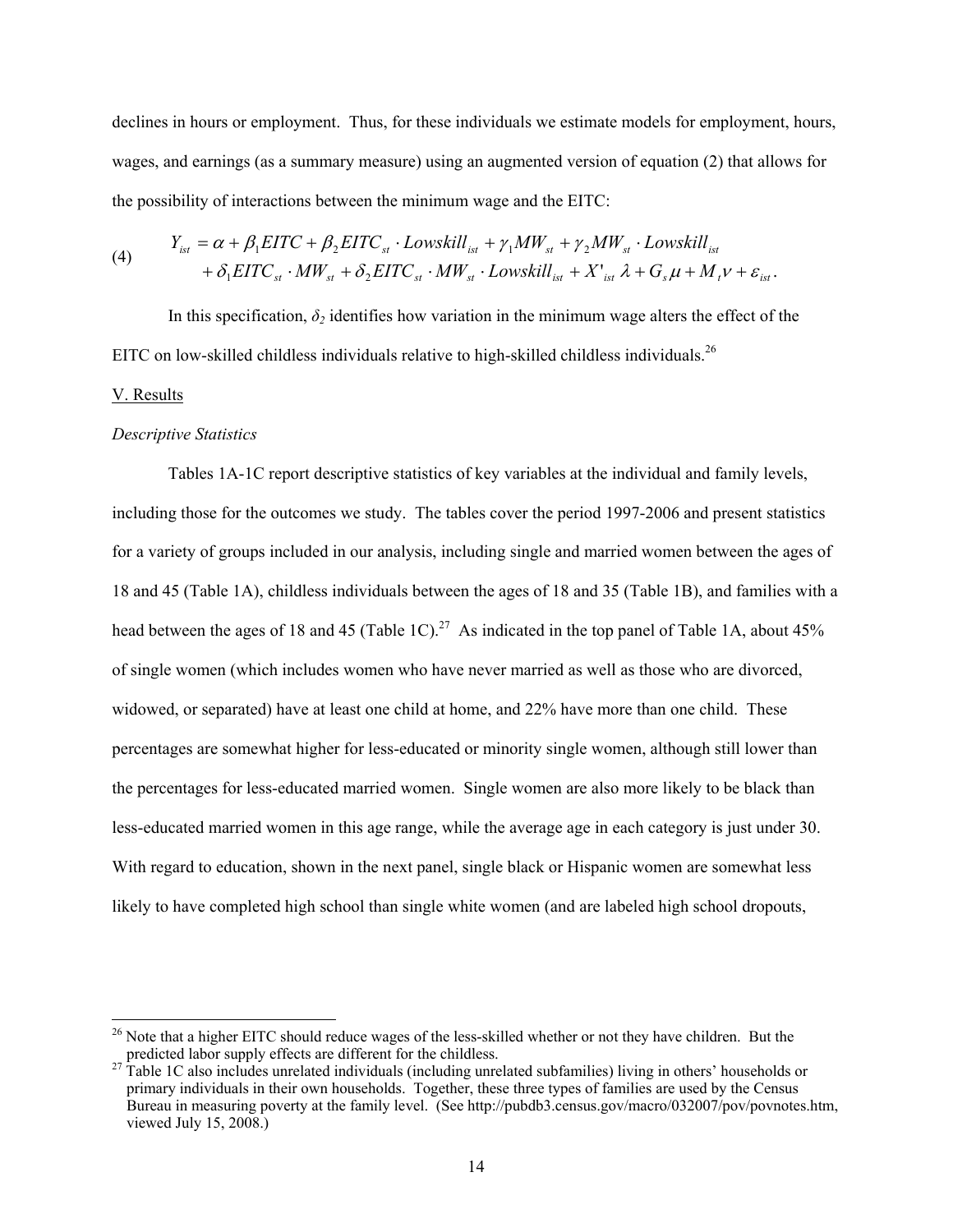although some of them may complete high school later), and are somewhat less likely to have a college  $degree<sup>28</sup>$ 

Average economic outcomes for these groups of women are shown in the remaining panels. For the sample of single women as a whole, the average employment rate is 79% and is higher for women without children than for women with children. Among employed single women, total hours average 1,633 hours per year, and log earnings average 7.53. Both of these figures are again higher for childless women than for women with children. Looking across the columns, less-educated and minority women have lower employment rates and lower earnings than single women overall, although employed minority women work more slightly more hours. On the other hand, less-educated married women without children are more likely to be employed, work somewhat more hours, and have higher earnings than lesseducated or minority single women without children.

Table 1B presents summary statistics for childless men and women and for several subsets of this group. In particular, we compare economic outcomes for three less-educated groups—all those with at most a high school degree, then just low-skilled minorities, and then low-skilled minority single men—to each other and to those with some college or higher. Average economic outcomes are worse for the lesseducated groups, with lower employment rates, hours, wages, and earnings. In addition, employment rates, wages, and earnings are lower for less-educated minorities than for the sample of less-educated individuals as a whole.

Table 1C presents summary statistics at the family level. About 46% of families (which includes unrelated individuals) are headed by a woman, while 45% of families consist of married couples. Within the group of families headed by single women, 42% have children at home. About 22% of the sample of single women family heads is black and 13% is Hispanic; the percentage black is noticeably higher than for all families, while the percentage Hispanic is slightly lower. Among single women family heads, 54% have completed at most a high school education, while 13% have not completed high school; these

<sup>&</sup>lt;sup>28</sup> The education classifications are based on education attained and whether the person reports a high school diploma or GED. We do not distinguish between the latter two cases, although there is evidence suggesting that this distinction is important for employment outcomes (e.g., Cameron and Heckman, 1993). Separate information on diploma and GED holders is first available in the CPS in 1998.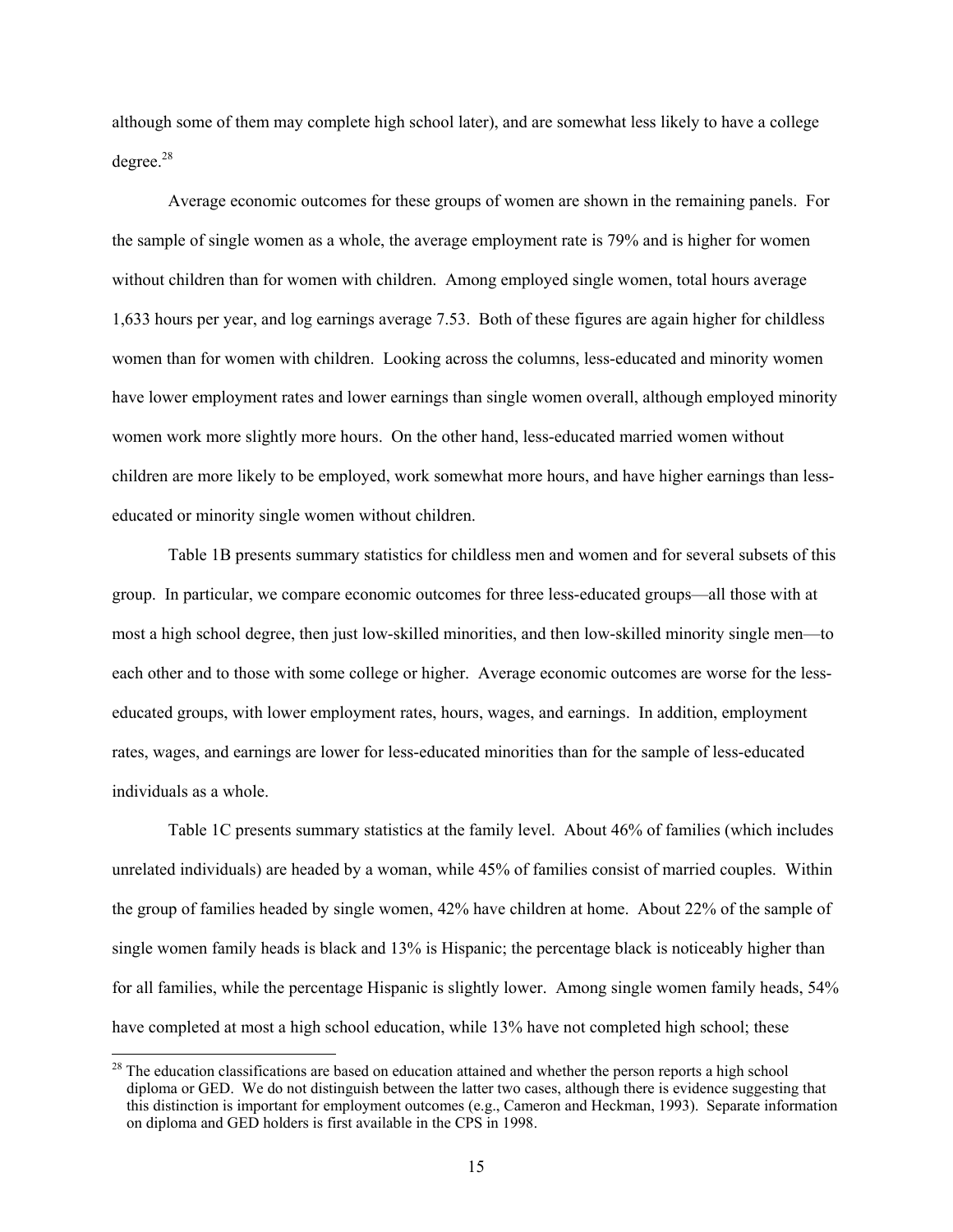percentages are not much different than for the sample of family heads as a whole. In contrast, the economic outcomes differ noticeably across family types. About 20% of families with heads between the ages of 18 and 45 had earnings below the poverty line, and about 13% had earnings less than  $\frac{1}{2}$  the poverty line (sometimes referred to as "extreme poverty"). However, the percentages with low levels of earnings rise sharply for families headed by single women, and even more so for families headed by lesseducated or minority women. Moreover, the differences are especially large for female-headed families with children: 55% of families headed by a less-educated or minority woman had earnings below the poverty line and more than one-third had earnings below ½ the poverty line.

The policy variables are shown in Figures 3 through 6. As indicated in Figure 3, the prevalence of state minimum wages and state EITC supplements increased over our sample period. The percentage of families residing in states with an EITC rose from 17% in 1997 to 32% in 2006, while the percentage of families in states with a minimum wage higher than the federal level rose from 18% in 1998 to about 50% in 2006, with especially sharp increases in 2005 and 2006. In addition, state EITCs and state minimum wages have become more generous over time. For example, the average size of the supplement in states with an EITC rose from  $8\%$  in 1997 to more than 15% in 2006 (Figure 4),<sup>29</sup> while the level of the minimum wage in states where the minimum was above the federal level moved up from just over \$5 per hour in 1997 to about \$6.50 per hour in 2006 (Figure 5); in contrast, the federal hourly minimum wage was raised to \$5.15 in late 1997 and was held at that level through 2006.

Figure 6 presents a scatter plot of state minimum wages and EITC supplements in 2006. As indicated by the upward-sloping regression line, states with higher minimum wages tended to have a more generous EITC supplement. However, the dispersion of points around the line is considerable, suggesting that states varied considerably in their use of these policies. In particular, some states implemented high minimum wages but low (or no) EITC supplements, and others had high EITC supplements but low

 $29$  Over 80% of the observations on families in states that supplement the EITC were from states with a refundable EITC, and in almost all cases the EITC was fully refundable.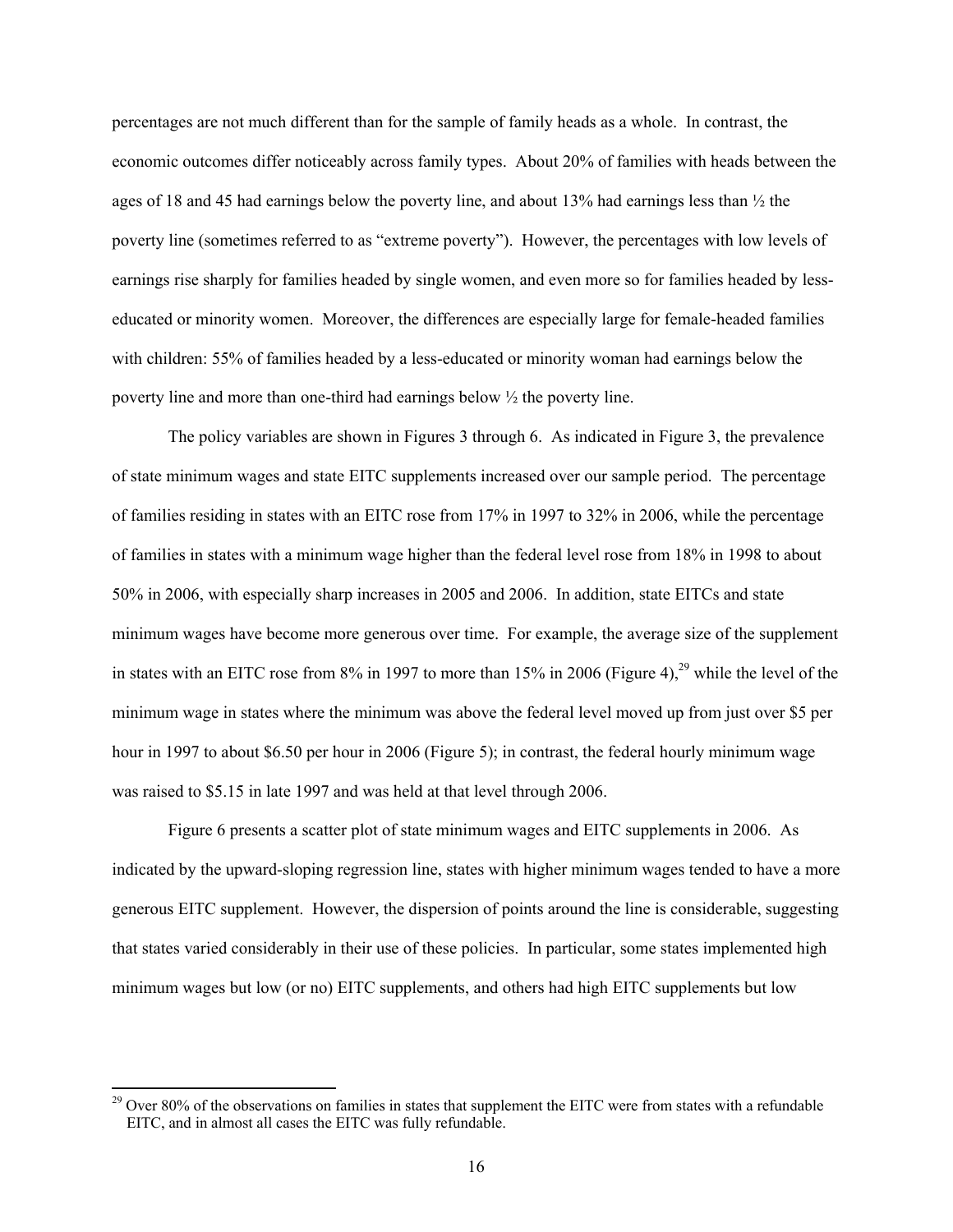minimum wages. We use this variation to identify how the interaction of state minimum wages and state EITC supplements influenced economic outcomes at the individual and family level.

### *Effects of the EITC on Employment, Hours, and Earnings*

We begin with regression estimates of the effects of the EITC on employment, hours, and earnings. Table 2 reports results for various groups of women expected to be differentially affected by the EITC (estimates of equation (1)). Column (1) reports the relevant coefficient estimates for a sample that includes all single women between the ages of 18 and 45. As indicated in the second row in each panel, the coefficient on the EITC variable itself is generally small and insignificant, suggesting that the EITC has negligible effects on labor market outcomes for single women without children. More important, the coefficient on the EITC-kids interaction (the first row) indicates that the EITC has a positive and significant (at the 10% level) effect on the employment and earnings of single women with children. The 0.18 estimate for employment implies that a 10% EITC supplement boosts the probability of employment among single mothers by 1.8 percentage points relative to single women without children, while the 1.80 estimate for earnings implies that a 10% supplement raises their earnings by 18%. These results are generally consistent with previous research on the EITC (e.g., Hoffman and Seidman, 2003) indicating that the EITC boosts employment and earnings of single mothers.

The next two columns narrow the sample to two groups that are often considered likely to be more strongly influenced by the EITC—less-educated women and minority women. These individuals are likely to reap the most from the EITC because their earnings are low and thus less likely to be in the plateau or phase-out range where the EITC can generate incentives to work less. Consistent with these priors, the coefficient on the EITC-kids interaction is positive for employment and earnings and larger in each case than for the broader sample of single women. Although the standard errors also become larger, the estimated effects are statistically significant at the 5% or 10% level for less-educated women. In contrast, the hours effects (conditional on employment) are small and statistically insignificant.

Finally, the last column reports results for less-educated married women. For many in this group, family earnings are above the maximum EITC income threshold and at a level where we would not

17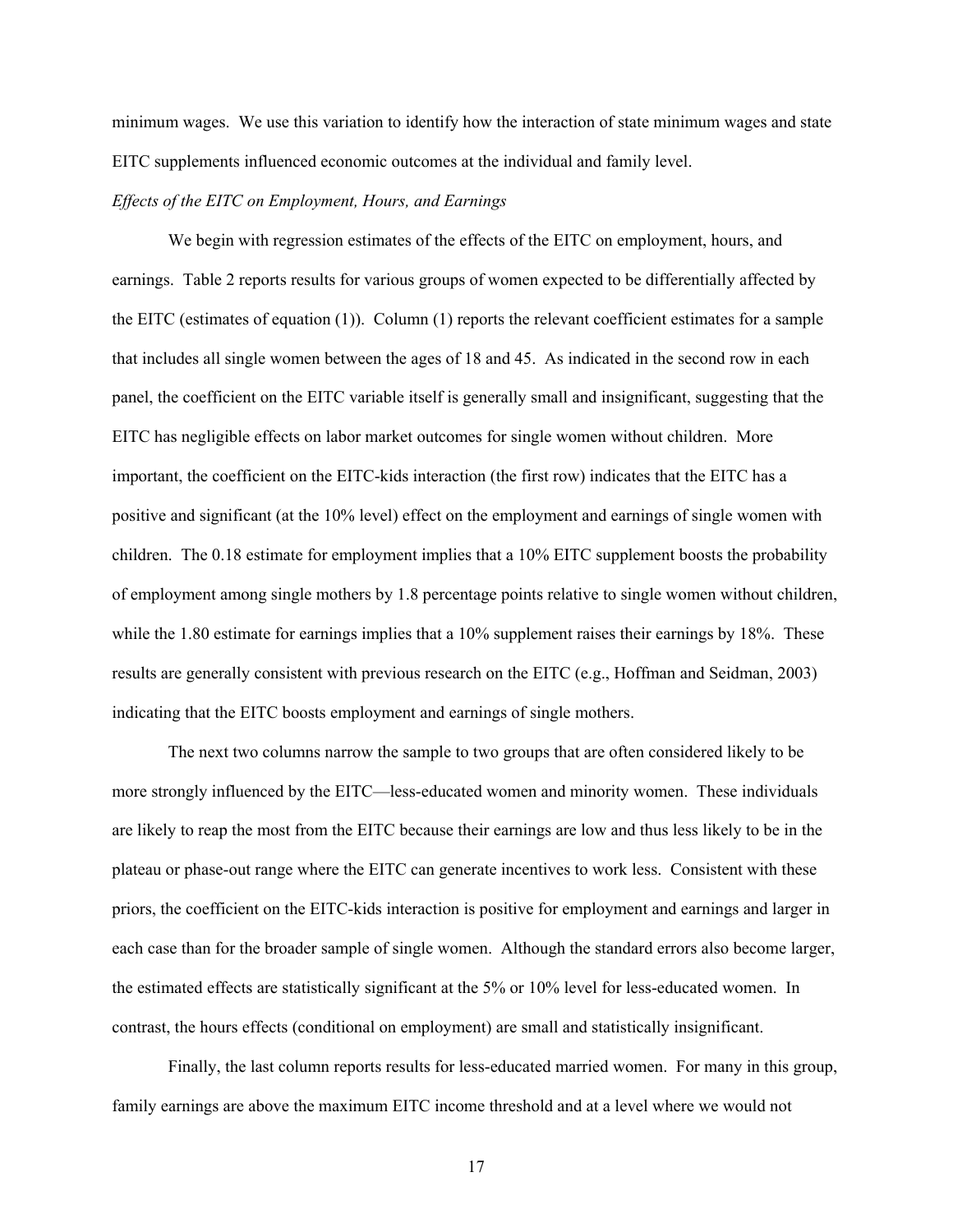expect the EITC to have an effect on their labor market outcomes. However, there may be others who are in the plateau or phase-out range where the EITC is predicted to reduce hours worked (and perhaps employment). The results are generally consistent with this expectation, pointing to negative effects of the EITC on employment, hours, and earnings for married women with children, although none of the estimates are statistically significant. Clearly, though, the results are substantially different from those for single women, confirming what theory would lead us to expect, and hence bolstering a causal interpretation of the estimates for single women.<sup>30</sup>

A potential side effect of the EITC is that the positive supply response for eligible mothers may lead to negative spillover effects on other less-skilled individuals who are ineligible for the EITC but who compete for jobs with the new labor force entrants. Table 3A presents results for different groups of such individuals (estimates of equation (2)). In this specification, we identify the effect of the EITC from an interaction between the EITC supplement and an indicator for low skills, which we define as having at most a high-school degree. To focus in on those individuals more likely to be substitutes in production for women benefiting from the EITC, we limit the sample to men and women between the ages of 18 and 35. We first estimate the model for all individuals in this age range. We then restrict the treatment group to less-skilled minorities, and finally to less-skilled minority single men (keeping the control group the same). This last treatment group is of interest for at least two reasons. First, single men may be less skilled or less productive than otherwise comparable married men (e.g., Korenman and Neumark, 1991). And second, single, less-skilled, and especially minorities, have been the focus of policy proposals regarding extensions of the EITC (e.g., Gitterman et al., 2007).

The first column of the table presents the effects of the EITC on the wages, employment, hours (conditional), and earnings of less-educated men and women without children at home. The estimates always indicate negative effects of the EITC, although only the estimated effect on hours (conditional on employment) is statistically significant. For less-educated blacks and Hispanics, reported in column (2),

 $30$  These findings parallel those in Eissa and Hoynes (2004), although Eissa and Hoynes sometimes find statistically stronger evidence that the EITC reduces labor market participation of less-educated married women.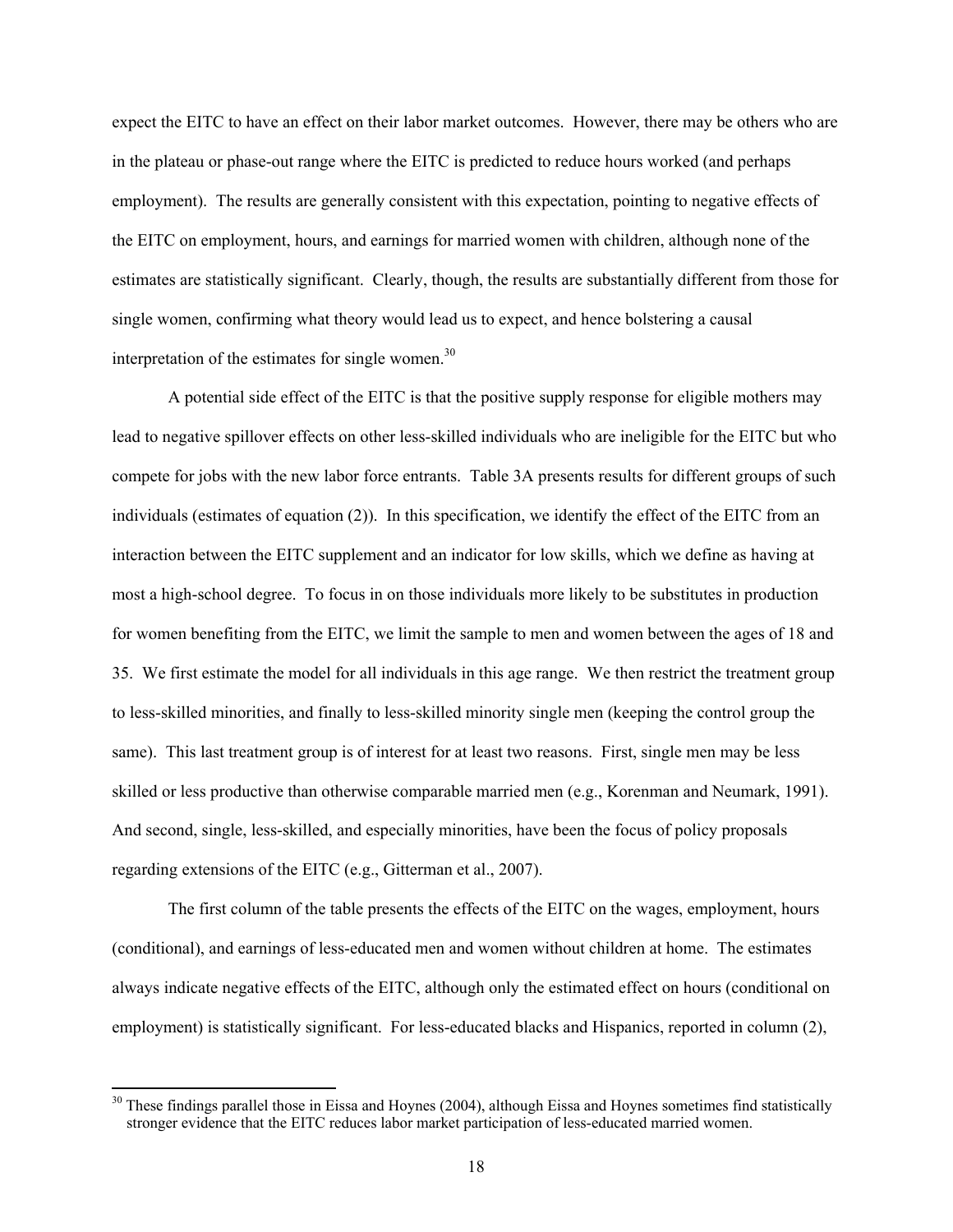the results are sharper and somewhat different. In particular, the estimated effects of the EITC on employment and earnings are negative and statistically significant, and the point estimates are larger than in column (1), implying that this group is more adversely affected by the EITC. There is no evidence of an effect on hours conditional on employment, while the estimated negative effect on wages is at best marginally significant. Finally, as indicated in column (3), the results for less-educated single minority men are similar to and stronger than those in column (2), with the estimates pointing to negative effects of the EITC on wages, employment, and earnings. $31$ 

Table 3B presents some additional evidence on spillover effects from the EITC to childless, lessskilled individuals.<sup>32</sup> In particular, we might expect the spillover effects to be stronger in labor markets where more women enter the labor force in response to a more generous EITC. In Table 3A, differences in spillovers across labor markets are assumed to be related to variation in the size of the EITC supplement. However, the supply response is also a function of how many women are eligible for the EITC. We measure the proportion of women likely to be eligible for the EITC in two ways. Our first measure is the percentage of tax returns in each state that claimed the federal EITC.<sup>33</sup> Our second measure is the estimated share of single mothers in the state. Although neither measure directly corresponds to the share of EITC-eligible women, both should be highly correlated with that share.

We augment equation (2) to include an interaction between the EITC effect for the low-skilled and these shares. To avoid endogeneity stemming from the fact that the childless can file for the EITC, or

We also estimated similar models for the low-skilled only, dropping the interactions in equation (2). In this case, the estimates did not reflect the predicted negative wage or employment effects (with all of the estimates near zero and statistically insignificant), suggesting that using the high-skilled group captures other economic shocks across states and years. (Similarly, the same thing occurred if we included interactions between the low-skill indicator and state and year effects.) We do note, however, that Leigh (2007) reports wage regression estimates for the low-skilled only that are consistent with the predicted negative effects of the EITC on the unskilled, although the sample period and specification differ in other ways. Rothstein (2008) explores this issue more fully in the context of federal increases in the EITC in the 1990s, noting the importance of controlling for demand shifts to detect the adverse effects of the EITC on wages.

 $32$  We are grateful to Jim Poterba for suggesting this analysis.

<sup>&</sup>lt;sup>33</sup> These data are derived from the Internal Revenue Service's Stakeholder Partnerships, Education, and Communication (IRS-SPEC) database. We are grateful to Elizabeth Kneebone from the Brookings Metropolitan Policy Program for providing us with the state tabulations.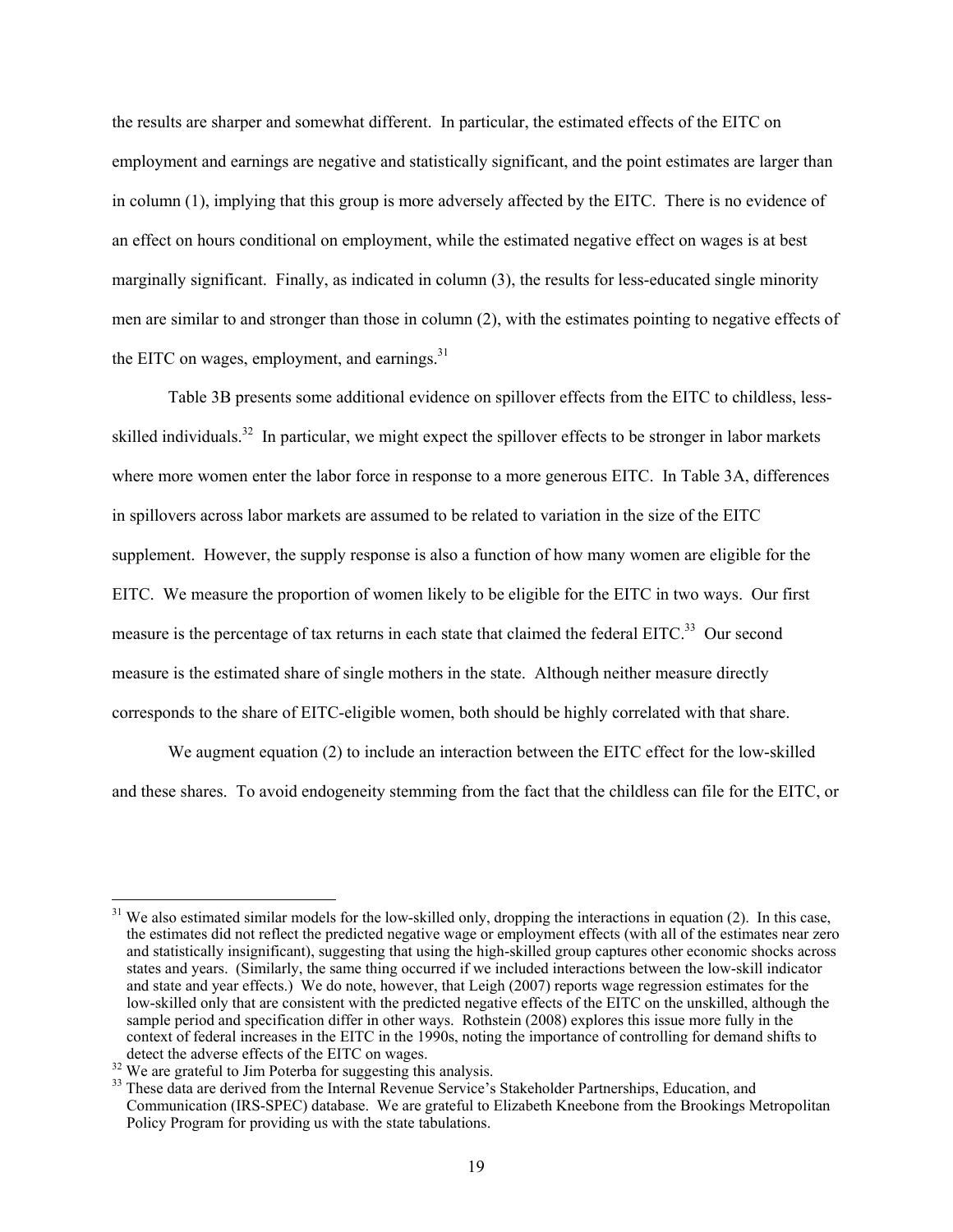from an EITC effect on household structure, we drop our first sample year (1997) from the analysis, and use the share in 1997. $34$  Thus, the specification we estimate is:

(2') 
$$
Y_{ist} = \alpha + \beta_1 EITC_{st} + \beta_2 EITC_{st} \cdot Lowskill_{ist} + \beta_3 EITC_{st} \cdot Lowskill_{ist} \cdot Share97_s + \beta_4 EITC_{st} \cdot Share97_s + \beta_5 Lowskill_{ist} \cdot Share97_s + X'_{ist} \lambda + G_s \mu + M_t \nu + \varepsilon_{ist},
$$

where *Share97* is one of our measures of EITC eligibility. Note that the main effects of this share are capture by the state dummy variables. The parameter of most interest is  $\beta_3$ .

 Estimates for the sample of 18-35 year-old childless individuals are reported in Table 3B. The results indicate that the spillover effects of the EITC on low-skilled, childless individuals are larger in states where a greater proportion of women are potentially affected by the EITC. In the wage regression estimates shown in column (1), for example, the estimated coefficient of the interaction between the EITC variable, the low-skill indicator, and the share of EITC filers is negative and significant, implying that the negative effect of the EITC on the wages of childless, low-skilled men and women is stronger in states where a higher percentage of tax filers claimed the EITC. Similar statistically significant negative interactions are evident in the regressions for employment and earnings. As indicated in column (2), we also find evidence of negative interactions using the proportion of single mothers in the state as the share variable.<sup>35</sup> The evidence that the effects of the EITC are more adverse when a larger share of the population is potentially affected by the EITC strengthens the conclusion that we are detecting spillover effects of the EITC.

In Table 4, we turn to the effects of the EITC on the total earnings of families with heads between the ages of 18 and 45, which provides a way of aggregating the effects for men and women shown in the previous tables. Because we are interested in how the EITC influences the lower tail of the earnings distribution, we focus on two metrics that are illustrative of these effects: the probability that a family's

 $34$  The mean filing share across states in 1997 is 0.16, ranging from 0.09 in Alaska to 0.32 in Mississippi. The mean share of the adult population that consists of single mothers (with children at home) is 0.07, ranging from 0.05 in Maine to 0.10 in Mississippi.

<sup>&</sup>lt;sup>35</sup> We also estimated these models for the other subsamples considered in Table 3A. The qualitative conclusions based on the point estimates were fairly similar, with one exception. In particular, for low-skilled minorities, the point estimates did not suggest that a higher share filing or a higher share of single mothers is associated with sharper negative effects of the EITC on wages. This may reflect the lower wages of minorities, implying that more of them are bound by the minimum wage so that the wage cannot decline as much in response to the labor supply increases induced by the EITC.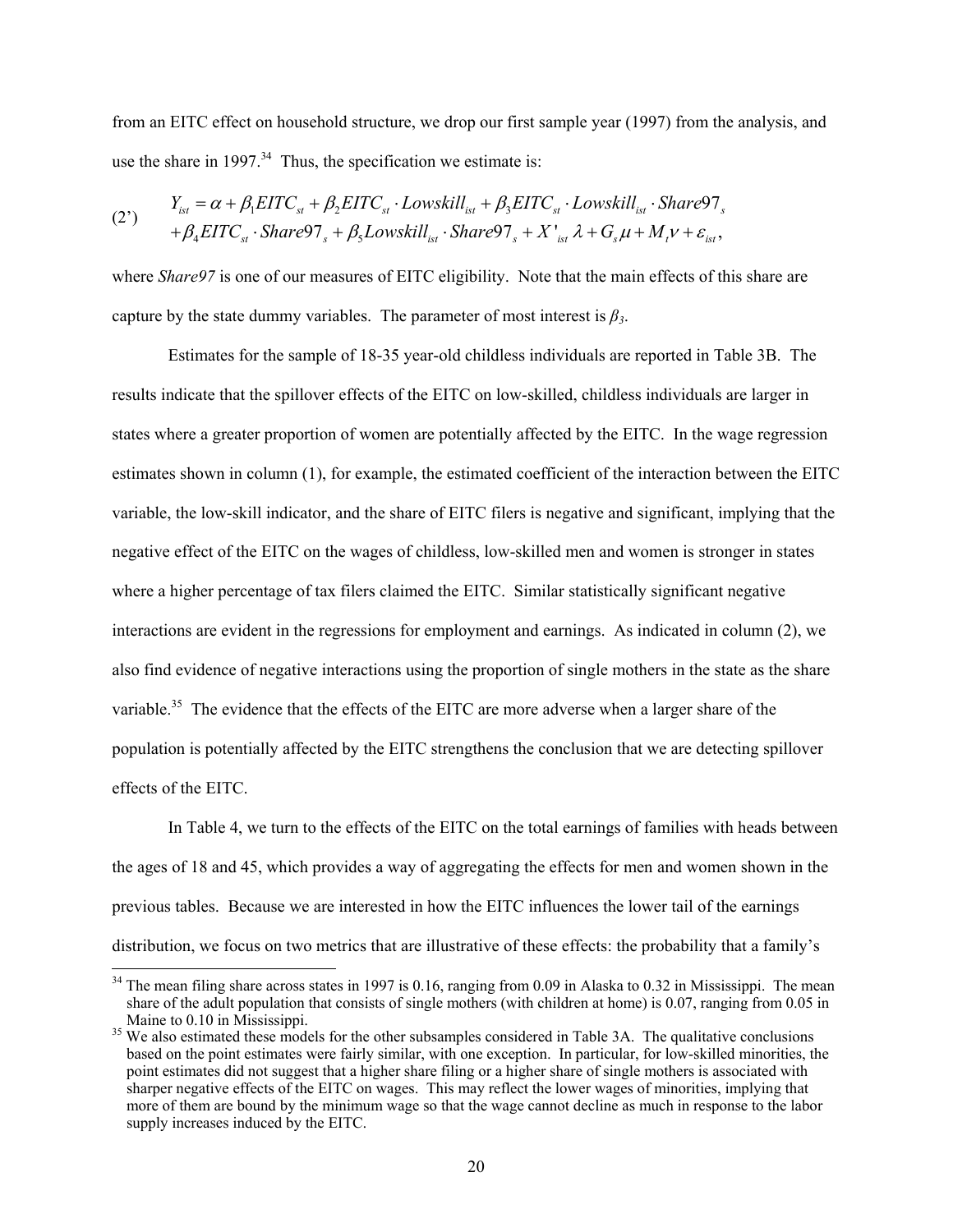earnings are below the level of income associated with the poverty line, and the probability that family earnings are below  $\frac{1}{2}$  the poverty line. As indicated in the first column, for the sample of all families, the EITC appears to be associated with reductions in the proportion of families with very low earnings. However, the estimated coefficients of the EITC-kids interactions are relatively small and not statistically significant. The results are somewhat stronger when the sample is restricted to families headed by single females (column (2)), or to families headed by less-educated single females (column (3)); in these cases, the estimated coefficient of the EITC-kids interaction is significant at the 10% level for the probability that families are below ½ of the poverty line. For families headed by minority single women, the evidence is weaker. Overall, however, the evidence is in the direction of previous research findings that the EITC is effective at boosting the earnings of very poor families.

### *Interactions between the EITC and the Minimum Wage*

We next turn to evidence on our central question regarding the effects of interactions between the EITC and minimum wages. As in Tables 2-4, we focus on the three main groups likely to be affected by the EITC. As noted earlier, for women who are eligible for the EITC, the disemployment effects of a higher minimum wage could reduce the positive employment effect of the EITC. Alternatively, the interaction for these women could be positive, because a higher minimum wage makes the EITC more valuable for eligible families. In contrast, for groups not likely to be eligible for the EITC, or eligible for only a small credit, a high minimum wage coupled with an EITC could be a particularly bad combination, with the minimum wage reducing their employment prospects via the higher wage floor imposed on employers, and the EITC reducing their employment prospects via the increased supply of eligible women entering the labor market. For single women and families, this latter effect pertains to childless women and thus would be captured by the coefficient on the EITC-minimum wage interaction. For childless low-skilled individuals, this latter effect pertains to the triple interaction between the EITC, the minimum wage, and the low-skill indicator.

Table 5 reports results for employment and log earnings of single women. As shown in the first column of the top panel, the EITC effect on employment is positive and significant for single women with

21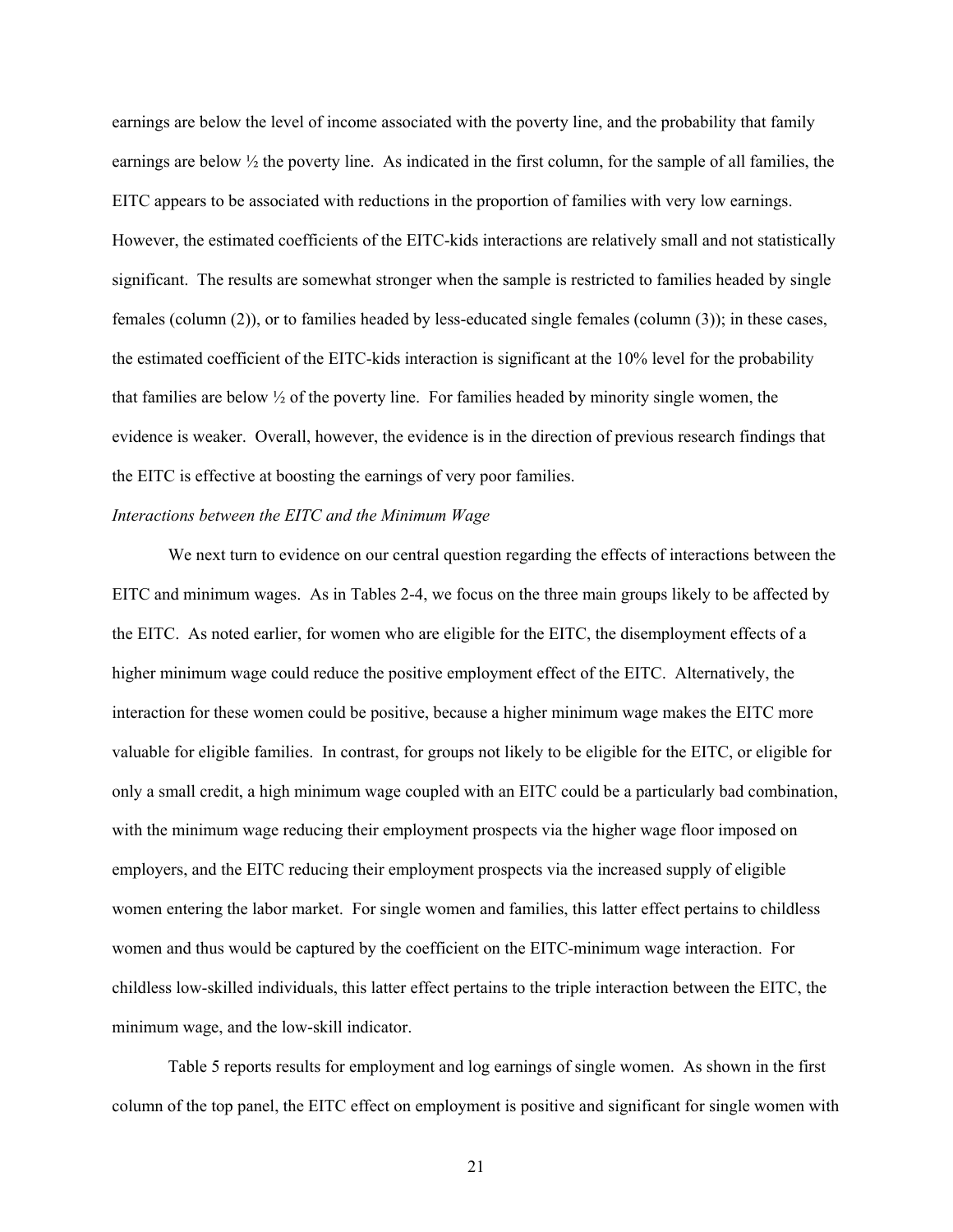children, similar to the results we reported in Table 2. Moreover, the coefficient on the interaction term between the minimum wage, the EITC, and children is positive and significant, indicating that a higher minimum wage amplifies the positive labor supply response of the EITC for single mothers. The results are even stronger for less-educated and minority mothers (columns (2) and (3)). In contrast, for single women without children, the coefficient on the EITC-minimum wage interaction is negative, and notably so for minorities and less-educated women, albeit not statistically significant.

The effects on earnings are shown in the bottom panel. Consistent with the positive effects on employment, both the EITC variable and the EITC-minimum wage interaction have a positive and significant effect on the earnings of women with children, with larger effects evident for the samples restricted to minorities or less-educated women than for the sample as a whole. This suggests that the combination of an EITC and a higher minimum wage may be especially powerful in raising the earnings of low-skilled single mothers. However, these specifications also suggest that the positive labor supply response of single mothers eligible for the EITC may reduce earnings and employment opportunities for other subsets of the population. In particular, the results in this table indicate that the combination of an EITC and a high minimum wage reduces employment and earnings among single women without children, especially for minority women. Below, after presenting some additional analyses on these spillover effects, we provide some calculations that provide a better sense of how to interpret the coefficient magnitudes in Table 5.

Table 6 reports results for unskilled childless individuals. In principle, a higher minimum wage coupled with an EITC could cut in different ways for this group of individuals. On the one hand, a high minimum wage that leads to more labor market entry among women eligible for the EITC could put additional downward pressure on wages for those earning more than the minimum wage. On the other hand, a high minimum wage could create a floor below which wages cannot fall despite the increased labor supply of women, in which case the combined policies might reduce employment more strongly.

22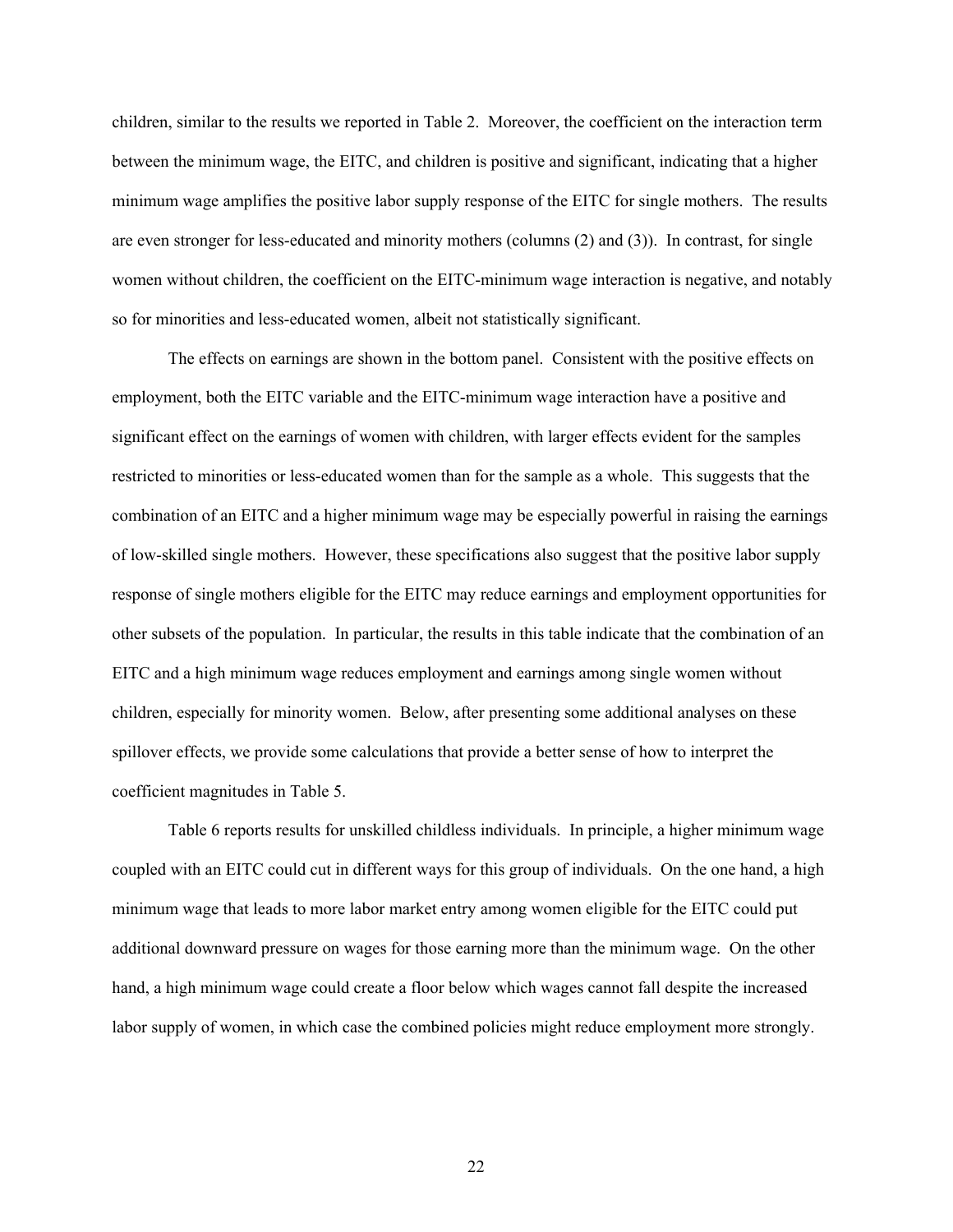As shown in Table 6, the evidence is more consistent with the latter type of effect.<sup>36</sup> The effects of the EITC on wages (shown in the top panel) are negative, but there is no evidence that this adverse effect is compounded by a higher minimum wage, as the estimated interactive coefficients for low-skilled childless individuals are positive and insignificant.<sup>37</sup> In contrast, the point estimates of the triple interaction (MW  $\times$  EITC  $\times$  low-skill) for employment are all negative, and larger and statistically significant when we focus on minorities and single males (in columns (2) and (3)). Coupled with the negative effects of the EITC on employment of the less-skilled (in the first row of the middle panel), these results imply that a higher minimum wage exacerbates the negative impact of the EITC. Finally, as indicated in the lower panel, the presence of either an EITC or a minimum wage tends to reduce the relative earnings of the low-skilled, and these effects are heightened when both policies are in effect with a statistically significant interaction evident for blacks or Hispanics and the narrower subgroup of minority single males.

Teenagers are another group for which the combination of a high minimum wage and an EITC may produce adverse effects. Previous researchers have found evidence of substitutability between women and youth (e.g., Grant and Hamermesh, 1981), raising the possibility than an EITC-induced outward supply shift for women with children may depress labor market opportunities for teenagers. As for other groups, this substitutability could lead to downward pressure on wages or reduced employment.

To investigate this possibility, we estimate models for 16-19 year-old males and for 16-19 yearold females that, similarly to those presented above, allow for interactions between the EITC and minimum wages. Because limiting the sample to teenagers substantially reduces the number of observations in the ADF dataset, we switch to the CPS monthly ORG files for this part of the analysis. This requires some differences in specification from the annual regressions shown in previous tables in that we create a monthly minimum wage variable that captures the exact timing of minimum wage

<sup>&</sup>lt;sup>36</sup> We do not report hours effects since there was little evidence of EITC effects on hours (conditional on employment) in Table 3.  $37$  This finding appears consistent with the only other instance we are aware of in which research has explored the

effects of minimum wage-EITC interactions. In particular, in his analysis of how the EITC affects wages of lowskilled workers, Leigh (2007) notes that he estimated models with minimum wage-EITC interactions and found that a higher minimum wage did little to influence the effects of the EITC.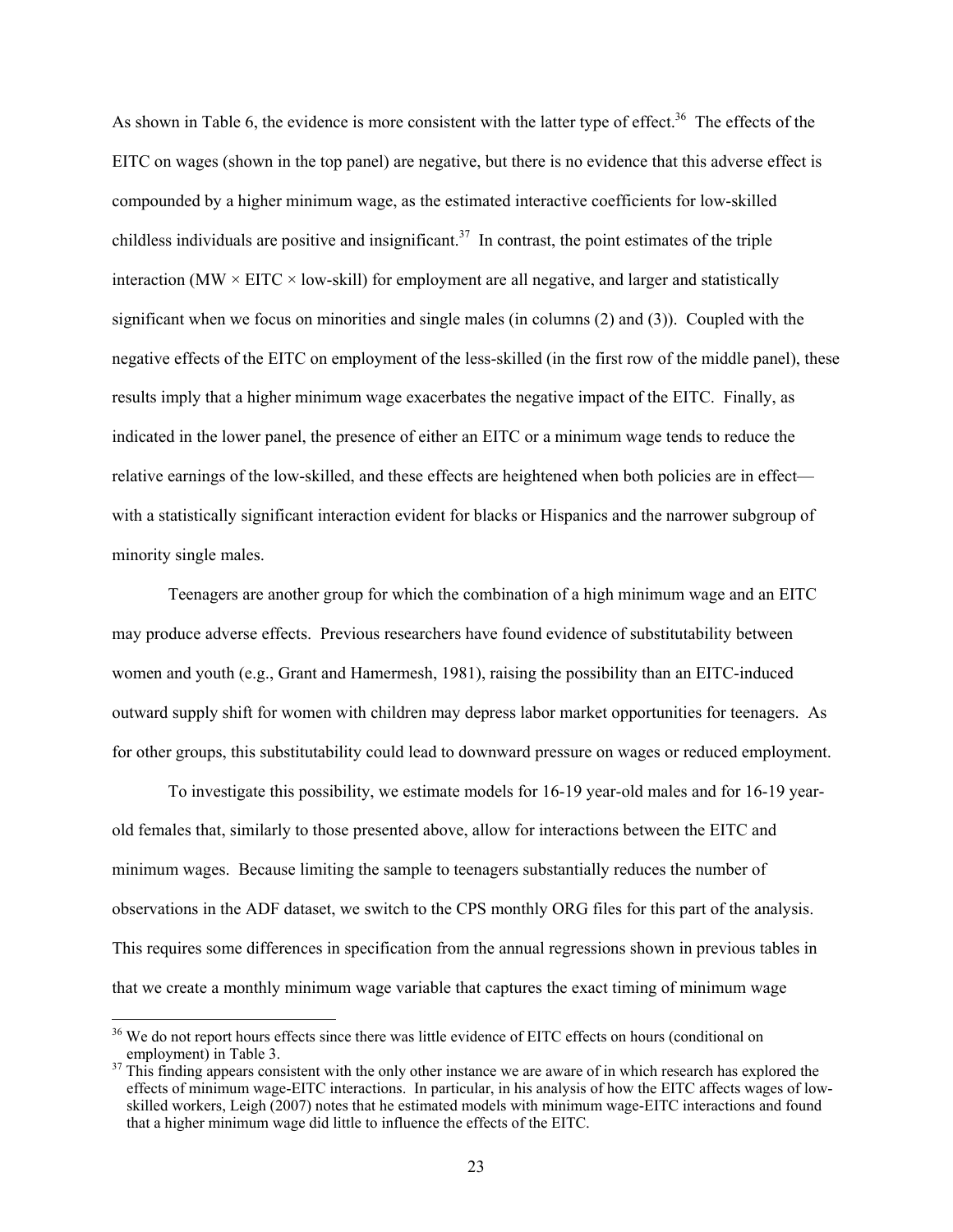changes,38 and we include a set of dummy variables for calendar year and month and a set of statespecific time trends. In addition, reflecting the time period covered by the regularly monthly CPS surveys, our analysis is limited to employment, wages, and earnings, all of which refer to a one-week period during the survey month. The sample period for these regressions extends from January 1997 to December 2007.

The results for teenage males are presented in Table 7A, while those for females are shown in Table 7B; we show results separately for all races, all non-black, non-Hispanic individuals, and blacks or Hispanics. Because previous analyses of the youth labor market have often focused solely on the effects of minimum wages and because teenagers are not generally eligible for the EITC, the first column in each pair shows the coefficients from a standard regression of employment, wages, or earnings on the minimum wage; the second column in each set then adds in an EITC variable and the EITC-minimum wage interaction.<sup>39</sup> In the standard regression for male teenagers (Table 7A), the minimum wage has a negative effect on the employment rate of all teenage males, a positive effect on wages, and a negative effect on weekly earnings, consistent with much earlier research.<sup>40</sup> And, as can be seen in columns  $(3)$ and (5), the minimum wage has more adverse effects on blacks and Hispanics than on whites. Adding in variables for the EITC and EITC-minimum wage interaction provides weak evidence that the combination of a high EITC and high minimum wage leads to a larger loss of earnings for male teens, mainly by reducing their employment opportunities.<sup>41</sup> However, most of the key coefficients in this specification are not statistically significant.

Clearer evidence of substitutability between low-skilled adult women and teenagers can be seen in the regressions for female teenagers (Table 7B). For the minimum wage variable alone, the patterns are broadly similar to those seen for male teens, with reductions in employment rates and earnings, but

<sup>&</sup>lt;sup>38</sup> The EITC supplements refer to an entire tax year, and thus have the same value in every month within the year.<br><sup>39</sup> Consistent with our analysis using the ADF dataset, the minimum wage is defined as the average (in l

current minimum wage and the minimum wage lagged one year (i.e. twelve months). 40 See Neumark and Wascher (forthcoming).

<sup>&</sup>lt;sup>41</sup> In interpreting the magnitudes of the coefficients on the interactions, keep in mind that the EITC variable is in the 0.05 to 0.35 range, and the minimum wage is in logs. Thus, for example, the interactive effect of a 10% increase in the minimum wage and a 0.1 increase in the EITC supplement is 0.01 times the interactive coefficient.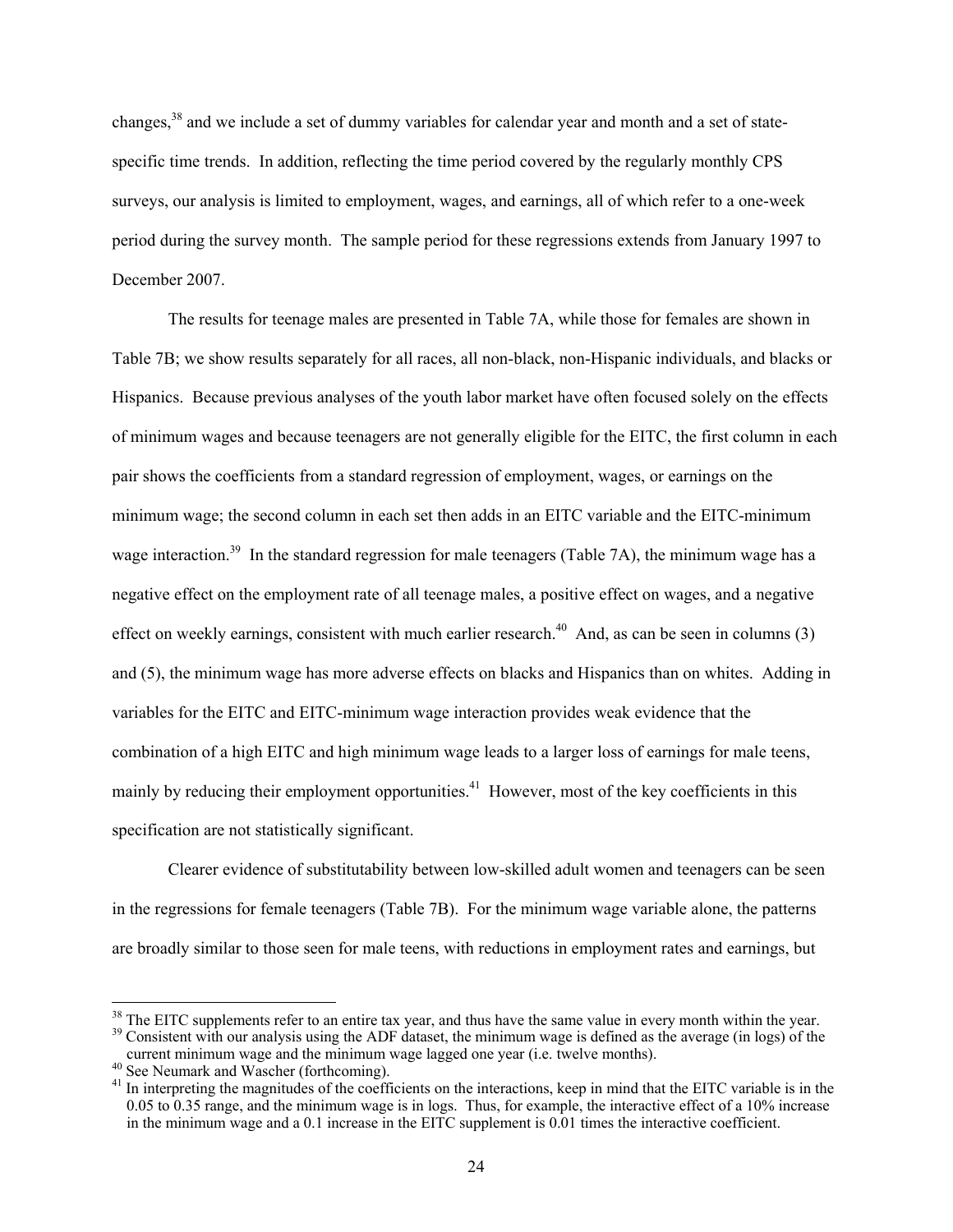increases in wages for those who remained employed. However, the second specification shows large negative coefficients on the interaction terms in every case, with most of them statistically significant. Evidently, the additional increase in labor supply among adult women in response to the combination of a high minimum wage and generous EITC leads to noticeable reductions in both the employment rates and wages of female teenagers, thereby reducing their earnings sharply. This suggests that the types of jobs taken by low-skilled adult women drawn into the workforce by the EITC are similar to those typically filled by teenage women.

In Table 8, we ask how minimum wages influence the effects of the EITC on family earnings relative to the poverty line or  $\frac{1}{2}$  the poverty line. Consistent with the results we presented above, we find that the EITC, by itself, tends to reduce the likelihood that families are poor, and even more so below ½ of the poverty line. However, the interaction effects are particularly striking. Most important, the combination of an EITC and a higher minimum wage tends to have a strong beneficial effect on the earnings of families with children, especially for those headed by single women, who, as we have seen, increase their participation in the labor market in response to this set of policies. In contrast, to the extent that we are willing to interpret the "main" EITC-minimum wage interaction as causal, the positive estimated coefficient of this interaction suggests that the added inflow of single mothers stemming from a high EITC/ high minimum wage policy tends to reduce earnings (and hence depress family earnings) for other low-skilled individuals; note that this latter effect is larger when we focus on less-educated single females, but not when we focus on minority women.

To help interpret the coefficient estimates, Tables 9-11 present implied effects of various policy combinations on a subset of the labor market outcomes we considered in the previous tables; here we focus on the groups and outcomes for which we found the strongest evidence of effects of the EITC. For example, in the first column of Table 9, we show the effect of introducing a 10% state EITC supplement on the employment status of single women under three different values of the minimum wage—a wage floor set at the sample mean, a minimum wage set 10% above the sample mean, and a minimum wage set 25% above the sample mean. As indicated in the top panel, introducing a 10% EITC supplement in a

25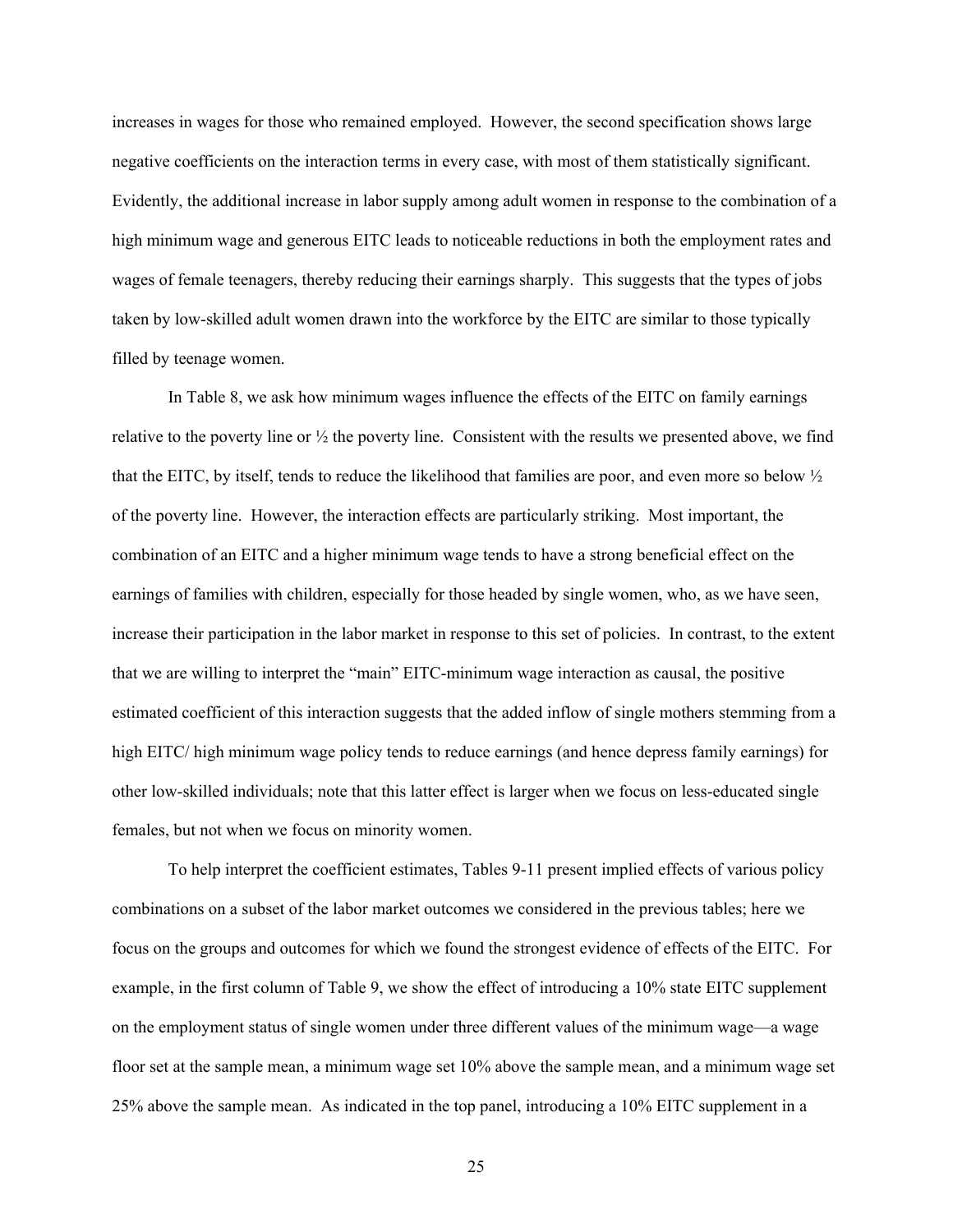state where the minimum wage is set to the sample average increases employment among single women with children but has little effect on the employment of childless women. With a higher minimum wage, the effects of the EITC on the employment of single mothers become more strongly positive, while the effects on the employment of single women without children are essentially unchanged. The difference in the responses of women with and without children to the EITC is statistically significant in all cases, as is the change in the relative response of women with children when the minimum wage is raised. Thus, these comparisons clearly indicate that the EITC and the minimum wage interact in a way that induces a larger absolute and relative labor supply response among women with children when the minimum wage is high.

The remaining two columns show corresponding effects for low-skilled and minority single women. The results are slightly stronger for these two groups, with a larger positive labor supply response for single women with children, especially among minorities. In addition, the effect of the EITC on less-skilled or minority women without children becomes negative at higher levels of the minimum wage, although these estimates are not statistically significant. In any event, the differences in the interactions between the EITC and the minimum wage for single women with and without children are significantly different for all three samples, suggesting that a higher minimum wage boosts the positive effects of the EITC on the employment of women with children who are relatively more likely to be eligible for generous EITC payments.

In Table 10, we present the implied effects of a similar range of policy combinations on the earnings of childless individuals. In this case, we differentiate between the effects of policy on the earnings of lower-skilled/minority and higher-skilled individuals. As indicated in the top panel, the combination of a 10% EITC supplement and a minimum wage set at its sample mean leads to a small loss in earnings among the low-skilled, although the effect is only significant for the estimates in columns (2) and (3). However, the difference between the effects on low-skilled vs. high-skilled individuals indicates more strongly that the EITC reduces the *relative* earnings of low-skilled childless individuals; moreover, this relative earnings effect is negative for low-skilled childless individuals at each value of the minimum

26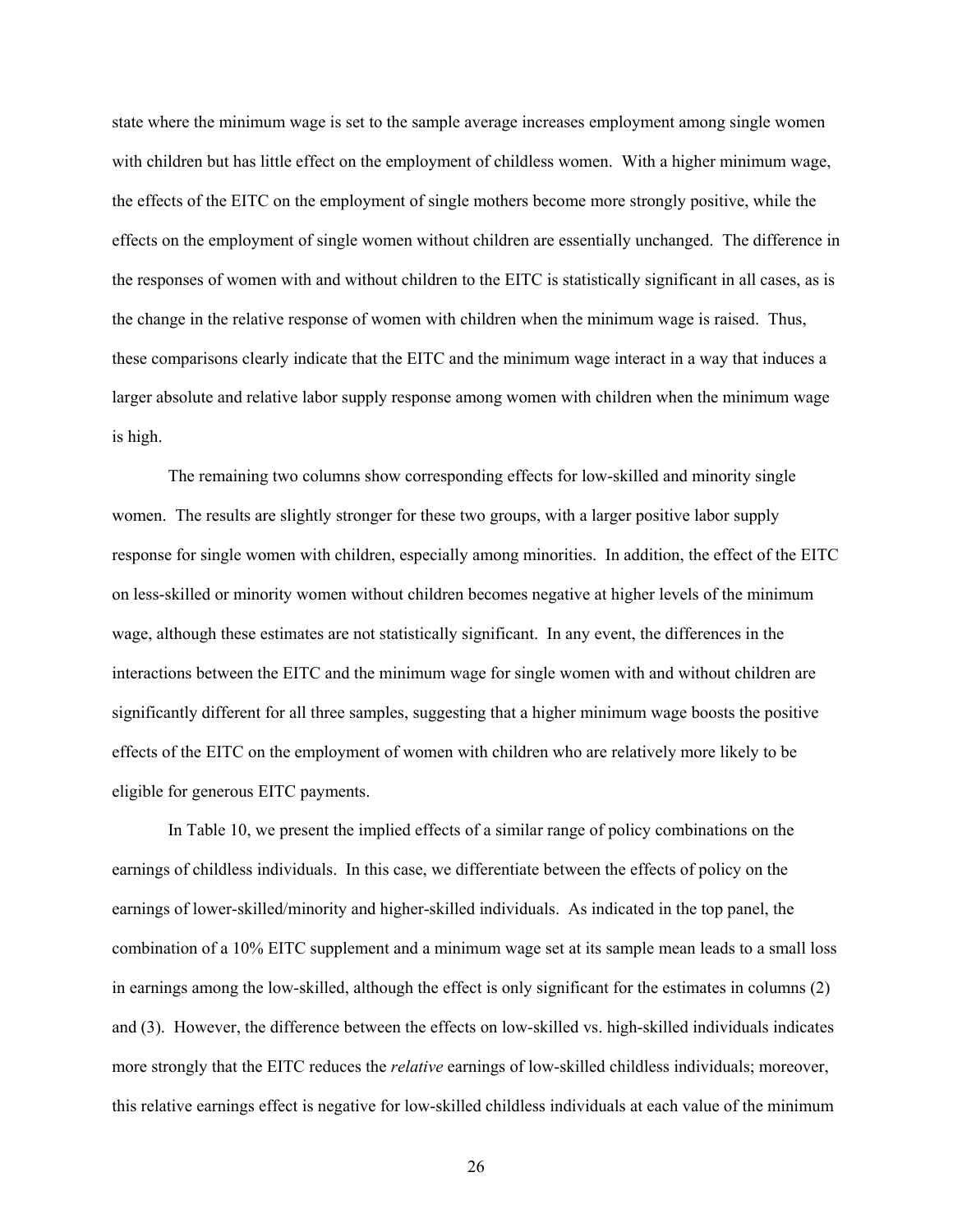wage shown in the table, and is statistically significant for the two estimates for low-skilled minorities.<sup>42</sup> In addition, a higher minimum wage strengthens the negative EITC earnings effects for the less-skilled, both absolutely, and relative to higher-skilled childless individuals. The evidence for the interaction effect on earnings of low-skilled vs. high-skilled childless minorities is statistically significant at the 5% level for men and women combined, as well as for single men; in general, it is these relative effects on which we focus in this paper, given that the estimated "effects" for the high-skilled control group may reflect other influences correlated with the policy variation we study.

Table 11 shows the effects of these various policy combinations on family earnings relative to the two poverty thresholds we considered. As suggested by the results in Table 8, the top panel of Table 11 indicates that a 10% EITC implemented at the average value of the minimum wage tends to reduce the incidence of poverty among families with children (and relative to childless families). These beneficial effects are especially pronounced for families headed by a single female, and the difference between the effects for single mothers and single women without children is statistically significant for the proportions with earnings less than  $\frac{1}{2}$  the poverty line (column (4)). Moreover, at higher levels of the minimum wage, these beneficial effects become noticeably larger. As indicated in column (4), for example, a 10% EITC supplement reduces the proportion of single mothers with earnings below  $\frac{1}{2}$  the poverty line by 0.0309 at an average level of the minimum wage, and by 0.0491 with a minimum wage 25% above the average. The difference in these effects (−0.0182) is statistically significant. In contrast, the estimates suggest that a combination of a higher minimum wage and a generous EITC supplement tends to increase the proportion of childless families with earnings below the poverty line. Our strongest conclusion from

 $\overline{a}$  $42$  To clarify this calculation, in the top three rows of Table 10, the estimate shown for "Low-skill" is the sum of the (EITC  $\times$  low-skill) and EITC coefficient estimates in the bottom panel of Table 6, multiplied by 0.1; the estimate shown for "High-skill" is the EITC coefficient estimate from that same panel of Table 6, also multiplied by 0.1; and the estimate shown for "Difference" is the difference between the low-skill and high-skill estimates. When these are evaluated at a higher minimum wage, the corresponding coefficients for the EITC-minimum wage interactions multiplied by the minimum wage increase are added. Thus, for example, the 0.030 estimate for "High-skill" in the second panel of column (1) is calculated by adding the 0.50 coefficient estimate on EITC in column (1) of the bottom panel of Table 6 to  $-2.01 \times 0.1$  (the coefficient on MW × EITC multiplied by the increase in the minimum wage), and then multiplying this sum by 0.1 (the size of the EITC supplement).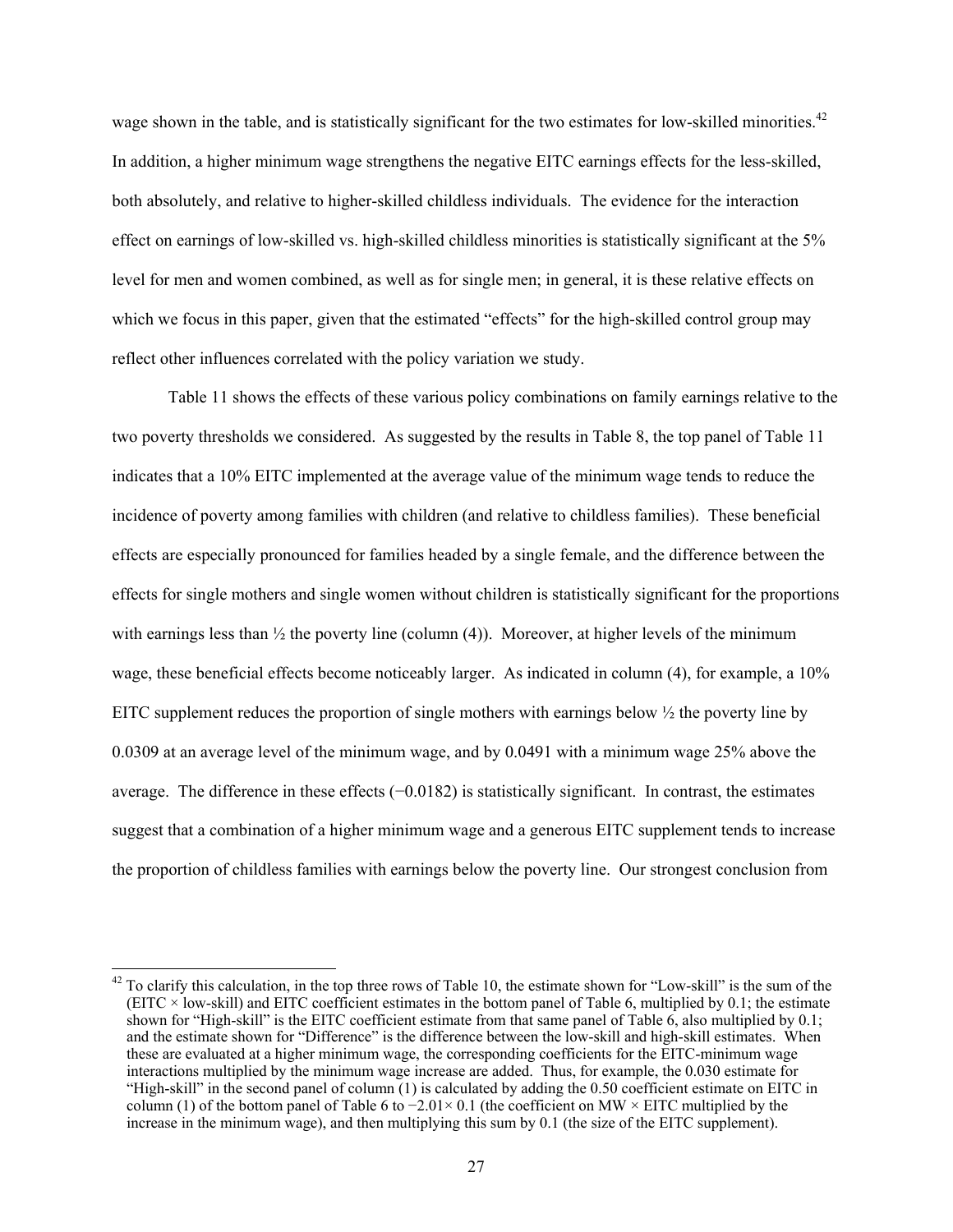the estimates in Table 11, however, is that a higher minimum wage does appear to increase the likelihood that the EITC lifts families with children out of extreme poverty.

Finally, we assessed the robustness of our conclusions on EITC-minimum wage interactions in two other ways not described in the tables. First, to check whether the estimated interactions were simply picking up omitted nonlinearities in the main policy effects, we re-estimated the specifications adding quadratic terms in all of the policy variables except for the EITC-minimum wage interactions (including, in equation (3), for example, the main policy effects as well as their interaction with the dummy variable for children in the home). The estimated EITC-minimum wage interactions were very similar, and the evidence was in some cases statistically stronger. Second, to check whether our identification was coming from the linear restrictions on the main and interactive effects, we created four indicators for each policy, with the first designating state/years for which no policy (or in the case of the minimum wage, a minimal policy) was in effect and the latter three designating state/years with low, medium, and high versions of the policy (roughly the eighth, ninth, and tenth deciles, where the variation in policy occurs). We then estimated models with the full set of indicators and interactions corresponding to equations (3) and (4). In all cases, we still found evidence that higher minimum wages enhanced the effects of the EITC, although sometimes this evidence only emerged over particular ranges of the EITC (e.g., the minimum wage enhanced the effect of a "medium" EITC relative to no EITC).

## VI. Conclusions

The expansion of the federal EITC and the implementation of EITC supplements and higher minimum wages at the state level have noticeably altered the low-wage labor market over the past 15 years. In this paper, we study how this combination of policies has influenced work incentives and labor market outcomes for various groups of low-skilled individuals, and we examine the concomitant effects on the economic well-being of families. We first develop a simple theoretical model that illustrates the ways in which minimum wages and the EITC could interact, and show that such interactions could

28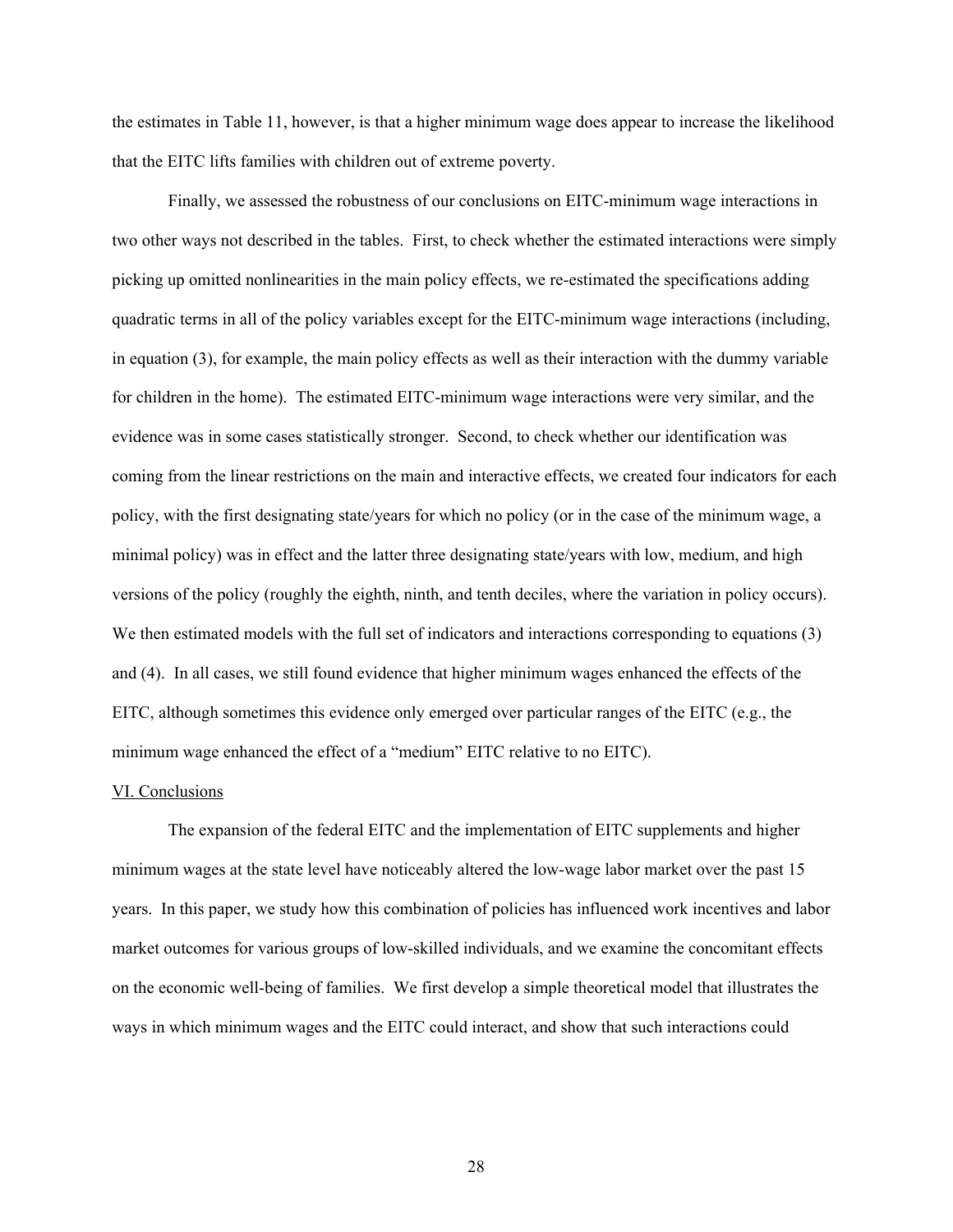differentially affect various groups.<sup>43</sup> In particular, we show that a higher minimum wage could enhance the effect of the EITC for women by inducing particular subgroups to increase their willingness to work to a greater extent than would be caused by the EITC alone. But it is also possible for a high EITC coupled with a high minimum wage to have adverse effects, especially for low-skilled adults or teenagers who may have to compete with the women who are drawn into the labor market by a higher EITC. We then estimate models that allow for interactions between minimum wages and the EITC to assess the relevance of these possibilities.

Our results confirm earlier research indicating that the EITC is an effective means of encouraging work among less-skilled single mothers. We also find that the EITC interacts with the minimum wage in a way that amplifies the labor supply response and increase in earnings among single women with children, suggesting that the combination of an EITC and minimum wage can provide an additional boost to the incomes of such families. However, we also find that the EITC and minimum wage have adverse effects on the employment and earnings of less-skilled and minority individuals without children in the home, suggesting that the benefits afforded to single women come at a cost, with minimum wages exacerbating the potentially adverse effects of the EITC on low-skilled individuals not eligible for the EITC.

Thus, whether or not the policy combination of a high EITC and a high minimum wage is viewed as favorable or unfavorable ultimately depends on whose earnings or incomes policymakers are targeting. The distributional goals of public policy typically focus more on family income than on individual income. Moreover, it seems fair to say that policymakers have been most concerned with increasing resources for families with children, via the EITC, welfare, and other policies. However, the recent policy debate has also refocused attention on those without children in the home, and in particular on the low-skilled men who, according to our estimates, are hit especially hard by a combination of a high EITC and a high minimum wage. For example, in support of an expansion in the EITC for those without

<sup>&</sup>lt;sup>43</sup> We have framed this discussion in terms of how variation in the minimum wage alters the effects of the EITC, mainly because this is how the policy argument is often couched. Of course, an interaction between the two policies in a regression model can just as well be interpreted as how a higher EITC influences the effects of the minimum wage.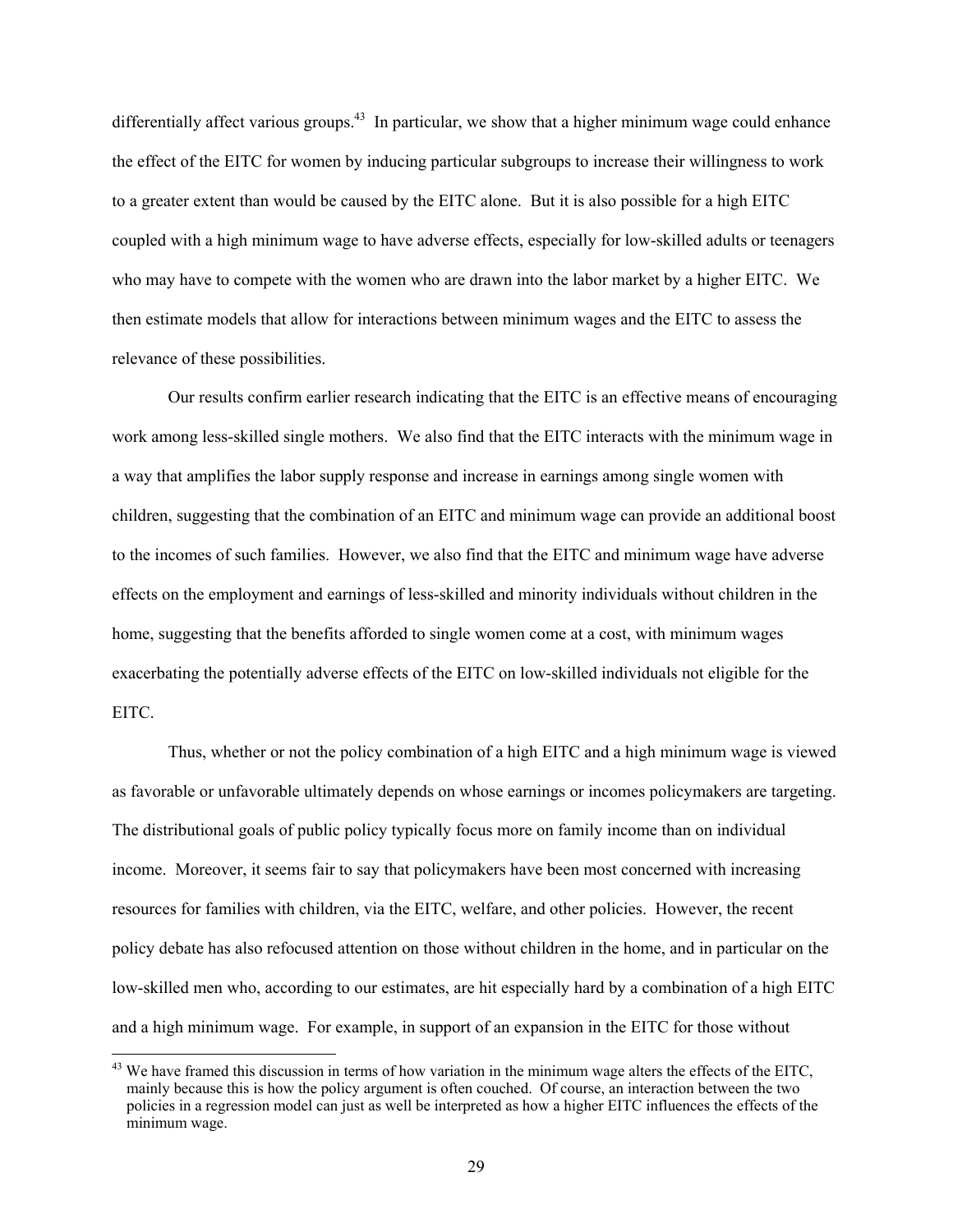children, Berlin (2007) argues that policies that increase income from labor market participation for lessskilled men might reduce the relative attractiveness of illicit sources of income, as well as make such men more attractive marriage partners and thus help to reverse the declines in marriage and increases in out-ofwedlock childbearing and childrearing that have occurred in recent decades.<sup>44</sup> In addition, Gitterman et al. (2007) point out that many men who are non-custodial parents still have financial responsibility for their children. These arguments suggest that policymakers should not focus solely on how policies affect earnings of families with children and low-skilled or female heads.

Finally, the evidence of policy interactions between the EITC and the minimum wage indicates that research on the distributional effects of one policy in isolation may be too limited. As one example, we noted in Section II that the existing research does not find beneficial distributional effects of the minimum wage. However, this research did not consider policy interactions, and in our review of this work (Neumark and Wascher, forthcoming), we suggested that the distributional effects of minimum wages may vary with the institutional and policy setting. Indeed, the evidence that there are interactive effects between the EITC and the minimum wage points to just one of a number of possible avenues by which changes in welfare and incentives to work over the past decade in the U.S. may have altered the effects of the minimum wage. These avenues merit further study. And, of course, the question can be turned around to extend the question this paper studies, asking how other policy changes may have influenced the effectiveness of the EITC.

 $\overline{\phantom{a}}$ 

<sup>&</sup>lt;sup>44</sup> Our estimates do not speak directly to this alternative type of EITC. At the same time, the evidence of adverse effects of the present EITC on low-skilled individuals without children also suggests that a substantially more generous EITC for those without children could pose negative tradeoffs with respect to the women whose employment and earnings are boosted by the EITC as it is currently structured.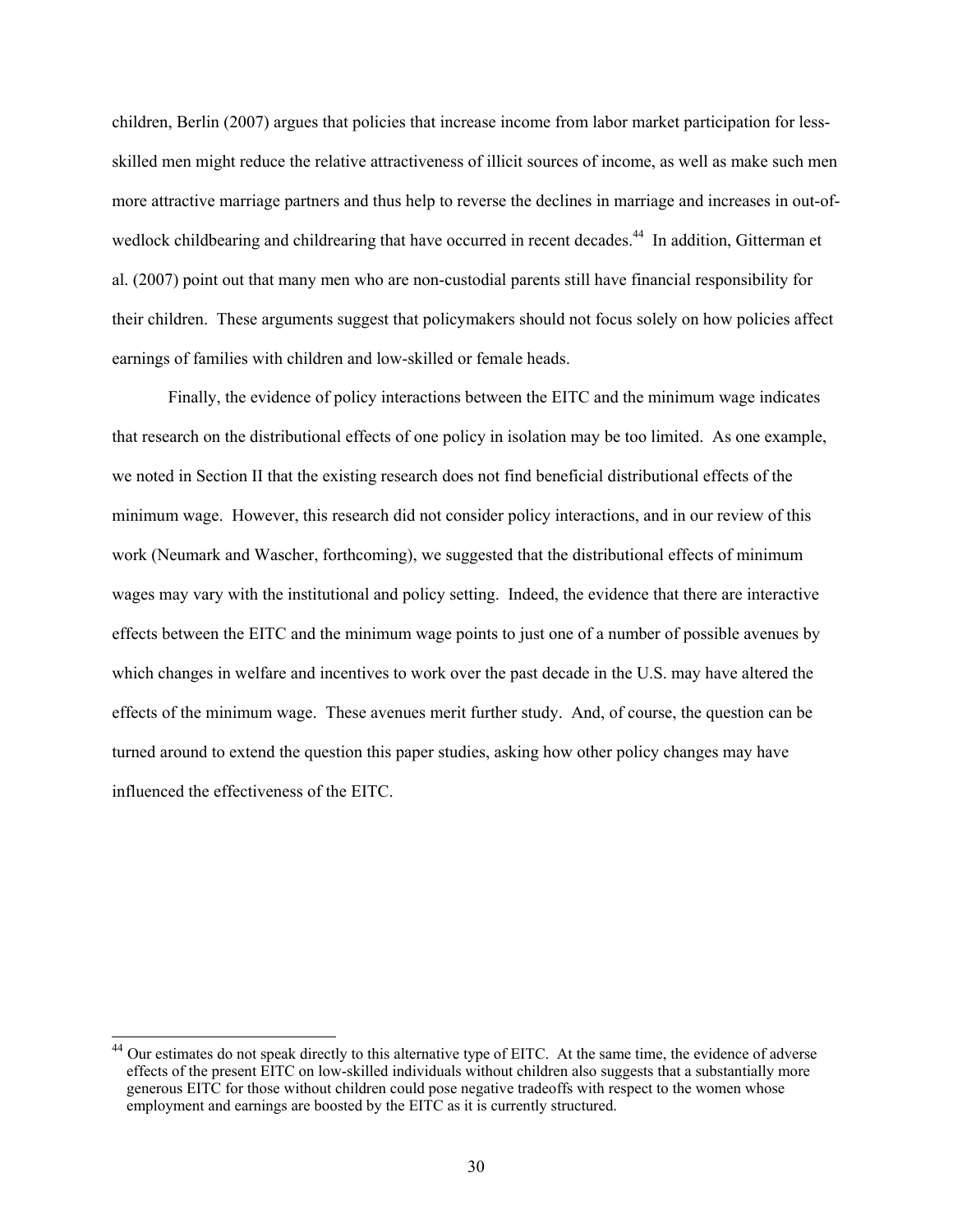#### **References**

- Baker, Michael, Dwayne Benjamin, and Shuchita Stanger. 1999. "The Highs and Lows of the Minimum Wage Effect: A Time-Series Cross-Section Study of the Canadian Law." Journal of Labor Economics, Vol. 17, No. 2, April, pp. 318-50.
- Berlin, Gordon L. 2007. "Rewarding the Work of Individuals: A Counterintuitive Approach to Reducing Poverty and Strengthening Families." The Future of Children, Vol. 17, No. 2, Fall, pp. 17-42.
- Bernstein, Jared. 2004. "Helping Working Families: The Earned Income Tax Credit, Hoffman and Seidman (book review)." Social Service Review, Vol. 78, No. 1, March, pp. 153-57.
- Bertrand, Marianne, Esther Duflo, and Sendhil Mullainathan. 2004. "How Much Should We Trust Differences-in-Differences Estimators." Quarterly Journal of Economics, Vol. 119, No. 1, February, pp. 249-75.
- Berube, Alan, Ann Kim, Benjamin Forman, and Megan Burns. 2002. "The Price of Paying Taxes: How Tax Preparation and Refund Loan Fees Erode the Benefits of the EITC." Washington, D.C.: Brookings Institution and Progressive Policy Institute.
- Bingley, Paul, and Ian Walker. 2008. "The Labor Supply Effect of In-Kind Transfers." Unpublished paper, University of Warwick.
- Blank, Rebecca M., and Lucie Schmidt. 2001. "Work, Wages, and Welfare." In Rebecca M. Blank and Ron Haskins, eds., The New World of Welfare (Washington, DC: The Brookings Institution), pp. 70-102.
- Burkhauser, Richard V., Kenneth A. Couch, and Andrew J. Glenn. 1996. "Public Policies for the Working Poor: The Earned Income Tax Credit Versus the Minimum Wage." Research in Labor Economics, Vol. 15, pp. 65-109.
- Cameron, Stephen, and James J. Heckman. 1993. "The Nonequivalence of High School Equivalents." Journal of Labor Economics, Vol. 11, No. 1 (Pt. 1), January, pp. 1-47.
- Cancian, Maria, and Arik Levinson. 2005. "Labor Supply Effects of the Earned Income Tax Credit: Evidence from Wisconsin's Supplemental Benefit for Families with Three Children." NBER Working Paper No. 11454.
- Economic Policy Institute. 2004. "The Minimum Wage and Earned Income Tax Credit: Partners in Making Work Pay." Available at www.epinet.org/content.cfm/webfeatures\_snapshots\_05052004 (viewed May 24, 2004).
- Eissa, Nada, and Jeffrey Liebman. 1996. "Labor Supply Response to the Earned Income Tax Credit." Quarterly Journal of Economics, Vol. 112, No. 2, May, pp. 605-37.
- Eissa, Nada, and Hilary Williamson Hoynes. 2004. "Taxes and the Labor Market Participation of Married Couples: The Earned Income Tax Credit." Journal of Public Economics, Vol. 88, No. 9-10, August, pp. 1931-58.
- Fiscal Policy Institute. 2004. "State Minimum Wages and Employment in Small Businesses." Fiscal Policy Institute, New York, NY.
- Garthwaite, Craig. 2004. "Better Ways to Help Those Earning Little." Atlanta-Journal Constitution (op-ed), September 6.
- Gitterman, Daniel P., Lucy S. Gorham, and Jessica L. Dorrance. 2007. "Expanding the EITC for Single Workers and Couples With*out* Children (aka Tax Relief for Low-Wage Workers)." Unpublished paper, University of North Carolina, Chapel Hill.
- Grant, James H., and Daniel S. Hamermesh. 1981. "Labor Market Competition among Youths, White Women, and Others." Review of Economics and Statistics, Vol. 63, No. 3, August, pp. 354-60.

Greenhouse, Steven. 2006. "Group Starts Anti-Union Campaign." New York Times, February 14.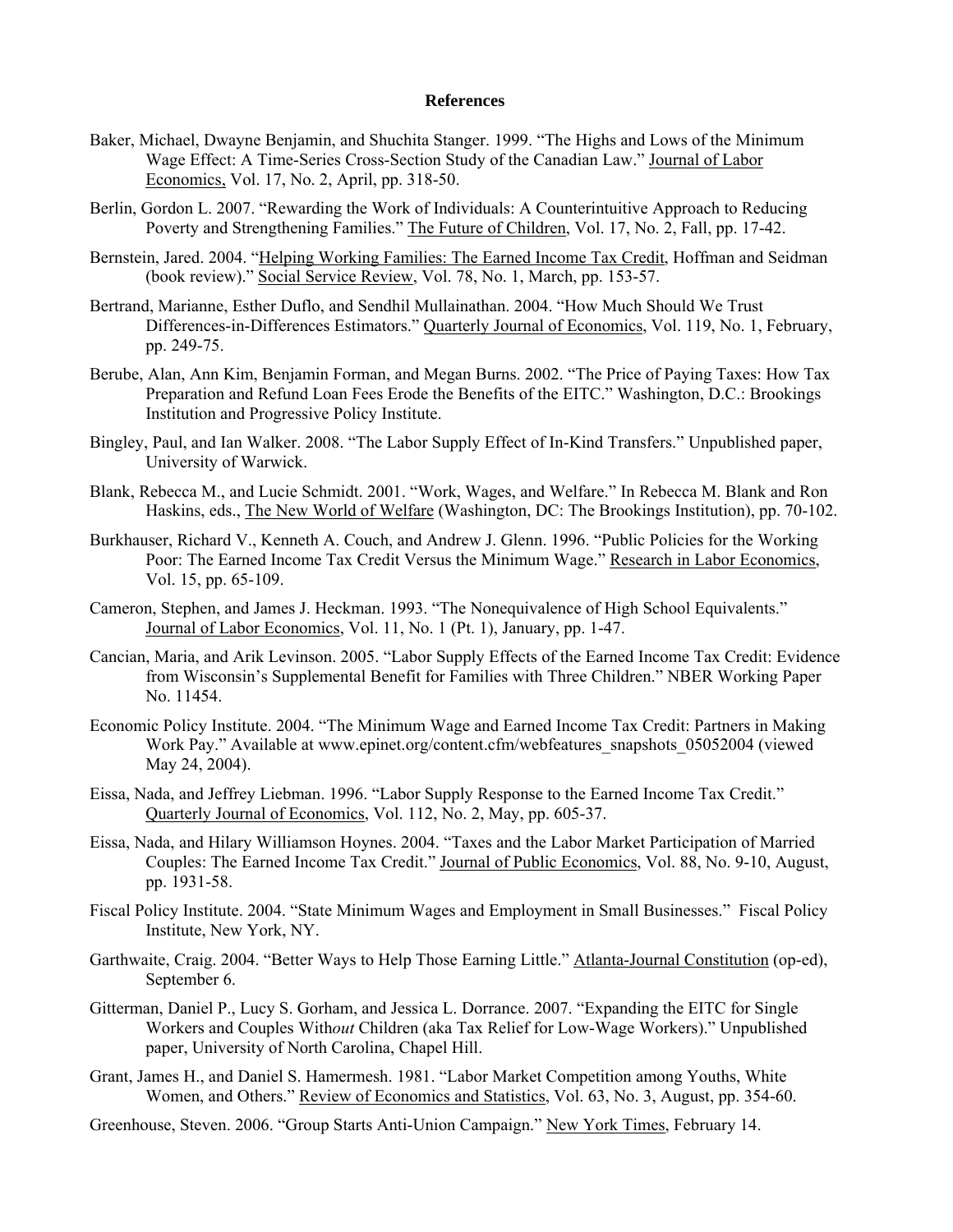- Hoffman, Saul D., and Laurence S. Seidman. 2003. Helping Working Families: The Earned Income Tax Credit. Kalamazoo, MI: W.E. Upjohn Institute for Employment Research.
- Hotz, V. Joseph, and John Karl Scholz. 2003. "The Earned Income Tax Credit." In Robert A. Moffitt, ed. Means-Tested Transfer Programs in the United States (Chicago: University of Chicago Press), pp. 141-97.
- Kilborn, Peter T. 1997. "A Minimal-Impact Minimum Wage." New York Times, April 6.
- Korenman, Sanders and David Neumark. 1991. "Does Marriage Really Make Men More Productive?" Journal of Human Resources, Vol. 26, No. 2, Spring, pp. 282-307.
- Leigh, Andrew. 2005. "Who Benefits from the Earned Income Tax Credit? Incidence Among Recipients, Coworkers, and Firms." The Australian National University Centre for Economic Policy Research, Discussion Paper No. 494.
- Leigh, Andrew. 2007. "Who Benefits from the Earned Income Tax Credit? Incidence Among Recipients, Coworkers, and Firms." Unpublished paper, Australian National University.
- Levitis, Jason A., and Nicholas Johnson. 2006. "Together, State Minimum Wages and State Earned Income Tax Credits Make Work Pay." Center on Budget and Policy Priorities. Available at www.cbpp.org/7- 12-06sfp.htm (viewed November 28, 2007).
- Liebman, Jeffrey B. 1998. "The Impact of the Earned Income Tax Credit on Incentives and the Income Distribution." In James Poterba, ed. Tax Policy and the Economy, Vol. 12 (Cambridge, MA: MIT Press), pp. 83-199.
- Machin, Stephen, and Alan Manning. 1994. "Minimum Wages, Wage Dispersion and Employment: Evidence from the UK Wages Councils." Industrial and Labor Relations Review, Vol. 47, No. 2, January, pp. 319-29.
- Manning, Alan. 2003. Monopsony in Motion: Imperfect Competition in Labor Markets. Princeton, NJ: Princeton University Press.
- Meyer, Bruce. 2002. "Labor Supply at the Extensive and Intensive Margins: The EITC, Welfare, and Hours Worked." American Economic Review, Vol. 92, No. 2, May, pp. 373-79.
- Neumark, David, and William Wascher. 1996. "The Effects of Minimum Wages on Teenage Employment and Enrollment: Estimates from Matched CPS Data." Research in Labor Economics, Vol. 15, pp. 25-64.
- Neumark, David, and William Wascher. 2001. "Using the EITC to Help Poor Families: New Evidence and a Comparison with the Minimum Wage." National Tax Journal, Vol. 54, No. 2, June, pp. 281-318.
- Neumark, David, and William Wascher. 2007a. "Minimum Wages and Employment." Foundations and Trends in Microeconomics, Vol. 3, Nos. 1-2, pp. 1-186.
- Neumark, David, and William Wascher. 2007b. "Minimum Wages, the Earned Income Tax Credit, and Employment: Evidence from the Post-Welfare Reform Era." NBER Working Paper No. 12915.
- Neumark, David, and William Wascher. Forthcoming. Minimum Wages (Cambridge, MA: MIT Press).
- Romich, Jennifer L., and Thomas Weisner. 2000. "How Families View and Use the EITC: Advance Payment versus Lump Sum Delivery." National Tax Journal, Vol. 53, No. 4, December (Part 1), pp. 1245-64.
- Rothstein, Jesse. 2008. "The Unintended Consequences of Encouraging Work: Tax Incidence and the EITC." Unpublished paper, Princeton University.
- Scholz, John Karl. 1994. "The Earned Income Tax Credit: Participation, Compliance, Antipoverty Effectiveness." National Tax Journal, Vol. 47, No. 1, March, pp. 63-87.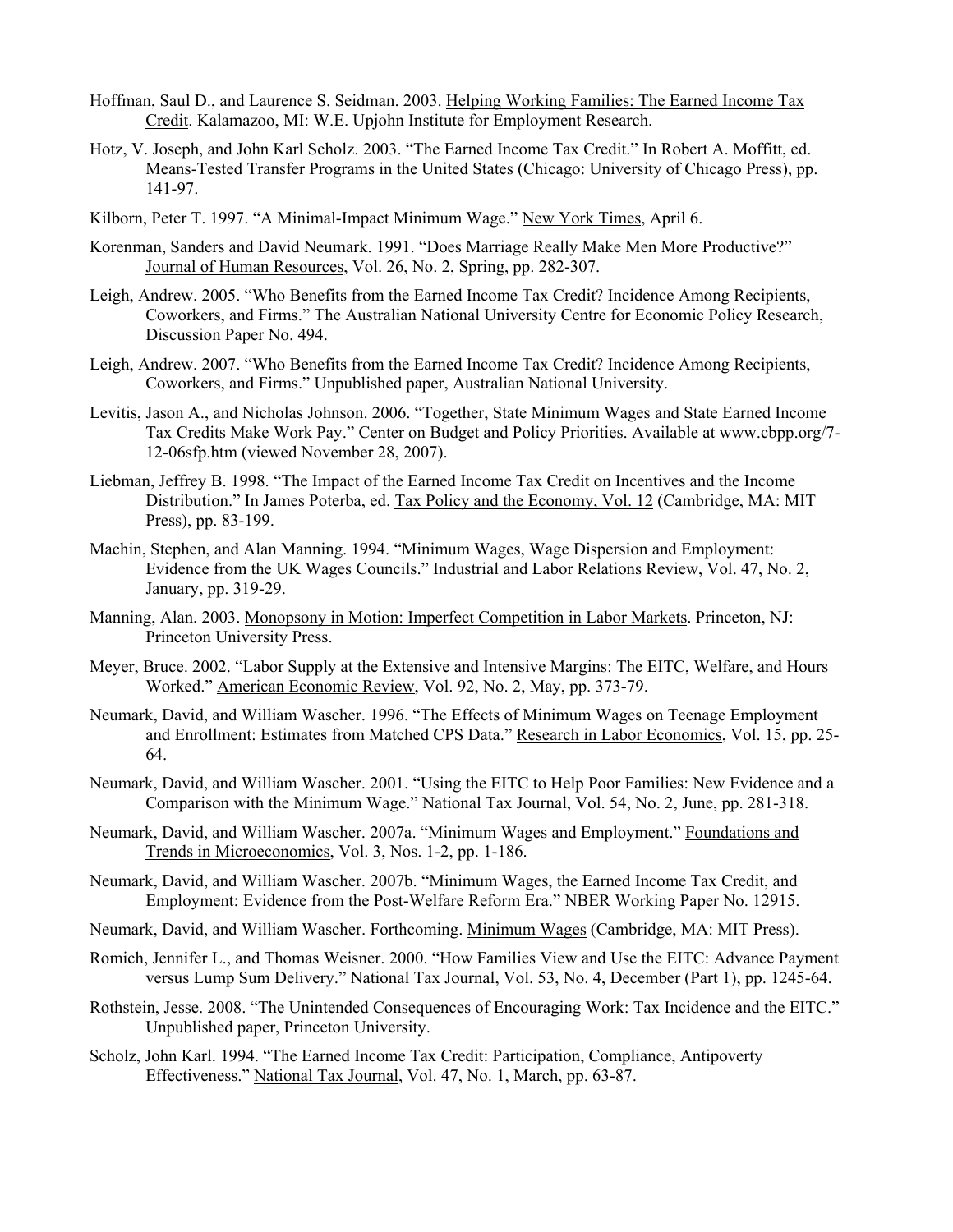

**Figure 1: Minimum Wages and the EITC in a Competitive Labor Market**



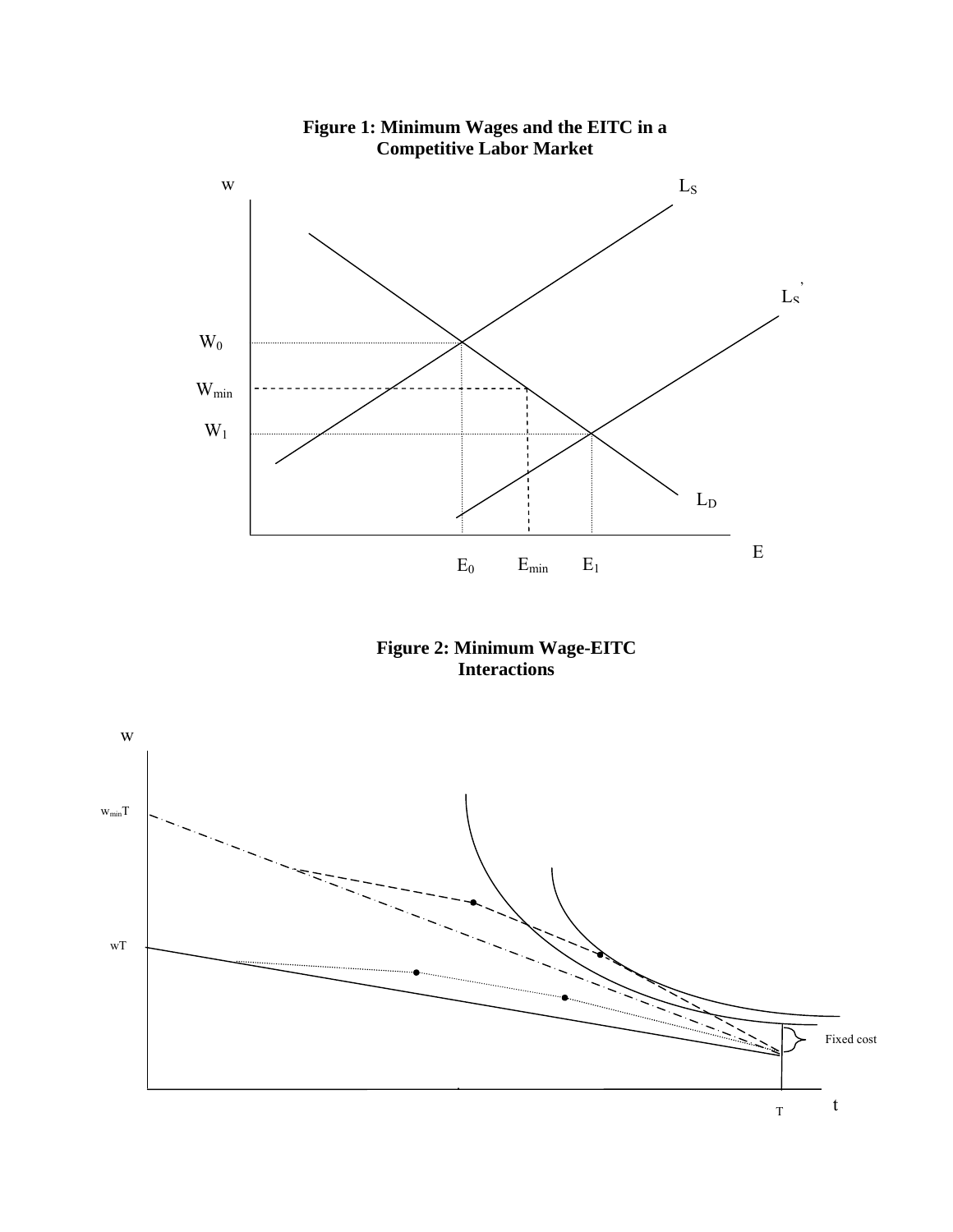

**Figure 3: Changes in Shares of Families Covered by Higher State Minimum Wage or State EITC** 

**Figure 4: Average EITC Supplements Across States** 

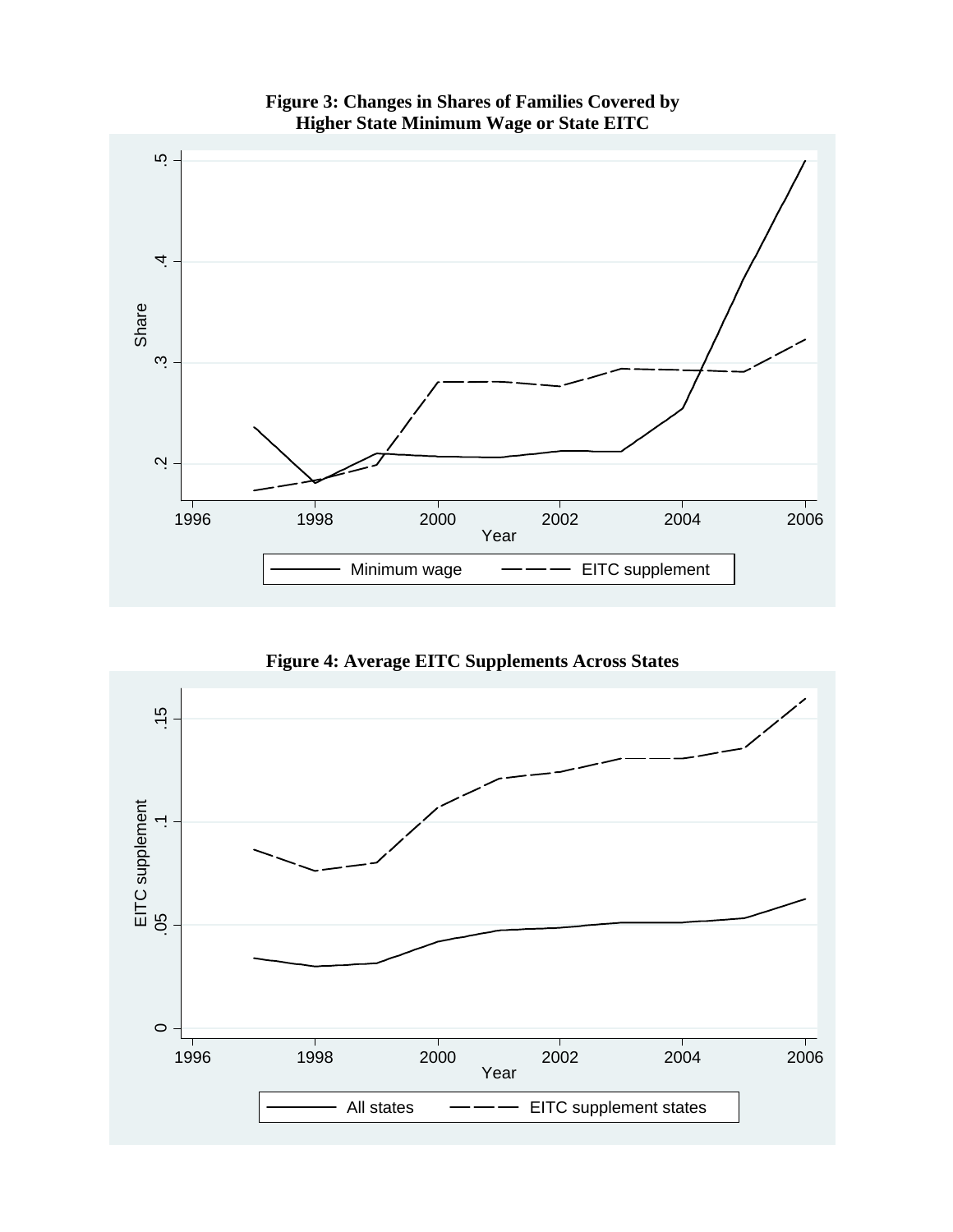

**Figure 5: Average State Minimum Wages Across States** 

**Figure 6: State Minimum Wages and State EITC Supplements, 2006** 

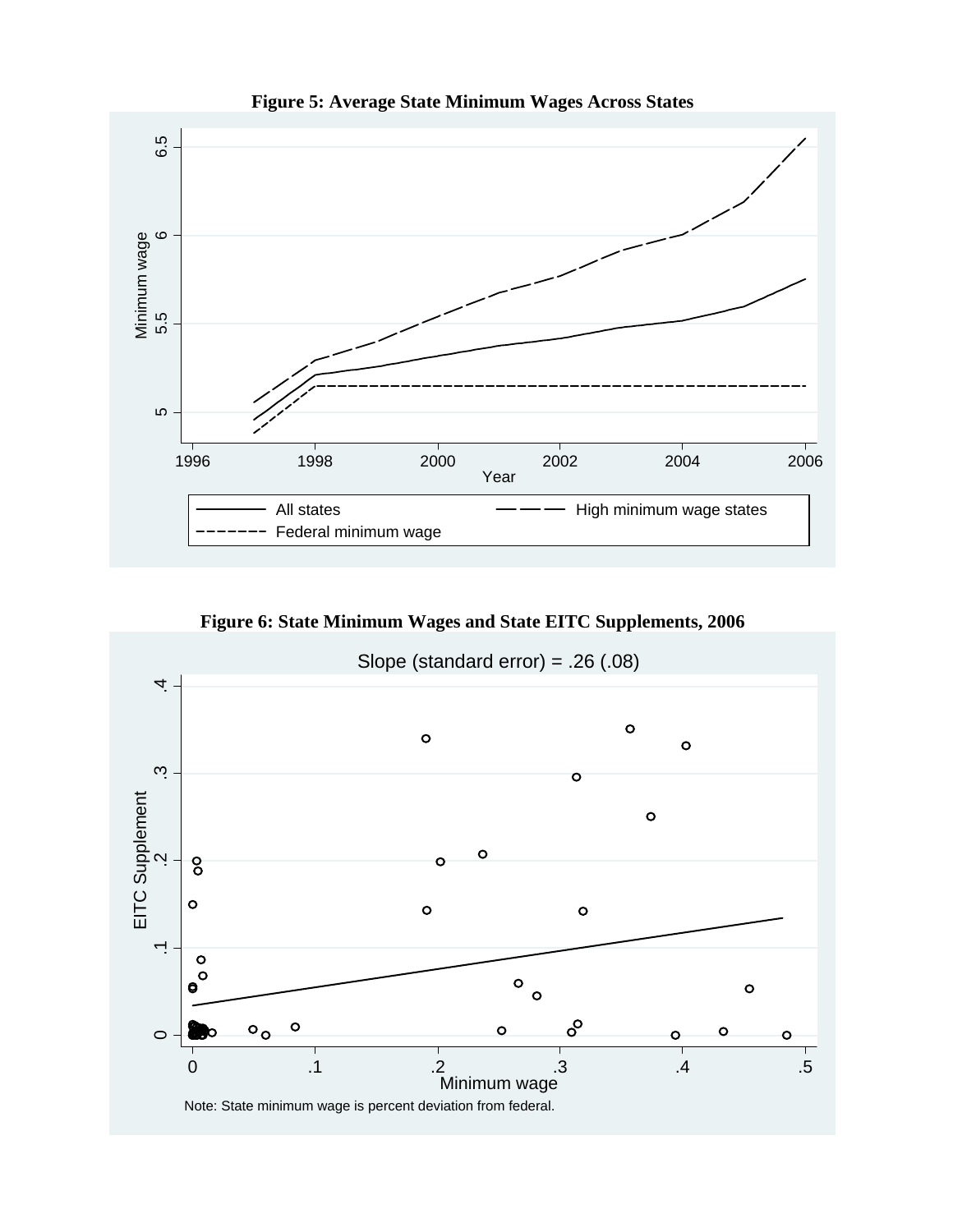|                          | Single  | Single women, 18- | Single women, 18- | Married women,     |
|--------------------------|---------|-------------------|-------------------|--------------------|
|                          | women,  | 45, high school   | 45, black or      | 18-45, high school |
|                          | 18-45   | degree at most    | Hispanic          | degree at most     |
|                          | (1)     | (2)               | (3)               | (4)                |
| 1 child                  | .23     | .26               | .26               | .26                |
| $2+$ children            | .22     | .26               | .31               | .54                |
| <b>Black</b>             | .21     | .23               | .61               | .09                |
| Hispanic                 | .14     | .16               | .51               | .26                |
| Age                      | 28.4    | 27.4              | 29.0              | 28.1               |
| <b>Highest</b> education |         |                   |                   |                    |
| High school dropout      | .16     | .22               | .24               | .20                |
| High school degree       | .57     | .79               | .58               | .80                |
| Some college             | .07     | $\mathbf{0}$      | .07               | $\boldsymbol{0}$   |
| Bachelor's or higher     | .18     | $\boldsymbol{0}$  | .11               | $\mathbf{0}$       |
| Economic outcomes        |         |                   |                   |                    |
| Employed                 | .79     | .74               | .72               | .66                |
| Annual hours,            | 1,633   | 1,510             |                   | 1,585              |
| conditional              |         |                   |                   |                    |
| Log annual earnings      | 7.53    | 6.90              | 6.89              | 6.30               |
| Economic outcomes,       |         |                   |                   |                    |
| no children              |         |                   |                   |                    |
| Employed                 | .81     | .76               | .74               | .79                |
| Annual hours,            | 1,727   | 1,586             | 1,652             | 1,762              |
| conditional              |         |                   |                   |                    |
| Log annual earnings      | 7.94    | 7.16              | 7.22              | 7.63               |
| Economic outcomes,       |         |                   |                   |                    |
| with children            |         |                   |                   |                    |
| Employed                 | .75     | .72               | .70               | .63                |
| Annual hours,            | 1,513   | 1,439             | 1,594             | 1,528              |
| conditional              |         |                   |                   |                    |
| Log annual earnings      | 7.03    | 6.68              | 6.65              | 5.96               |
| N                        | 163,320 | 121,967           | 54,681            | 52,703             |
| N (hours)                | 129,786 | 92,056            | 40,060            | 35,428             |

Table 1A: Descriptive Statistics for Individual Women, 1997-2006

The children variables are based on the presence of children 18 or under in the household. "Single" means divorced, widowed, or separated. "Married" means married, spouse present. For log earnings, \$1 is substituted for zero earnings prior to taking logs. All estimates are weighted.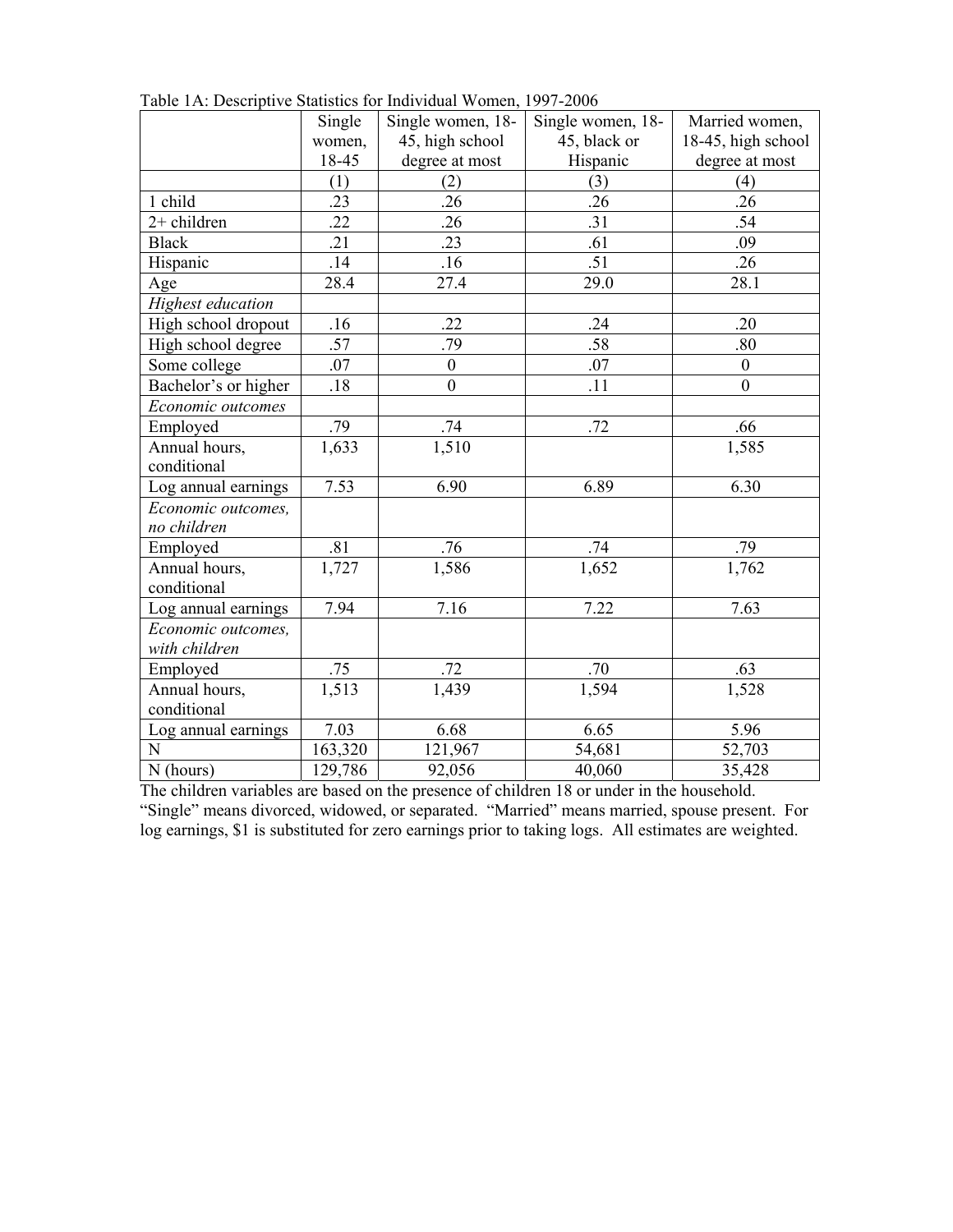|                                      | Childless men and |
|--------------------------------------|-------------------|
|                                      | women, 18-35      |
|                                      | (1)               |
| Male                                 | .43               |
| <b>Black</b>                         | .13               |
| Hispanic                             | .14               |
| Age                                  | 25.7              |
| Married                              | .21               |
| Highest education                    |                   |
| High school dropout                  | .12               |
| High school degree                   | .54               |
| Some college                         | .07               |
| Bachelor's or higher                 | .27               |
| Economic outcomes                    |                   |
| Employment                           | .84               |
| Annual hours, conditional            | 1,793             |
| Log wage                             | 2.40              |
| Log annual earnings                  | 8.26              |
| Economic outcomes, high school       |                   |
| degree at most                       |                   |
| Employment                           | .80               |
| Annual hours, conditional            | 1,687             |
| Log wage                             | 2.22              |
| Log annual earnings                  | 7.70              |
| Economic outcomes, high school       |                   |
| degree at most and black or Hispanic |                   |
| Employment                           | .75               |
| Annual hours, conditional            | 1,723             |
| Log wage                             | 2.17              |
| Log annual earnings                  | 7.21              |
| Economic outcomes, high school       |                   |
| degree at most, single male, and     |                   |
| black or Hispanic                    |                   |
| Employment                           | .77               |
| Annual hours, conditional            | 1,753             |
| Log wage                             | 2.19              |
| Log annual earnings                  | 7.41              |
| Economic outcomes, some college or   |                   |
| higher                               |                   |
| Employment                           | .91               |
| Annual hours, conditional            | 1,975             |
| Log wage                             | 2.70              |
| Log annual earnings                  | 9.35              |
| N                                    | 177,393           |
| N (log wage, hours)                  | 150,748           |

Table 1B: Descriptive Statistics for Individuals, 1997-2006

See notes to Table 1A.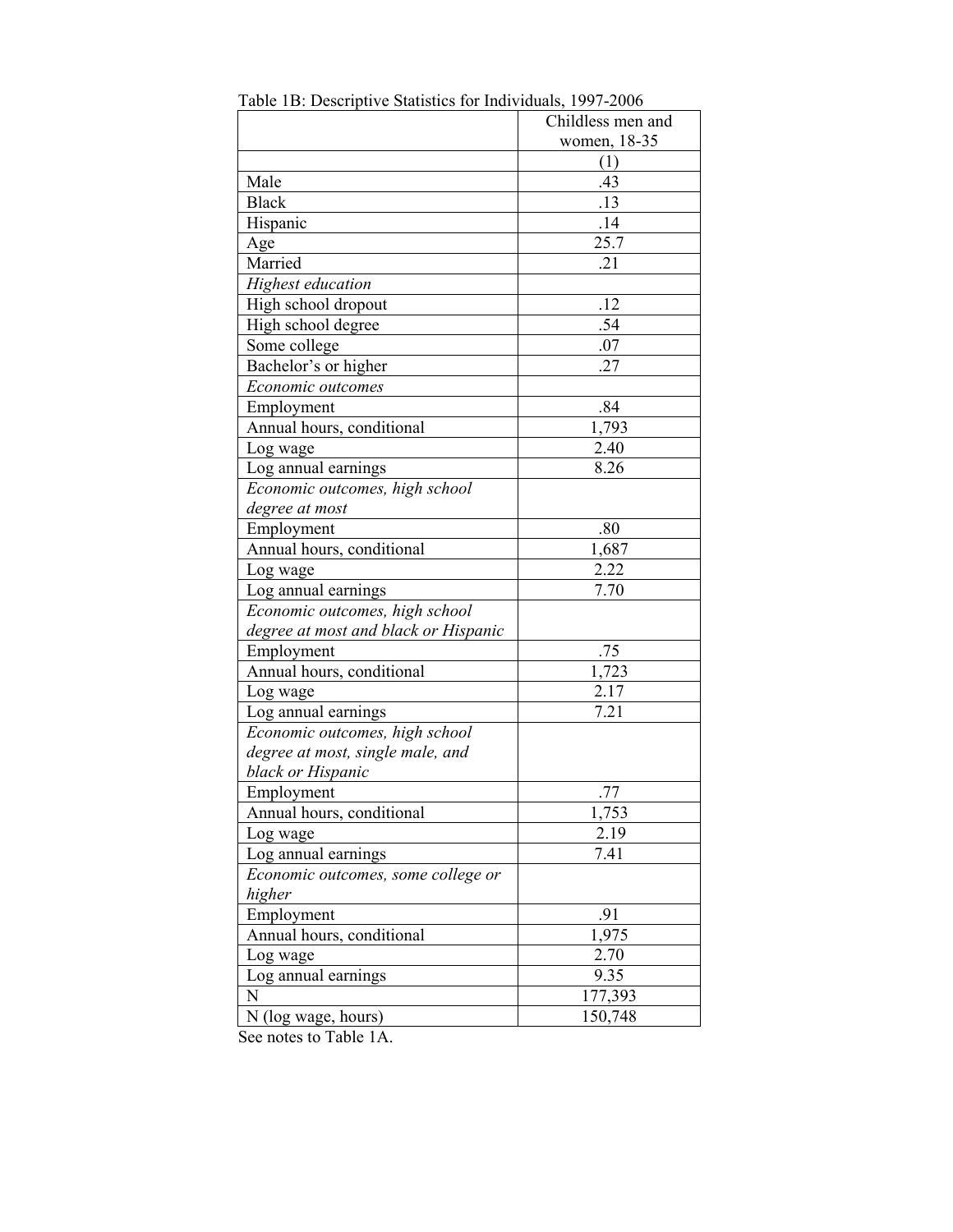|                            |                  |                  | Single women, 18- | Single women,    |
|----------------------------|------------------|------------------|-------------------|------------------|
|                            |                  | Single           | 45, high school   | 18-45, black or  |
|                            | 18-45            | women, 18-45     | degree at most    | Hispanic         |
| Family head or             | (1)              | (2)              | (3)               | (4)              |
| individual                 |                  |                  |                   |                  |
| Female                     | .46              | 1                | 1                 | 1                |
| 1 child                    | .17              | .19              | .21               | .23              |
| $2+$ children              | .31              | .23              | .28               | .34              |
| <b>Black</b>               | .14              | .22              | .26               | .65              |
| Hispanic                   | .15              | .13              | .16               | .37              |
| Age                        | 32.8             | 31.2             | 30.6              | 31.4             |
| Married, spouse present    | .43              | $\boldsymbol{0}$ | $\boldsymbol{0}$  | $\boldsymbol{0}$ |
| Married, spouse absent     | .02              | $\boldsymbol{0}$ | $\boldsymbol{0}$  | $\boldsymbol{0}$ |
| Divorced, widowed, or      | .17              | .35              | .38               | $\overline{.31}$ |
| separated                  |                  |                  |                   |                  |
| Highest education          |                  |                  |                   |                  |
| High school dropout        | .13              | .13              | .20               | .23              |
| High school degree         | .51              | .54              | .80               | .56              |
| Some college               | .09              | .09              | $\boldsymbol{0}$  | .07              |
| Bachelor's or higher       | .28              | .24              | $\boldsymbol{0}$  | .13              |
| Economic outcomes          |                  |                  |                   |                  |
| Earnings < poverty         | .20              | .37              | .47               | .46              |
| Earnings < .5 poverty      | .13              | .25              | .33               | .32              |
| Economic outcomes, no      |                  |                  |                   |                  |
| children                   |                  |                  |                   |                  |
| Earnings < poverty         | .21              | .30              | .40               | .35              |
| Earnings $\leq$ .5 poverty | .15              | .21              | .29               | .26              |
| Economic outcomes,         |                  |                  |                   |                  |
| with children              |                  |                  |                   |                  |
| Earnings $\leq$ poverty    | .20              | .49              | .55               | .55              |
| Earnings < .5 poverty      | $\overline{.11}$ | .32              | .36               | .37              |
| $\mathbf N$                | 376,793          | 105,383          | 72,730            | 36,495           |

Table 1C: Descriptive Statistics for Families, 1997-2006

See notes to Table 1A. "Families" include primary or unrelated individuals.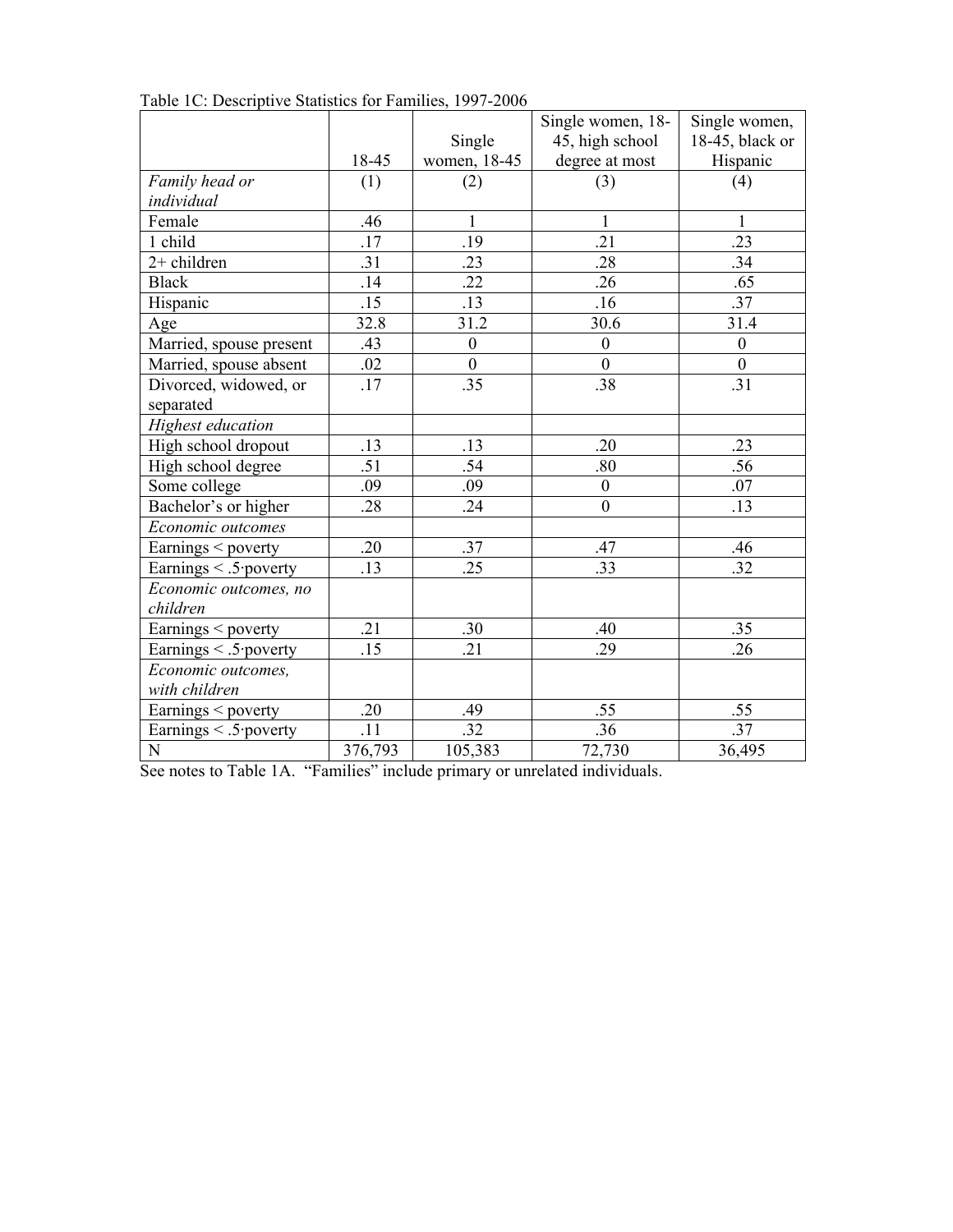|                    |               | Single, 18-45, | Single, 18-45, | Married, 18-45, |
|--------------------|---------------|----------------|----------------|-----------------|
|                    |               | high school    | black or       | high school     |
|                    | Single, 18-45 | degree at most | Hispanic       | degree at most  |
| <b>Employment</b>  | (1)           | (2)            | (3)            | (4)             |
| $EITC \times kids$ | .18           | .25            | .29            | $-14$           |
|                    | (.10)         | (.13)          | (22)           | (24)            |
| <b>EITC</b>        | .01           | $-.03$         | .01            | .10             |
|                    | (.04)         | (.06)          | (.10)          | (0.18)          |
| N                  | 163,320       | 121,967        | 54,681         | 52,703          |
| Hours, conditional |               |                |                |                 |
| $EITC \times kids$ | 26.8          | 15.2           | 37.5           | $-176.5$        |
|                    | (152.4)       | (196.5)        | (218.7)        | (277.5)         |
| <b>EITC</b>        | $-94.4$       | $-131.7$       | $-248.2$       | 247.5           |
|                    | (78.2)        | (123.0)        | (328.9)        | (170.0)         |
| N                  | 129,786       | 92,056         | 40,060         | 35,428          |
| Log earnings       |               |                |                |                 |
| $EITC \times kids$ | 1.80          | 2.58           | 2.25           | $-1.90$         |
|                    | (1.00)        | (1.28)         | (2.18)         | (2.52)          |
| <b>EITC</b>        | $-.09$        | $-.54$         | .19            | 1.32            |
|                    | (.37)         | (.63)          | (.12)          | (1.77)          |
| $\mathbf N$        | 163,320       | 121,967        | 54,681         | 52,703          |

Table 2: Estimated EITC Effects on Women, 1997-2006

In the log earnings specification, \$1 is substituted for zero earnings prior to taking logs. The estimated coefficients of the EITC-kids interactions are robust to including state-specific linear trends, or state-year interactions; in the latter specification the main EITC effect drops out. All estimates are weighted and standard errors are clustered on states.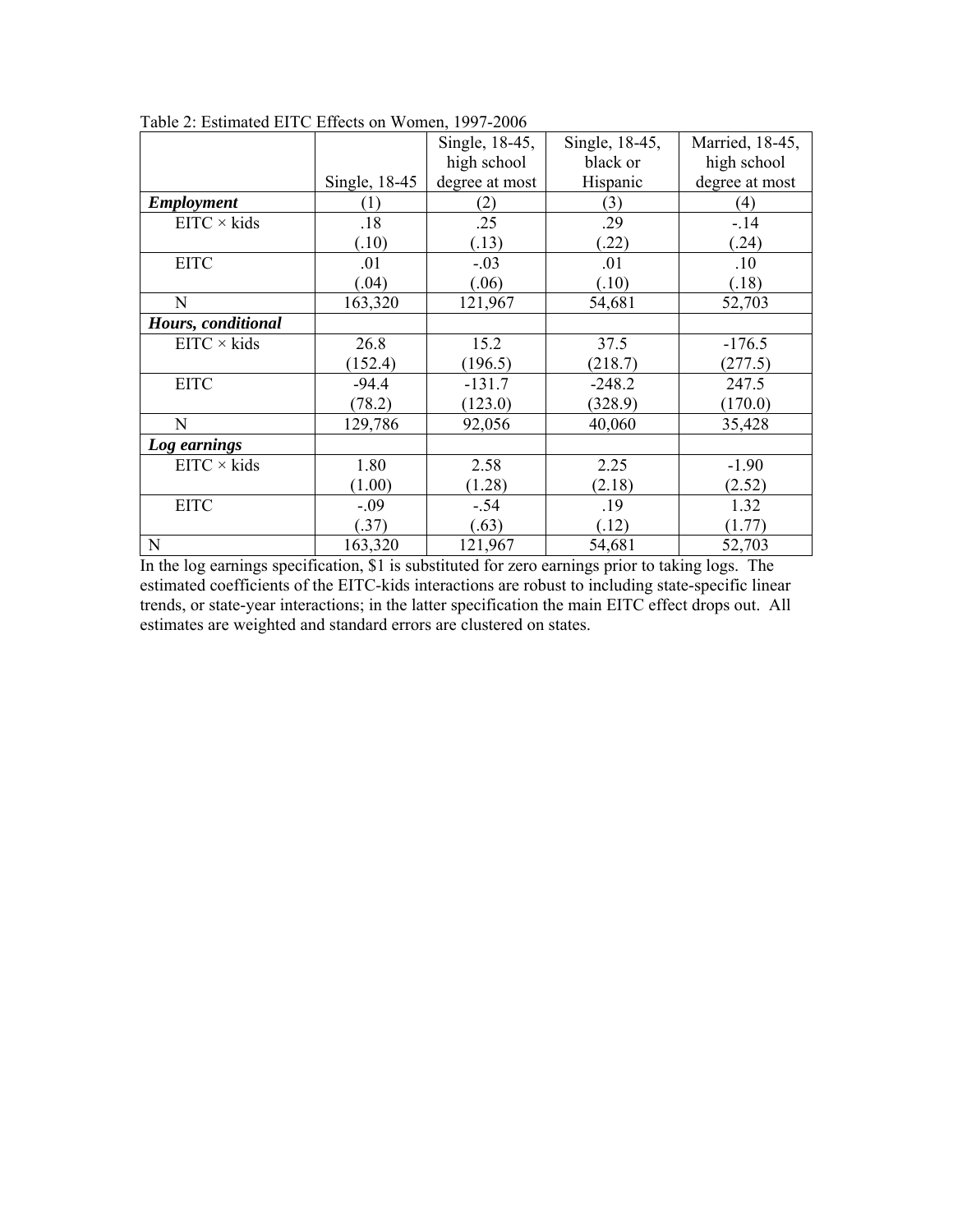|                          |               |                   | Less-educated   |
|--------------------------|---------------|-------------------|-----------------|
| Low-skilled group:       | Less-educated | Less-educated     | single black or |
|                          | individuals   | black or Hispanic | Hispanic men    |
| Log wages                | (1)           | (2)               | (3)             |
| EITC × low-skill         | $-12$         | $-12$             | $-17$           |
|                          | (.09)         | (.08)             | (.09)           |
| <b>EITC</b>              | .12           | .10               | .08             |
|                          | (.08)         | (.11)             | (.12)           |
| N                        | 150,748       | 85,050            | 70,768          |
| <b>Employment</b>        |               |                   |                 |
| $EITC \times low-skill$  | $-.07$        | $-16$             | $-18$           |
|                          | (.06)         | (.05)             | (.06)           |
| <b>EITC</b>              | .03           | .04               | .03             |
|                          | (.04)         | (.04)             | (.03)           |
| N                        | 177,393       | 99,336            | 79,944          |
| Hours, conditional       |               |                   |                 |
| $EITC \times low$ -skill | $-156.2$      | $-27.0$           | $-38.8$         |
|                          | (69.5)        | (70.9)            | (86.6)          |
| <b>EITC</b>              | 30.2          | $-51.7$           | 2.8             |
|                          | (69.1)        | (63.6)            | (109.2)         |
| N                        | 150,748       | 85,050            | 70,768          |
| Log earnings             |               |                   |                 |
| $EITC \times low-skill$  | $-.85$        | $-1.66$           | $-1.96$         |
|                          | (.63)         | (.50)             | (.61)           |
| <b>EITC</b>              | .47           | .60               | .63             |
|                          | (.46)         | (.50)             | (.34)           |
| ${\bf N}$                | 177,393       | 99,336            | 79,944          |

Table 3A: Estimated EITC Effects on Low-Skilled, Childless, Individuals, Aged 18-35, 1997- 2006

Notes from Table 2 apply. The log wage regressions condition on positive earnings and hours of work in the previous year. "Low-skilled" is defined as high-school degree at most. For the results shown, the sample includes all those with at least some college and the low-skilled treatment group as defined in the column heading. The estimated of the EITC-low-skill interactions are robust to including state-specific linear trends, or state-year interactions.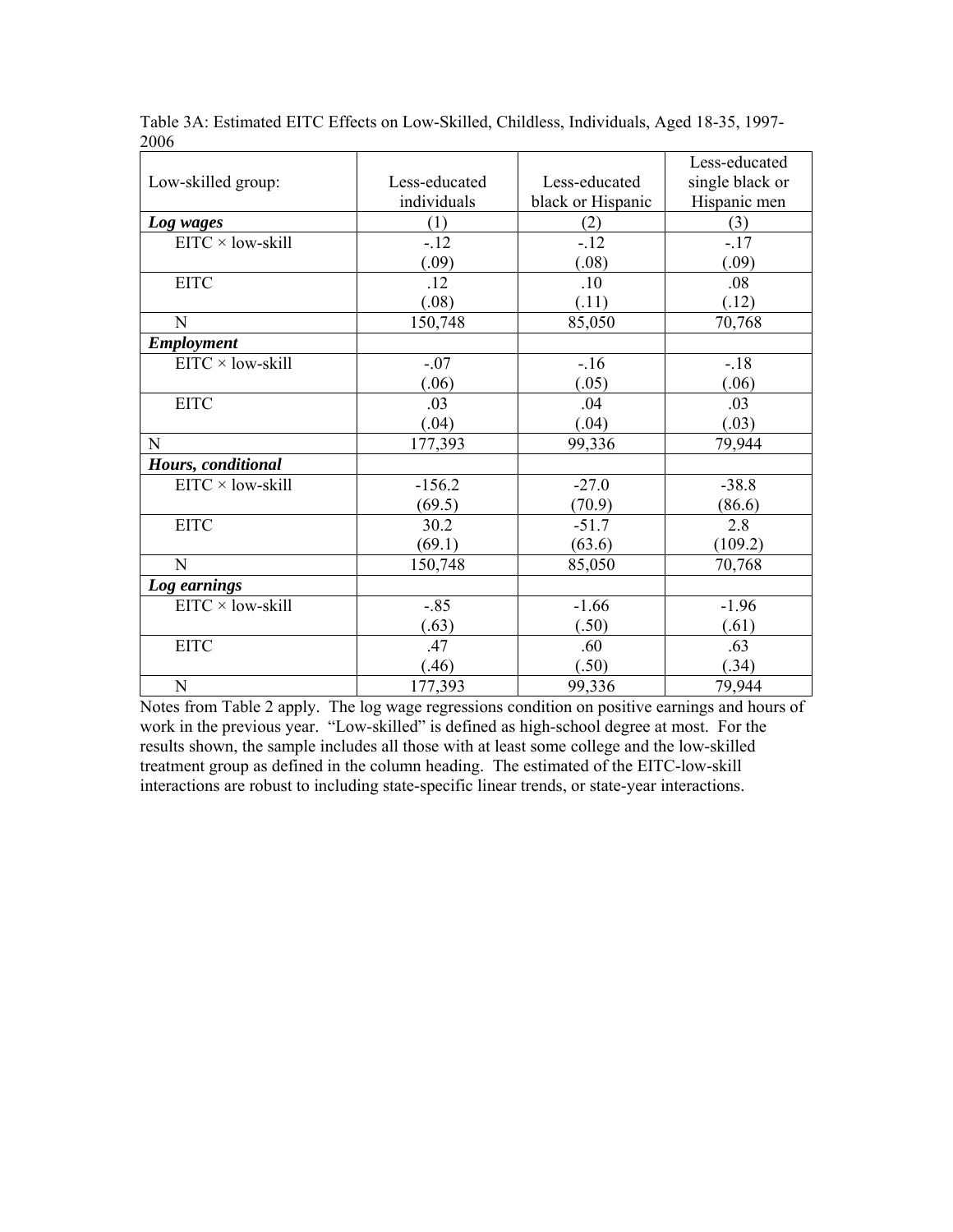|                                            | Using share filing | Using share of single |
|--------------------------------------------|--------------------|-----------------------|
|                                            | for EITC           | mothers               |
| Log wages                                  | (1)                | (2)                   |
| $EITC \times low-skill$                    | $-24$              | $-.05$                |
|                                            | (.04)              | (.04)                 |
| <b>EITC</b>                                | .10                | .03                   |
|                                            | (.08)              | (.08)                 |
| $EITC \times low-skill \times 1997$        | $-.33$             | $-0.66$               |
| filing/single mother share $(\times 10)$   | (.15)              | (.32)                 |
| N                                          | 139,099            | 139,099               |
| <b>Employment</b>                          |                    |                       |
| $EITC \times low-skill$                    | $-.18$             | $-.03$                |
|                                            | (.02)              | (.02)                 |
| <b>EITC</b>                                | $-.01$             | $-.03$                |
|                                            | (.06)              | (.05)                 |
| $EITC \times low$ -skill $\times$ 1997     | $-.23$             | $-.62$                |
| filing/single mother share $(\times 10)$   | (.10)              | (.15)                 |
| N                                          | 164,166            | 164,166               |
| Hours, conditional                         |                    |                       |
| $EITC \times low$ -skill                   | $-163.8$           | $-133.1$              |
|                                            | (77.4)             | (72.8)                |
| <b>EITC</b>                                | 96.4               | .4                    |
|                                            | (146.9)            | (96.8)                |
| $EITC \times low-skill \times 1997$        | $-0.9$             | $-5.1$                |
| filing/single mother share $(\times 10^3)$ | (2.1)              | (4.5)                 |
| N                                          | 139,099            | 139,099               |
| Log earnings                               |                    |                       |
| $EITC \times low-skill$                    | $-1.96$            | $-.52$                |
|                                            | (.20)              | (.23)                 |
| <b>EITC</b>                                | .10                | $-.23$                |
|                                            | (.70)              | (.55)                 |
| $EITC \times low$ -skill $\times$ 1997     | $-.25$             | $-.64$                |
| filing/single mother share $(\times 10^2)$ | (.10)              | (.16)                 |
| N                                          | 164,166            | 164,166               |

Table 3B: Estimated EITC Effects on Low-Skilled, Childless, Individuals, Aged 18- 35, Variation with Share Affected by EITC, 1998-2006

See notes to Table 3A. The sample corresponds to column (1) of that table. Data from 1997 are omitted; estimates corresponding to Table 3A excluding 1997 were very similar to estimates in Table 3A. The share in the interaction is demeaned, so the EITC  $\times$  low-skill coefficient measures the relative effect of the EITC on the low-skilled at the mean of the corresponding share.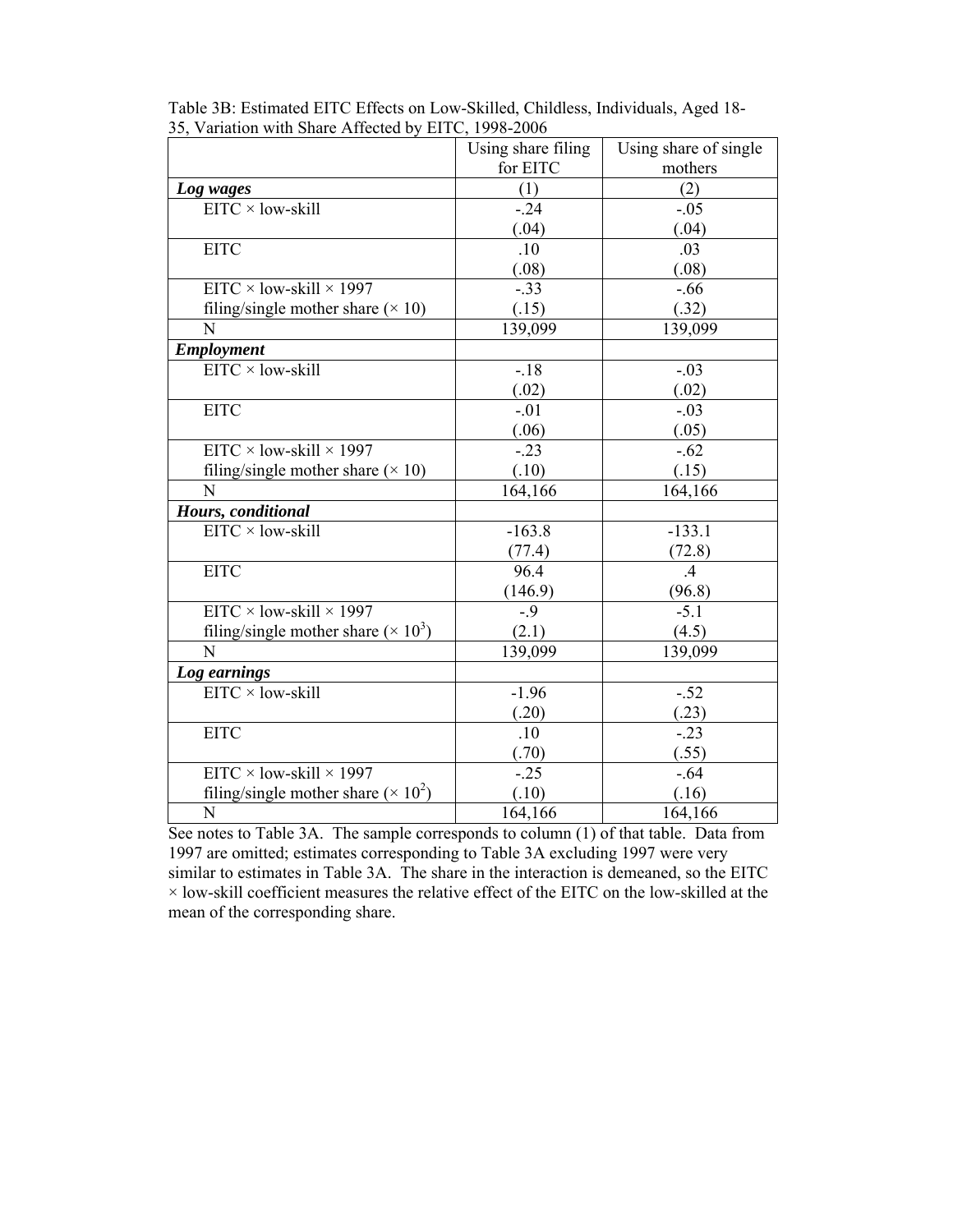|                                                                                                                  | Family           | Single female  | Single female           | Single female      |
|------------------------------------------------------------------------------------------------------------------|------------------|----------------|-------------------------|--------------------|
|                                                                                                                  | head or          | family head or | family head or          | family head or     |
|                                                                                                                  | individual,      | individual,    | individual, 18-45, high | individual, 18-45, |
|                                                                                                                  | 18-45            | 18-45          | school degree at most   | black or Hispanic  |
| P(Earnings <poverty)< th=""><th><math>\left(1\right)</math></th><th>(2)</th><th>(3)</th><th>(4)</th></poverty)<> | $\left(1\right)$ | (2)            | (3)                     | (4)                |
| $EITC \times kids$                                                                                               | $-.03$           | $-16$          | $-.23$                  | .08                |
|                                                                                                                  | (.08)            | (.16)          | (.17)                   | (.24)              |
| <b>EITC</b>                                                                                                      | $-.02$           | $-.05$         | $-.01$                  | $-13$              |
|                                                                                                                  | (.05)            | (.08)          | (.10)                   | (.15)              |
| P(Earnings <sub>1</sub> )                                                                                        |                  |                |                         |                    |
| $.5$ Poverty)                                                                                                    |                  |                |                         |                    |
| $EITC \times kids$                                                                                               | $-.07$           | $-.30$         | $-.36$                  | $-.06$             |
|                                                                                                                  | (.06)            | (.18)          | (22)                    | (.25)              |
| <b>EITC</b>                                                                                                      | .00              | $-.01$         | .03                     | $-19$              |
|                                                                                                                  | (.04)            | (.07)          | (.09)                   | (.14)              |
| N                                                                                                                | 376,793          | 105,383        | 72,730                  | 36,495             |

Table 4: Estimated EITC Effects on Family Earnings Relative to Poverty, 1997-2006

See notes to Table 3A. The sample is restricted to heads of families, primary individuals, or unrelated individuals. The estimated coefficients of the EITC-kids interactions are robust to including statespecific linear trends, or state-year interactions.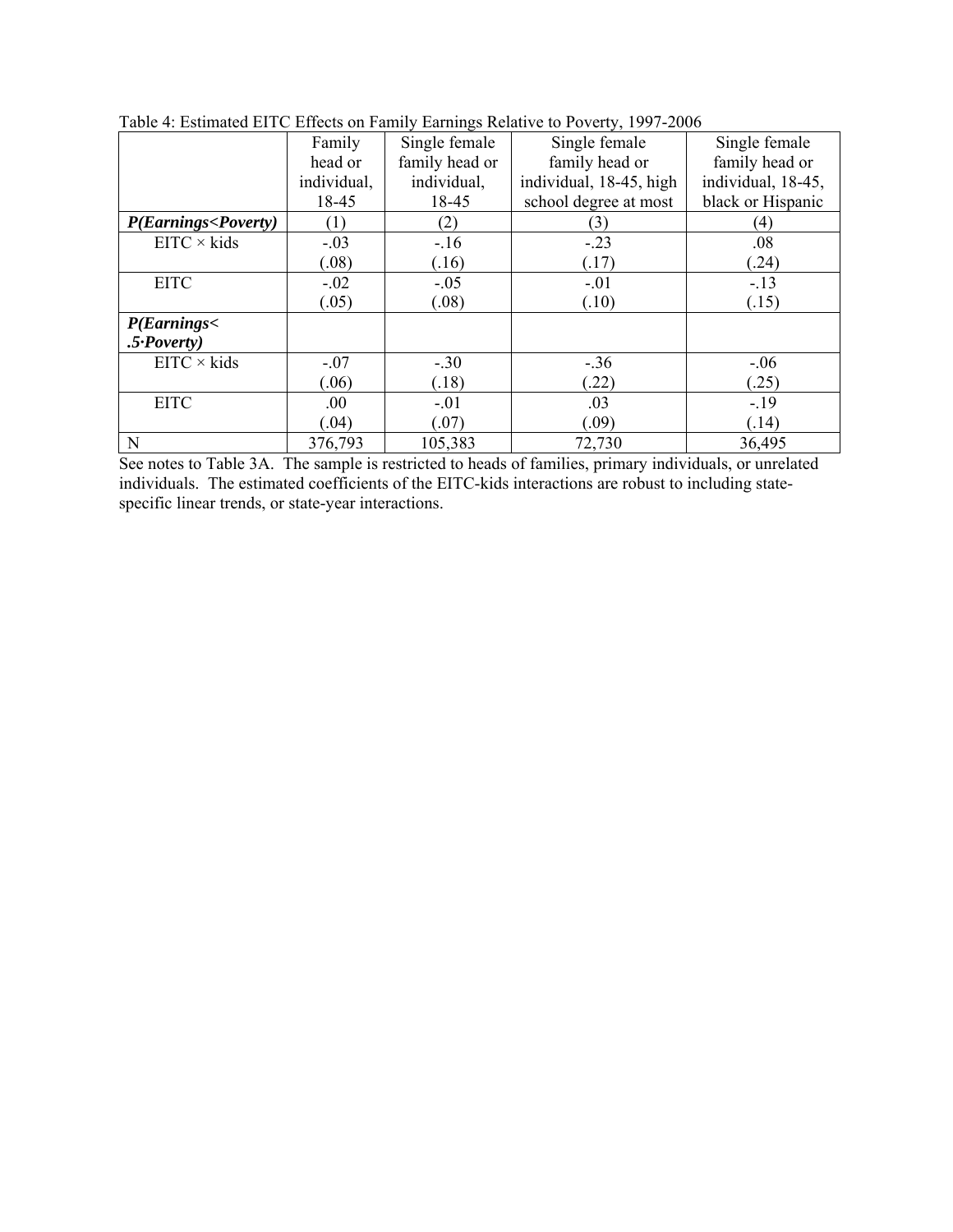|                                 |               | Single, 18-45, high   | Single, 18-45,    |
|---------------------------------|---------------|-----------------------|-------------------|
|                                 | Single, 18-45 | school degree at most | black or Hispanic |
| <b>Employment</b>               | (1)           | (2)                   | (3)               |
| $EITC \times kids$              | .18           | .25                   | .28               |
|                                 | (.09)         | (.10)                 | (.16)             |
| <b>EITC</b>                     | .01           | $-.03$                | .01               |
|                                 | (.04)         | (.06)                 | (.08)             |
| $MW \times$ kids                | .03           | .02                   | .06               |
|                                 | (.05)         | (.06)                 | (.12)             |
| <b>MW</b>                       | .03           | .05                   | $-.01$            |
|                                 | (.04)         | (.05)                 | (.09)             |
| $MW \times EITC$                | $-.03$        | $-.22$                | $-.43$            |
|                                 | (.24)         | (.39)                 | (.34)             |
| $MW \times EITC \times$         | .47           | .64                   | 1.17              |
| kids                            | (.21)         | (.32)                 | (.45)             |
| Log earnings                    |               |                       |                   |
| $EITC \times kids$              | 1.76          | 2.56                  | 2.21              |
|                                 | (.81)         | (1.00)                | (1.59)            |
| <b>EITC</b>                     | $-.06$        | $-.54$                | .18               |
|                                 | (.34)         | (.55)                 | (.89)             |
| $MW \times$ kids                | .40           | .30                   | .95               |
|                                 | (.42)         | (.47)                 | (1.34)            |
| $\ensuremath{\text{MW}}\xspace$ | .23           | .27                   | $-35$             |
|                                 | (.33)         | (.38)                 | (1.00)            |
| $MW \times EITC$                | $-.96$        | $-2.67$               | $-5.17$           |
|                                 | (2.17)        | (3.15)                | (3.83)            |
| $MW \times EITC \times$         | 5.33          | 6.57                  | 12.9              |
| kids                            | (1.95)        | (2.59)                | (4.8)             |
| N                               | 163,320       | 121,967               | 54,681            |

Table 5: Estimated Effects of EITC-Minimum Wage Interactions on Women, 1997- 2006

See notes to Tables 2 and 3A. The minimum wage variable (MW) is the average of the log of the contemporaneous and lagged minimum wages. In the minimum wage-EITC interactions, the minimum wage variable is demeaned, so the EITC coefficients have the same interpretation (at the means) as in Table 2. The estimated coefficients of the EITC-kids, MW-kids, and EITC-MW-kids interactions are robust to including state-specific linear trends, or state-year interactions. Sample sizes are as in Table 2.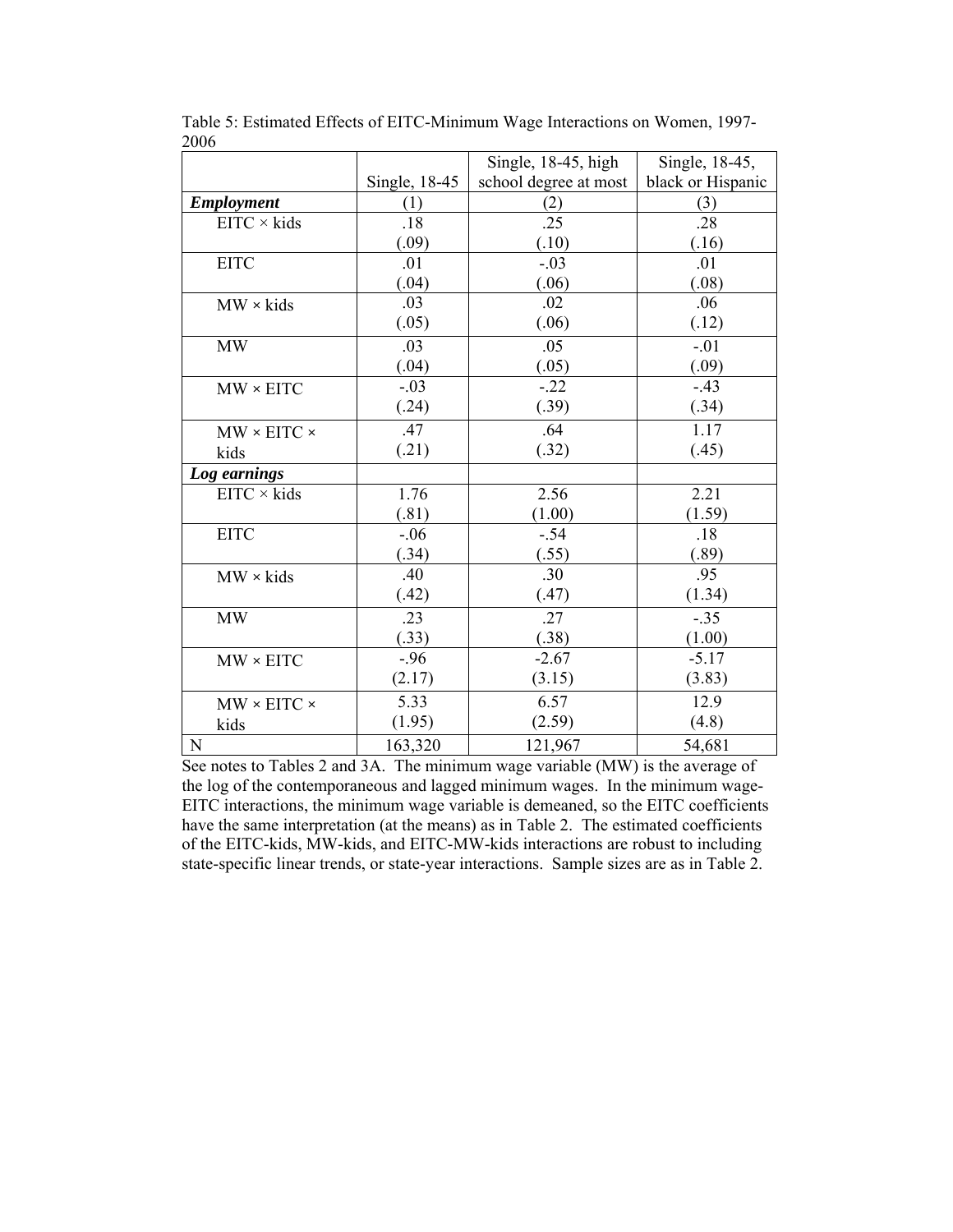Table 6: Estimated Effects of EITC-Minimum Wage Interactions on Low-Skilled, Childless Individuals, Aged 18-35, 1997-2006

| Low-skilled group:      | Less-educated | Less-educated black or | Less-educated single  |
|-------------------------|---------------|------------------------|-----------------------|
|                         | individuals   | Hispanic               | black or Hispanic men |
| Log wages               | (1)           | (2)                    | (3)                   |
| EITC × low-skill        | $-.11$        | $-12$                  | $-17$                 |
|                         | (.09)         | (.07)                  | (.08)                 |
| <b>EITC</b>             | .13           | .11                    | .10                   |
|                         | (.06)         | (.06)                  | (.07)                 |
| $MW \times low$ -skill  | $-.05$        | $-.11$                 | $-.13$                |
|                         | (.04)         | (.07)                  | (.07)                 |
| <b>MW</b>               | .19           | .18                    | .16                   |
|                         | (.05)         | (.07)                  | (.08)                 |
| $MW \times EITC$        | $-1.04$       | $-1.00$                | $-.99$                |
|                         | (.29)         | (.32)                  | (.32)                 |
| $MW \times EITC \times$ | .59           | .36                    | .21                   |
| low-skill               | (.44)         | (.84)                  | (.95)                 |
| <b>Employment</b>       |               |                        |                       |
| EITC × low-skill        | $-.06$        | $-16$                  | $-19$                 |
|                         | (.06)         | (.05)                  | (.05)                 |
| <b>EITC</b>             | .03           | .04                    | .03                   |
|                         | (.03)         | (.03)                  | (.03)                 |
| $MW \times low$ -skill  | $-.05$        | .03                    | .04                   |
|                         | (.02)         | (.03)                  | (.04)                 |
| MW                      | .09           | .05                    | .02                   |
|                         | (.02)         | (.02)                  | (.03)                 |
| $MW \times EITC$        | $-.12$        | $-.10$                 | $-.06$                |
|                         | (.13)         | (.10)                  | (.11)                 |
| $MW \times EITC \times$ | $-0.26$       | $-0.79$                | $-0.83$               |
| low-skill               | (.20)         | (.24)                  | (.27)                 |
| Log earnings            |               |                        |                       |
| EITC × low-skill        | $-.80$        | $-1.68$                | $-1.99$               |
|                         | (.62)         | (.44)                  | (.52)                 |
| <b>EITC</b>             | .50           | .66                    | .70                   |
|                         | (.31)         | (.28)                  | (.25)                 |
| MW × low-skill          | $-.51$        | 31                     | .44                   |
|                         | (.25)         | (.26)                  | (.35)                 |
| MW                      | .97           | .47                    | .33                   |
|                         | (.22)         | (.17)                  | (.21)                 |
| $MW \times EITC$        | $-2.01$       | $-1.53$                | $-1.32$               |
|                         | (1.29)        | (1.04)                 | (1.22)                |
| $MW \times EITC \times$ | $-2.37$       | $-8.50$                | $-9.39$               |
| low-skill               | (2.39)        | (3.23)                 | (4.36)                |
| ${\bf N}$               | 177,393       | 99,336                 | 79,944                |

See notes to Table 3A. "Low-skilled" is defined as high-school degree at most. In the minimum wage-EITC interactions, the minimum wage variable is demeaned, so the EITC coefficients have the same interpretation (at the means) as in Table 3A; the EITC variable is also demeaned in the interactions, so the minimum wage coefficients estimate the minimum wage effects at the mean EITC. The estimated coefficients of the EITC-low-skill, MW-low-skill, and EITC-MW-low-skill interactions are robust to including state-specific linear trends, or state-year interactions.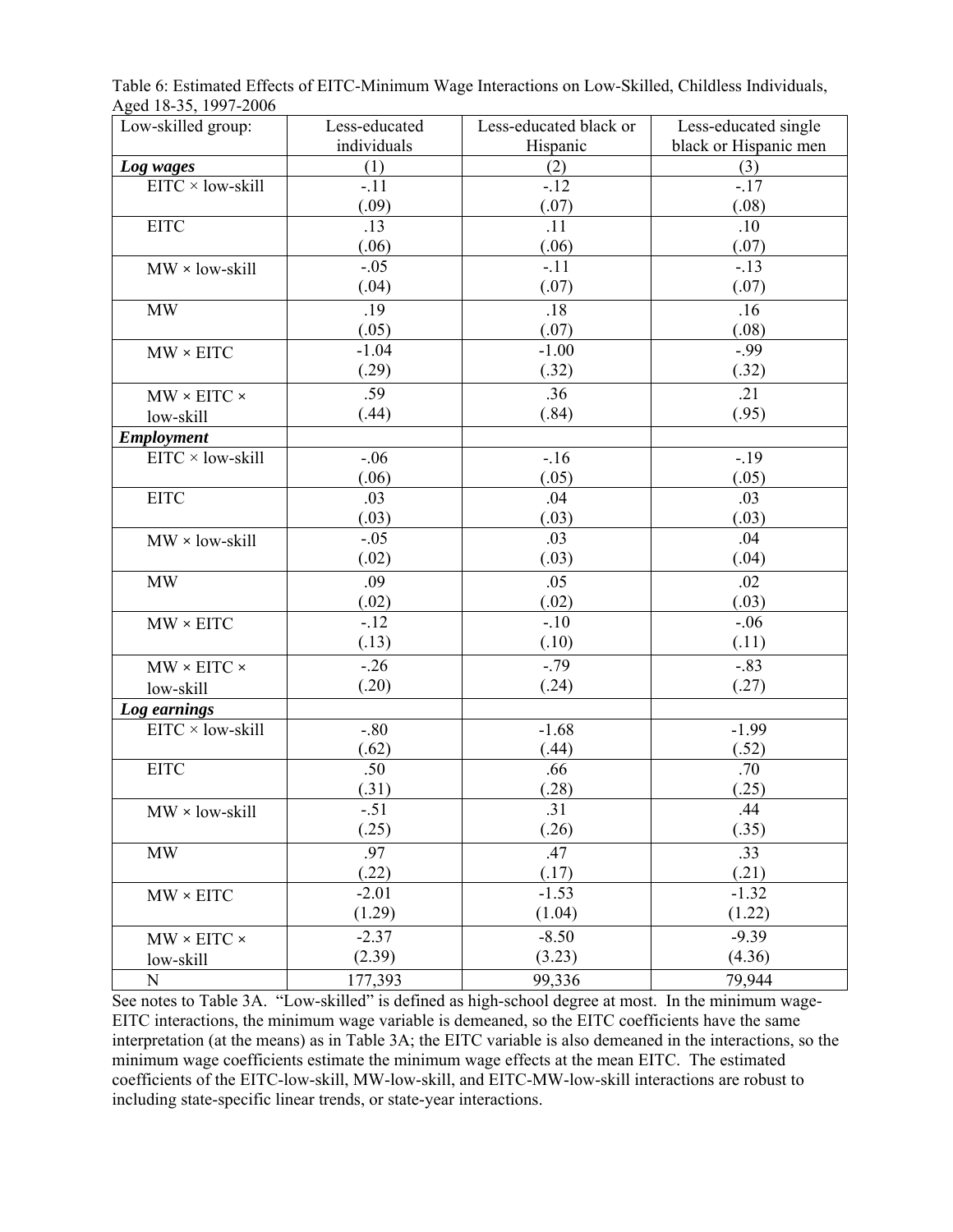|                  |         |         |         | Non-black, non- |         |                          |  |
|------------------|---------|---------|---------|-----------------|---------|--------------------------|--|
|                  |         | All     |         | Hispanic        |         | <b>Black or Hispanic</b> |  |
| Employment       | (1)     | (2)     | (3)     | (4)             | (5)     | (6)                      |  |
| <b>MW</b>        | $-.065$ | $-.032$ | $-.052$ | $-.007$         | $-.103$ | $-.088$                  |  |
|                  | (.036)  | (.037)  | (.047)  | (.051)          | (.052)  | (.066)                   |  |
| <b>EITC</b>      |         | $-.042$ |         | $-.050$         |         | .001                     |  |
|                  |         | (.073)  |         | (.090)          |         | (.183)                   |  |
| $MW \times EITC$ |         | $-.348$ |         | $-.471$         |         | $-132$                   |  |
|                  |         | (.215)  |         | (.250)          |         | (.480)                   |  |
| Log wages        |         |         |         |                 |         |                          |  |
| <b>MW</b>        | .236    | .245    | .351    | .382            | $-.158$ | $-.207$                  |  |
|                  | (.065)  | (.069)  | (.072)  | (.075)          | (.075)  | (.095)                   |  |
| <b>EITC</b>      |         | .143    |         | .076            |         | .410                     |  |
|                  |         | (.120)  |         | (.123)          |         | (.180)                   |  |
| $MW \times EITC$ |         | .037    |         | $-.250$         |         | 1.03                     |  |
|                  |         | (.591)  |         | (.609)          |         | (.78)                    |  |
| Log earnings     |         |         |         |                 |         |                          |  |
| <b>MW</b>        | $-.318$ | $-.258$ | $-.123$ | $-.105$         | $-789$  | $-.647$                  |  |
|                  | (.199)  | (.235)  | (.239)  | (.291)          | (.195)  | (.232)                   |  |
| <b>EITC</b>      |         | $-.396$ |         | $-.465$         |         | $-.123$                  |  |
|                  |         | (.373)  |         | (.479)          |         | (.839)                   |  |
| $MW \times EITC$ |         | $-.903$ |         | $-.571$         |         | $-1.42$                  |  |
|                  |         | (1.26)  |         | (1.34)          |         | (1.72)                   |  |
| ${\bf N}$        |         | 105,724 |         | 78,407          |         | 27,317                   |  |

Table 7A: Estimated Effects of EITC-Minimum Wage Interactions on Teenage Males, 1997-2007

The sample consists of individuals between the ages of 16 to 19 who are included in the monthly ORG files from the Current Population Survey between January 1997 and December 2007. Standard errors are clustered on state. All specifications include controls for the share of the population in the group studies, the statewide unemployment rate, education (16 categories), black, Hispanic, marital status (7 CPS categories), state, calendar year and month, and statespecific time trends. The minimum wage variable is the average of the log of the current month's state-specific minimum wage and the log of the minimum wage lagged one year. In the interactive specifications, the interaction is between the minimum wage variable minus its mean and the state EITC supplement. Earnings are the product of wages and weekly hours, and are set to zero if hours are zero; observations with nominal wages less than \$1 are dropped. N refers to the size of the samples used in the employment and earnings regressions. The sample size for the wage regressions is smaller because individuals with zero hours are excluded. All estimates are weighted.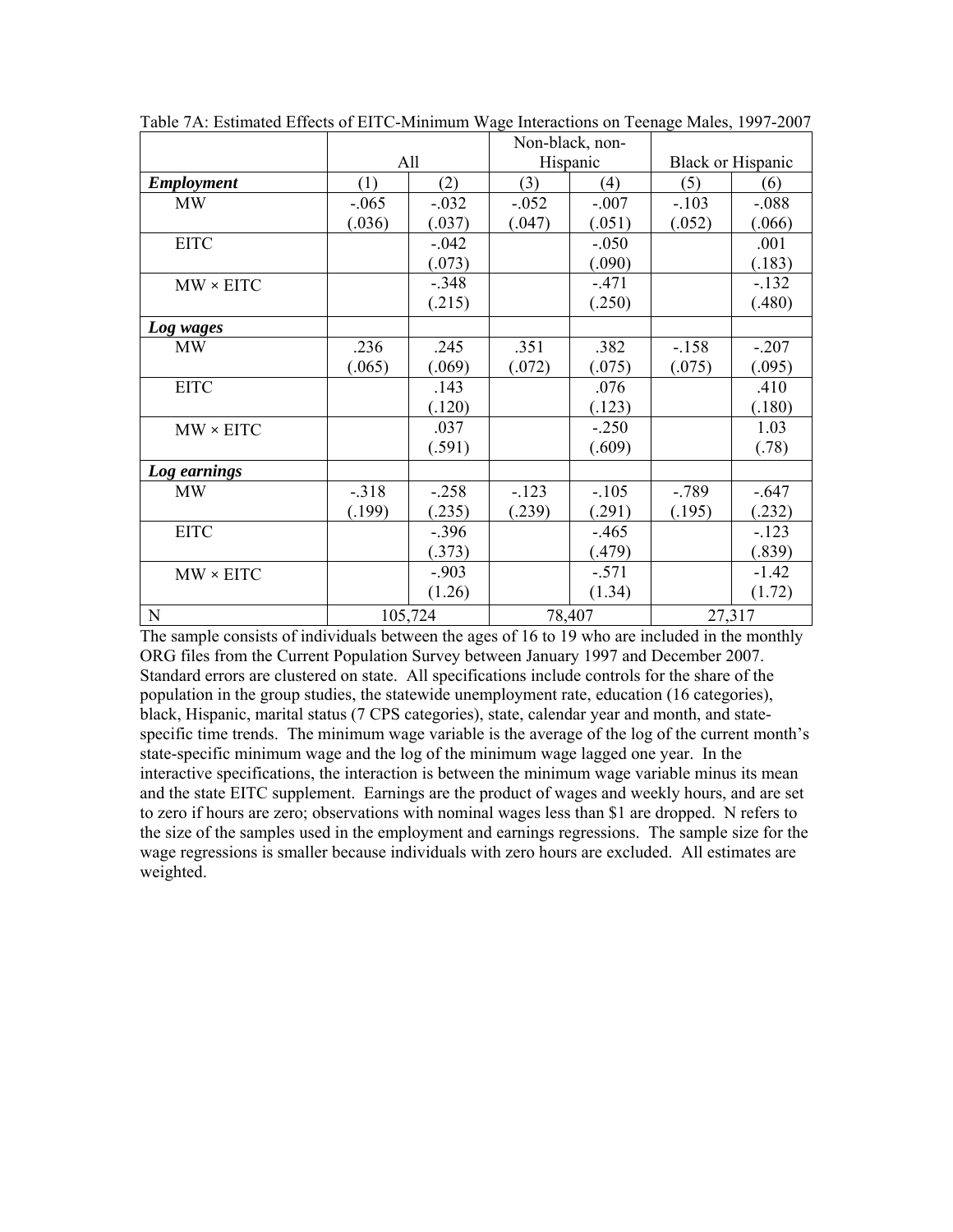|                   |         |         | Non-black, non- |          |         |                          |
|-------------------|---------|---------|-----------------|----------|---------|--------------------------|
|                   |         | All     |                 | Hispanic |         | <b>Black or Hispanic</b> |
| <b>Employment</b> | (1)     | (2)     | (3)             | (4)      | (5)     | (6)                      |
| <b>MW</b>         | $-.080$ | .003    | $-.122$         | $-.046$  | .017    | .115                     |
|                   | (.057)  | (.051)  | (.068)          | (.071)   | (.068)  | (.065)                   |
| <b>EITC</b>       |         | $-.096$ |                 | $-.038$  |         | $-.252$                  |
|                   |         | (.073)  |                 | (.101)   |         | (.099)                   |
| $MW \times EITC$  |         | $-.865$ |                 | $-.746$  |         | $-1.14$                  |
|                   |         | (.297)  |                 | (.412)   |         | (.32)                    |
| Log wages         |         |         |                 |          |         |                          |
| <b>MW</b>         | .224    | .348    | .214            | .341     | .197    | .278                     |
|                   | (.092)  | (.079)  | (.092)          | (.093)   | (.126)  | (.098)                   |
| <b>EITC</b>       |         | $-.006$ |                 | .006     |         | $-.032$                  |
|                   |         | (.131)  |                 | (.143)   |         | (.198)                   |
| $MW \times EITC$  |         | $-1.33$ |                 | $-1.30$  |         | $-1.04$                  |
|                   |         | (.34)   |                 | (.43)    |         | (.67)                    |
| Log earnings      |         |         |                 |          |         |                          |
| <b>MW</b>         | $-.271$ | .103    | $-.407$         | $-.057$  | $-.017$ | .411                     |
|                   | (.260)  | (.277)  | (.304)          | (.372)   | (.345)  | (.274)                   |
| <b>EITC</b>       |         | $-.343$ |                 | $-.012$  |         | $-1.28$                  |
|                   |         | (.408)  |                 | (.549)   |         | (.60)                    |
| $MW \times EITC$  |         | $-3.85$ |                 | $-3.35$  |         | $-5.14$                  |
|                   |         | (1.44)  |                 | (1.69)   |         | (1.68)                   |
| ${\bf N}$         |         | 104,807 |                 | 77,616   | 27,191  |                          |

Table 7B: Estimated Effects of EITC-Minimum Wage Interactions on Teenage Females, 1997- 2007

See notes to Table 7A.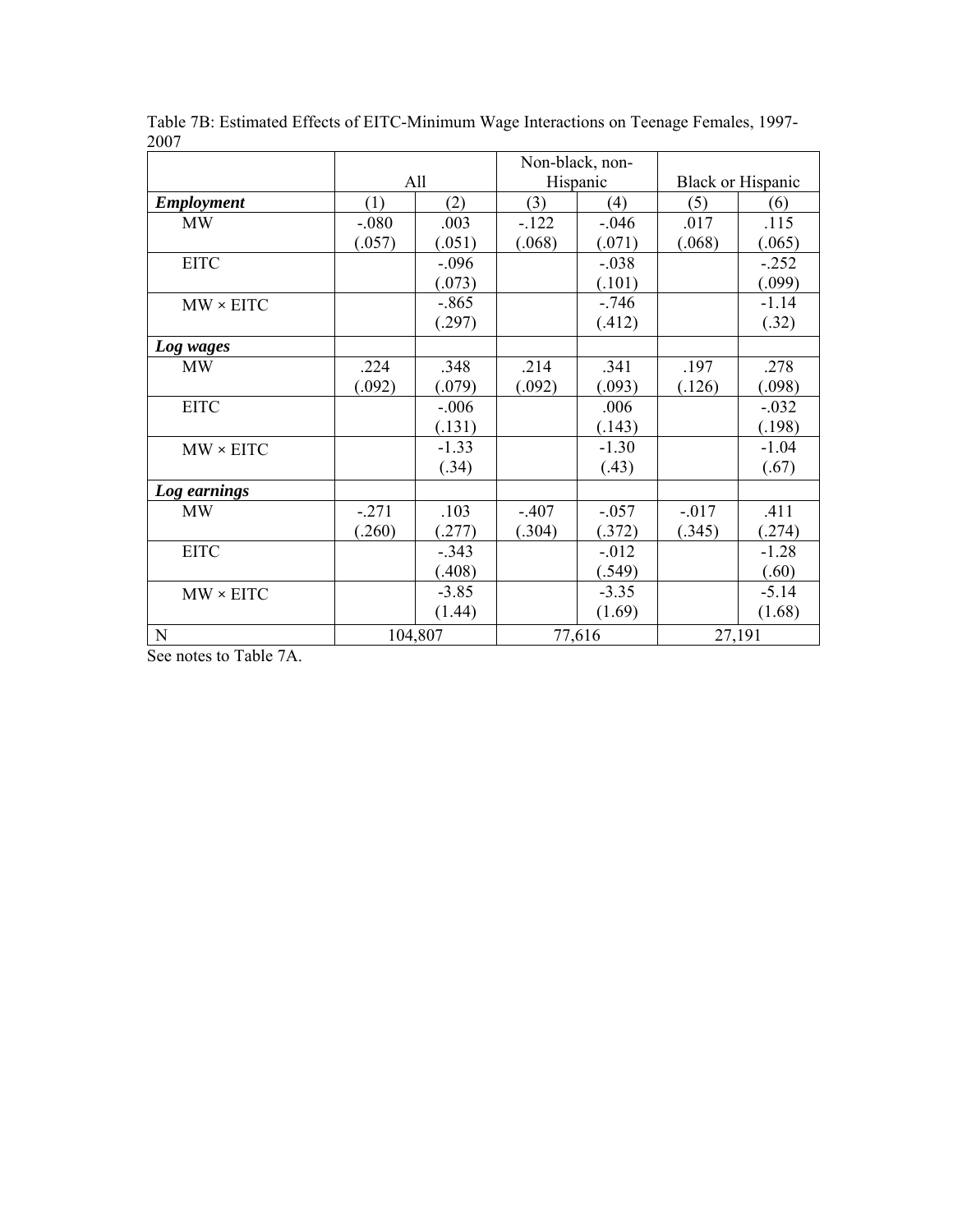|                                                                                          | Family      | Single female  | Single female family | Single female      |
|------------------------------------------------------------------------------------------|-------------|----------------|----------------------|--------------------|
|                                                                                          | head or     | family head    | head or individual,  | family head or     |
|                                                                                          | individual, | or individual, | 18-45, high school   | individual, 18-45, |
|                                                                                          | 18-45       | 18-45          | degree at most       | black or Hispanic  |
| P(Earnings <poverty)< th=""><th>(1)</th><th>(2)</th><th>(3)</th><th>(4)</th></poverty)<> | (1)         | (2)            | (3)                  | (4)                |
| $EITC \times kids$                                                                       | $-.03$      | $-16$          | $-.24$               | .08                |
|                                                                                          | (.06)       | (.12)          | (.13)                | (.21)              |
| <b>EITC</b>                                                                              | $-.02$      | $-.05$         | $-.01$               | $-14$              |
|                                                                                          | (.03)       | (.06)          | (.07)                | (.13)              |
| $MW \times kids$                                                                         | .04         | $-.07$         | $-.05$               | $-.10$             |
|                                                                                          | (.03)       | (.07)          | (.08)                | (.13)              |
| <b>MW</b>                                                                                | $-.08$      | $-.04$         | $-.07$               | $-.05$             |
|                                                                                          | (.03)       | (.06)          | (.06)                | (.09)              |
| $MW \times EITC$                                                                         | .41         | .47            | .64                  | .23                |
|                                                                                          | (.23)       | (.34)          | (.52)                | (.63)              |
| $MW \times EITC \times$                                                                  | $-0.49$     | $-.85$         | $-.72$               | $-.67$             |
| kids                                                                                     | (.28)       | (.57)          | (.90)                | (1.01)             |
| P(Earnings<                                                                              |             |                |                      |                    |
| $.5$ Poverty)                                                                            |             |                |                      |                    |
| $EITC \times kids$                                                                       | $-.06$      | $-0.29$        | $-.35$               | $-.05$             |
|                                                                                          | (.04)       | (.12)          | (.15)                | (.21)              |
| <b>EITC</b>                                                                              | $-.01$      | $-.02$         | .02                  | $-19$              |
|                                                                                          | (.03)       | (.06)          | (.08)                | (.13)              |
| $MW \times kids$                                                                         | .04         | $-.04$         | $-.00$               | $-14$              |
|                                                                                          | (.03)       | (.08)          | (.09)                | (.15)              |
| <b>MW</b>                                                                                | $-0.08$     | $-.10$         | $-15$                | $-.01$             |
|                                                                                          | (.03)       | (.06)          | (.08)                | (.11)              |
| $MW \times EITC$                                                                         | .27         | .36            | .59                  | .30                |
|                                                                                          | (.23)       | (.45)          | (.72)                | (.87)              |
| $MW \times EITC \times$                                                                  | $-.47$      | $-1.09$        | $-1.42$              | $-.95$             |
| kids                                                                                     | (.29)       | (.65)          | (.98)                | (1.14)             |

Table 8: Estimated Effects of EITC-Minimum Wage Interactions on Family Earnings Relative to Poverty, 1997-2006

See notes to Tables 3A and 4. In the minimum wage-EITC interactions, the minimum wage variable is demeaned, so the EITC coefficients have the same interpretation (at the means) as in Table 4. The estimated coefficients of the EITC-kids, MW-kids, and EITC-MW-kids interactions are robust to including state-specific linear trends, or state-year interactions. Sample sizes are as in Table 4.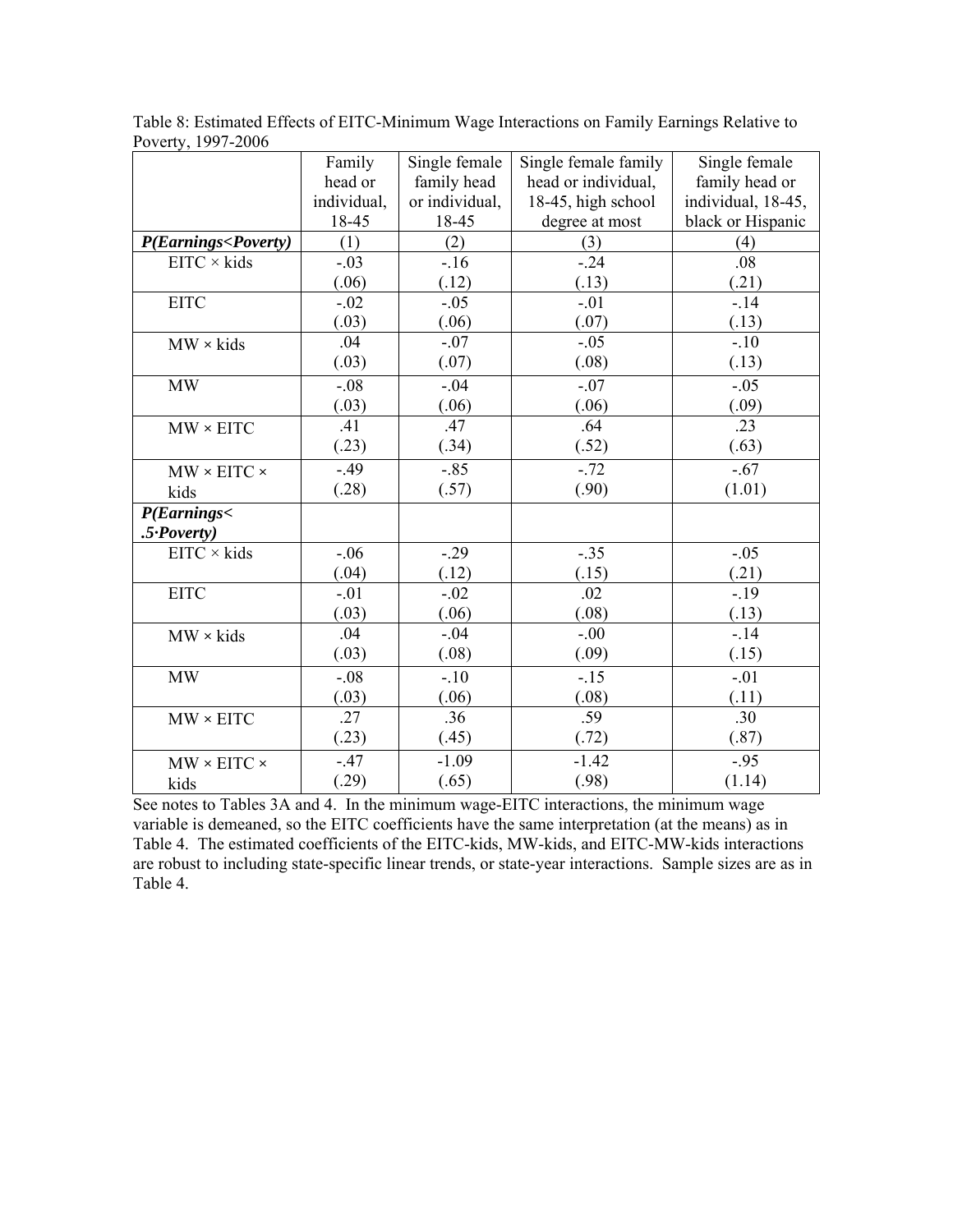|                                  |                | Single female, 18- | Single female, 18- |  |
|----------------------------------|----------------|--------------------|--------------------|--|
|                                  | Single female, | 45, high school    | 45, black or       |  |
|                                  | 18-45          | degree at most     | Hispanic           |  |
|                                  | (1)            | (2)                | (3)                |  |
| At sample mean of minimum wage   |                |                    |                    |  |
| With children                    | .019           | .022               | .029               |  |
|                                  | (.008)         | (.009)             | (.011)             |  |
| Childless                        | .001           | $-.002$            | .001               |  |
|                                  | (.004)         | (.006)             | (.008)             |  |
| Difference                       | .018           | .025               | .028               |  |
|                                  | (.008)         | (.010)             | (.016)             |  |
| Minimum wage 10% higher          |                |                    |                    |  |
| With children                    | .023           | .026               | .036               |  |
|                                  | (.009)         | (.010)             | (.011)             |  |
| Childless                        | .001           | $-.005$            | $-.003$            |  |
|                                  | (.005)         | (.008)             | (.008)             |  |
| Difference                       | .023           | .031               | .040               |  |
|                                  | (.009)         | (.010)             | (.016)             |  |
| Difference relative to effect at |                |                    |                    |  |
| mean minimum wage                |                |                    |                    |  |
| With children                    | .004           | .004               | .007               |  |
|                                  | (.002)         | (.002)             | (.002)             |  |
| Childless                        | $-.000$        | $-.002$            | $-.004$            |  |
|                                  | (.002)         | (.004)             | (.003)             |  |
| Difference                       | .005           | .006               | .012               |  |
|                                  | (.002)         | (.003)             | (.004)             |  |
| Minimum wage 25% higher          |                |                    |                    |  |
| With children                    | .030           | .033               | .047               |  |
|                                  | (.011)         | (.013)             | (.013)             |  |
| Childless                        | .000           | $-.008$            | $-.010$            |  |
|                                  | (.008)         | (.013)             | (.010)             |  |
| Difference                       | .030           | .041               | .057               |  |
|                                  | (.010)         | (.012)             | (.017)             |  |
| Difference relative to effect at |                |                    |                    |  |
| mean minimum wage                |                |                    |                    |  |
| With children                    | .011           | .011               | .018               |  |
|                                  | (.005)         | (.005)             | (.005)             |  |
| Childless                        | $-.001$        | $-.005$            | $-.011$            |  |
|                                  | (.006)         | (.010)             | (.008)             |  |
| Difference                       | .012           | .016               | .029               |  |
|                                  | (.005)         | (.008)             | (.011)             |  |

Table 9: Implied Effect on Employment of 10% State EITC Supplement on Single Women, at Different Minimum Wage Levels, Based on Table 5 Estimates

*t*-statistics are the same by construction for the calculation of differences relative to the mean minimum wage using the minimum wage 10% or 25% above the sample mean. The estimated differences are robust to including state-year interactions; in these specifications only the differences are identified. See notes to Table 5.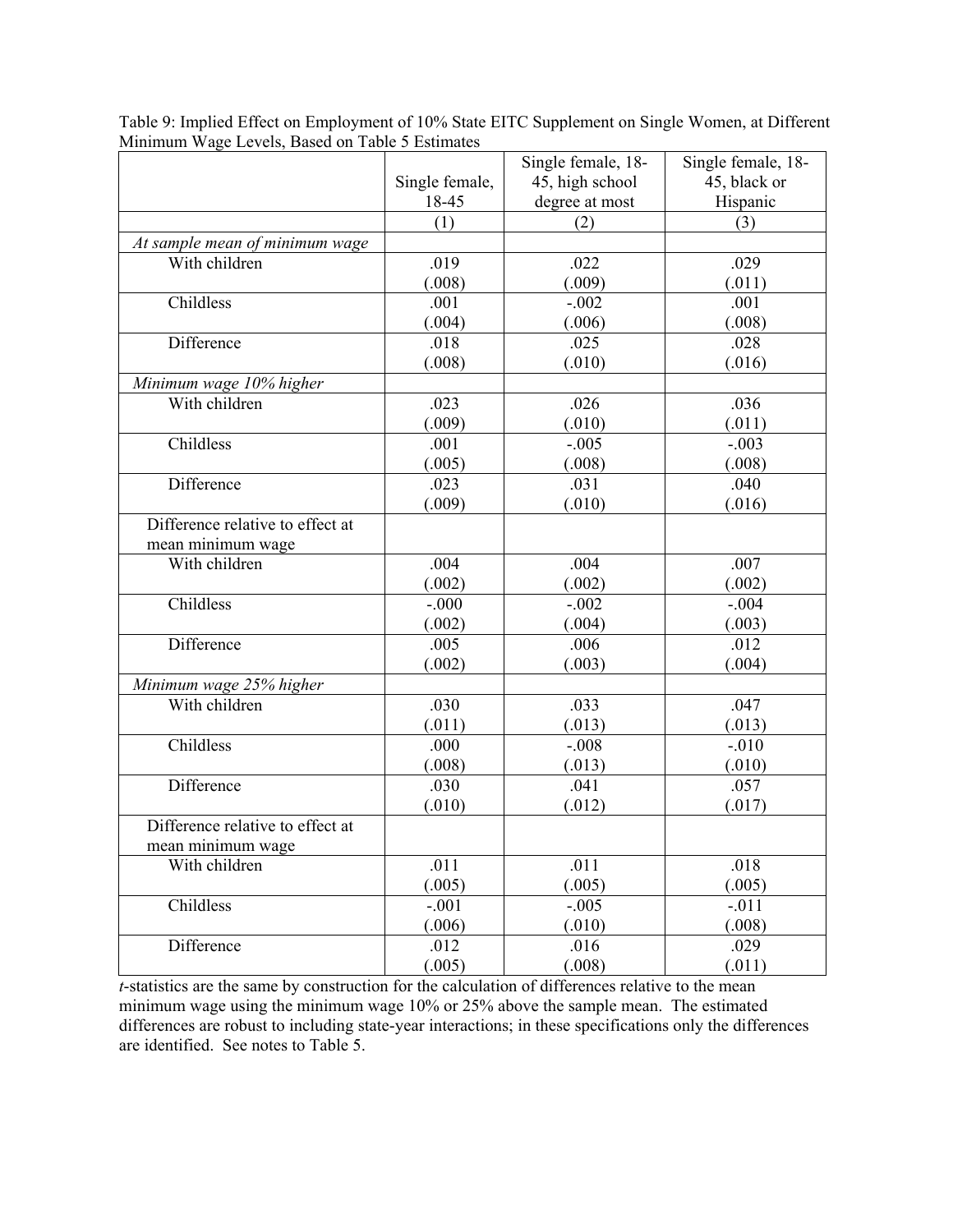| $\ldots$                         |               |                                                |                       |
|----------------------------------|---------------|------------------------------------------------|-----------------------|
| Low-skilled group:               | Less-educated | Less-educated black or<br>Less-educated single |                       |
|                                  | individuals   | Hispanic                                       | black or Hispanic men |
| At sample mean of minimum wage   | (1)           | (2)                                            | (3)                   |
| Low-skill                        | $-.030$       | $-.101$                                        | $-129$                |
|                                  | (.050)        | (.054)                                         | (.058)                |
| High-skill                       | .050          | .066<br>.070                                   |                       |
|                                  | (.031)        | (.028)                                         | (.025)                |
| Difference                       | $-0.080$      | $-168$                                         | $-199$                |
|                                  | (.062)        | (.044)                                         | (.052)                |
| Minimum wage 10% higher          |               |                                                |                       |
| Low-skill                        | $-0.074$      | $-202$                                         | $-.236$               |
|                                  | (.042)        | (.052)                                         | (.056)                |
| High-skill                       | .030          | .051                                           | .056                  |
|                                  | (.036)        | (.031)                                         | (.025)                |
| Difference                       | $-104$        | $-253$                                         | $-.292$               |
|                                  | (.053)        | (.038)                                         | (.045)                |
| Difference relative to effect at |               |                                                |                       |
| mean minimum wage                |               |                                                |                       |
| Low-skill                        | $-0.044$      | $-.100$                                        | $-.107$               |
|                                  | (.016)        | (.027)                                         | (.036)                |
| High-skill                       | $-.022$       | $-0.015$                                       | $-.013$               |
|                                  | (.013)        | (.010)                                         | (.012)                |
| Difference                       | $-.024$       | $-0.085$                                       | $-0.094$              |
|                                  | (.024)        | (.032)                                         | (.044)                |
| Minimum wage 25% higher          |               |                                                |                       |
| Low-skill                        | $-.140$       | $-.352$                                        | $-.397$               |
|                                  | (.040)        | (.072)                                         | (.088)                |
| High-skill                       | $-000$        | .028                                           | .037                  |
|                                  | (.050)        | (.042)                                         | (.035)                |
| Difference                       | $-140$        | $-0.380$                                       | $-433$                |
|                                  | (.059)        | (.069)                                         | (.090)                |
| Difference relative to effect at |               |                                                |                       |
| mean minimum wage                |               |                                                |                       |
| Low-skill                        | $-.110$       | $-.251$                                        | $-.268$               |
|                                  | (.041)        | (.068)                                         | (.089)                |
| High-skill                       | $-.050$       | $-.038$                                        | $-.033$               |
|                                  | (.032)        | (.026)                                         | (.031)                |
| Difference                       | $-.059$       | $-212$                                         | $-.235$               |
|                                  | (.060)        | (.081)                                         | (.109)                |

Table 10: Implied Effect on Log Earnings of 10% State EITC Supplement on Childless Individuals Aged 18-35, at Different Minimum Wage Levels, Based on Table 6 Estimates

*t*-statistics are the same by construction for the calculation of differences relative to the mean minimum wage using the minimum wage 10% or 25% above the sample mean. High-skill refers to individuals with at least some college; low-skill is defined as a high-school degree at most. The estimated differences are robust to including state-year interactions; in these specifications only the differences are identified. See notes to Table 6.